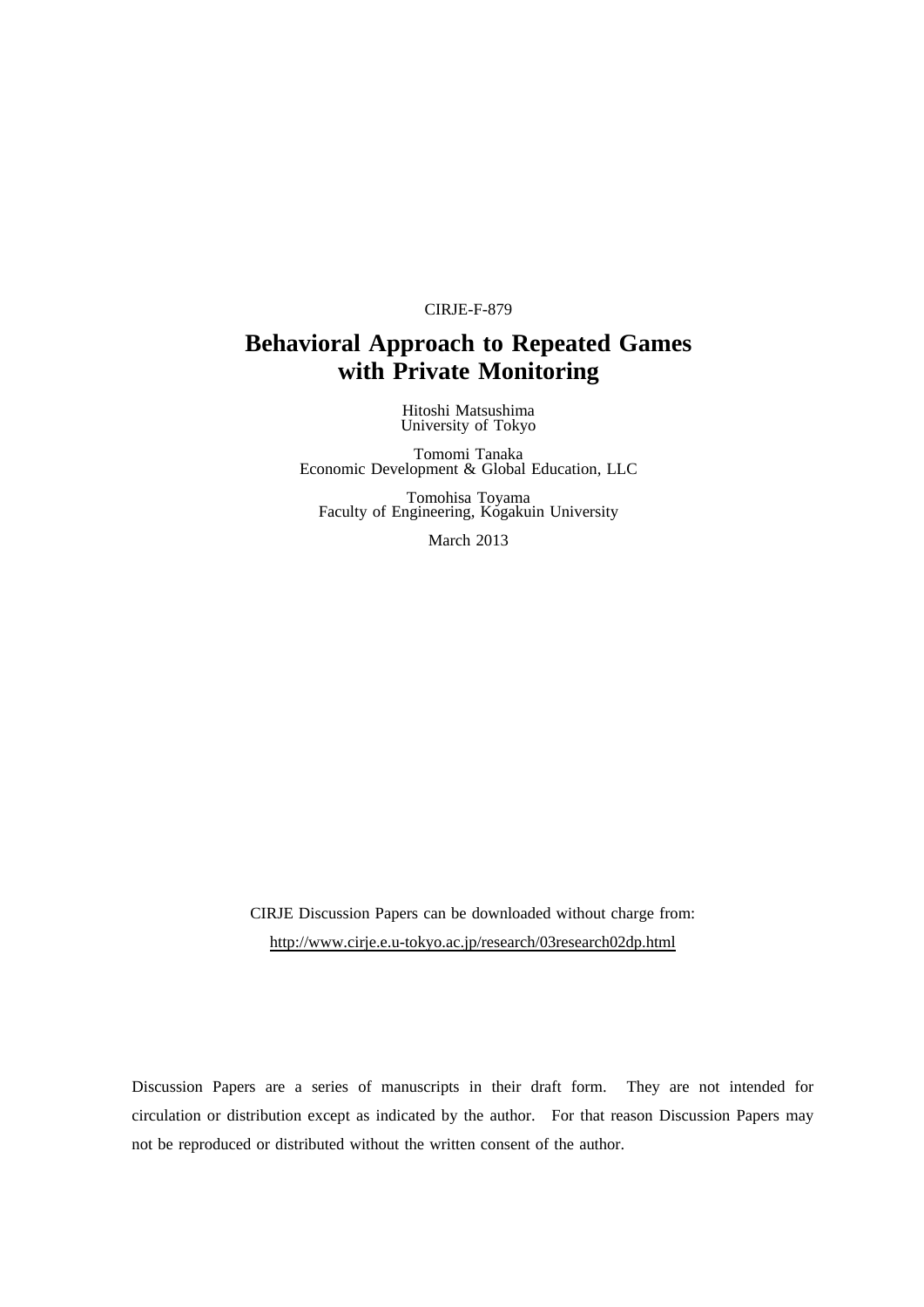# **Behavioral Approach to Repeated Games with Private Monitoring1**

Hitoshi Matsushima Department of Economics, University of Tokyo<sup>2</sup>

Tomomi Tanaka Economic Development & Global Education, LLC

Tomohisa Toyama Faculty of Engineering, Kogakuin University

> First Version: April 2, 2011 This Version: March 12, 2013

### **Abstract**

We examine repeated prisoners' dilemma with imperfect private monitoring and random termination where the termination probability is low. We run laboratory experiments and show subjects retaliate more severely when monitoring is more accurate. This experimental result contradicts the prediction of standard game theory. Instead of assuming full rationality and pure self-interest, we introduce naiveté and social preferences, i.e., reciprocal concerns, and develop a model that is consistent with, and uniquely predicts, the observed behavior in the experiments. Our behavioral model suggests there is a trade-off between naiveté and reciprocity. When people are concerned about reciprocity, they tend to make fewer random choices.

**JEL Classification Numbers:** C70, C71, C72, C73, D03.

-

**Keywords:** Infinitely Repeated Prisoners' Dilemma, Imperfect Private Monitoring, Experimental Economics, Monitoring Accuracy, Social Preference, Generous Tit-for-Tat Strategy.

<sup>&</sup>lt;sup>1</sup>This paper is a revised version of Matsushima and Toyama (2011). Substantial contents of this paper concerning experimental analyses and behavioral models are not part of that work. We are grateful to Mr. Nobuyuki Yagi for helping us run the experiments. Research for this paper was supported by a Grant-in-Aid for Scientific Research (Kakenhi 21330043) from the Japan Society for the Promotion of Science (JSPS) and the Ministry of Education, Culture, Sports, Science and Technology (MEXT) of the Japanese government and a grant from the 21st Century Culture, Arts, and Sciences Foundation.<br><sup>2</sup> Department of Feonomias, University of Televe, University of Pulsue, Pulsue 112,0022, Japan.

Department of Economics, University of Tokyo, Hongo, Bunkyo-ku, Tokyo 113-0033, Japan. E-mail: hitoshi at mark e.u-tokyo.ac.jp.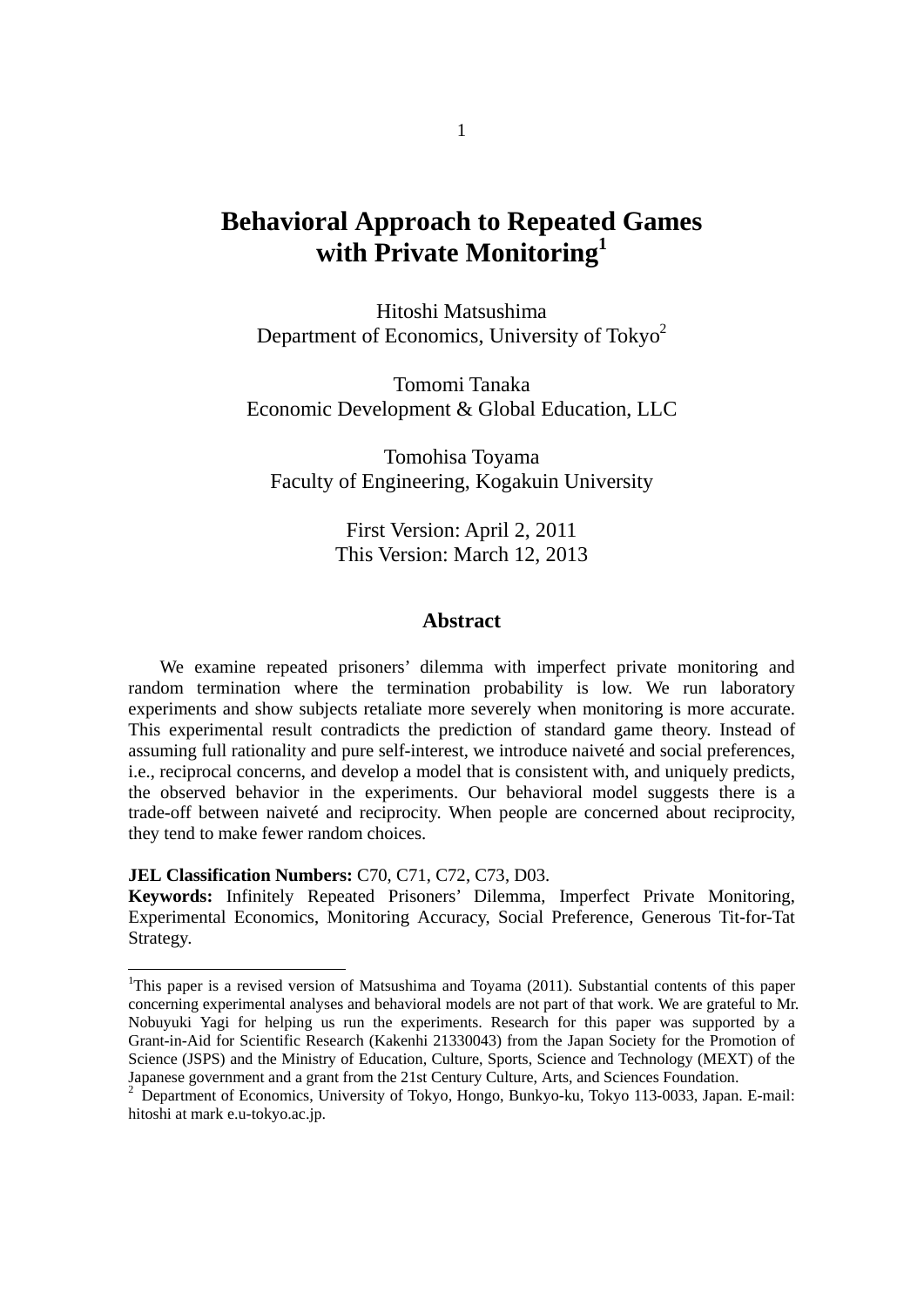## **1. Introduction**

 It's a well-accepted view in the literature on theory of repeated games with perfect monitoring that when a player deviates from the collusive relationship by selecting a defective action, his partner will retaliate by selecting a defective action. Hence, implicit collusion can be sustained as a subgame perfect equilibrium if the deviant's instantaneous gain is exceeded by a future loss caused by his partner's retaliation.<sup>3</sup>

 The device of contingent action switch in the above manner can be applied to the case of imperfect monitoring, but with a  $limit<sup>4</sup>$  Since a player cannot directly observe his partner's action choice, he instead makes his choice of action contingent on the observed signal. Since monitoring is imperfect, it's inevitable a player may observe a bad signal even when his partner has selected a cooperative action. This causes a welfare loss peculiar to imperfect monitoring; a player might retaliate even when his partner has actually selected a cooperative action.

 Standard game theory with rational and purely self-interested players suggests improvements in monitoring accuracy can decrease a welfare loss without contradicting incentive constraints. If monitoring technology becomes more accurate, a player can induce their partner to choose a cooperative action by using a milder punishment i.e., by being less responsive to whether the signal is good or bad. To clarify this point, this paper compares the behavior observed in laboratory experiments with theoretical predictions induced by a simple form of Nash equilibrium, namely, symmetric generous tit-for-tat Nash equilibrium.<sup>5</sup> For simplicity, we assume a player only responds to the signal he has received in the previous round. Symmetric generous tit-for-tat Nash equilibrium predicts the less accurate the monitoring technology, the more severely a purely self-interested player retaliates against his partner.

-

 $3$  For the theoretical studies and surveys on infinitely repeated games with perfect monitoring, see Abreu (1988), Fudenberg and Tirole (1993), Osborne and Rubinstein (1994), and Mailath and Samuelson (2006). This view is supported by experimental studies such as Dal Bó, (2005).

<sup>4</sup> For example, see Green and Porter (1994) and Abreu, Pearce, and Stacchetti (1990).

 $<sup>5</sup>$  The concept of the generous tit-for-tat Nash equilibrium was explored by Nowak and Sigmund (1992),</sup> Takahashi (1997), Matsushima (2010), and others.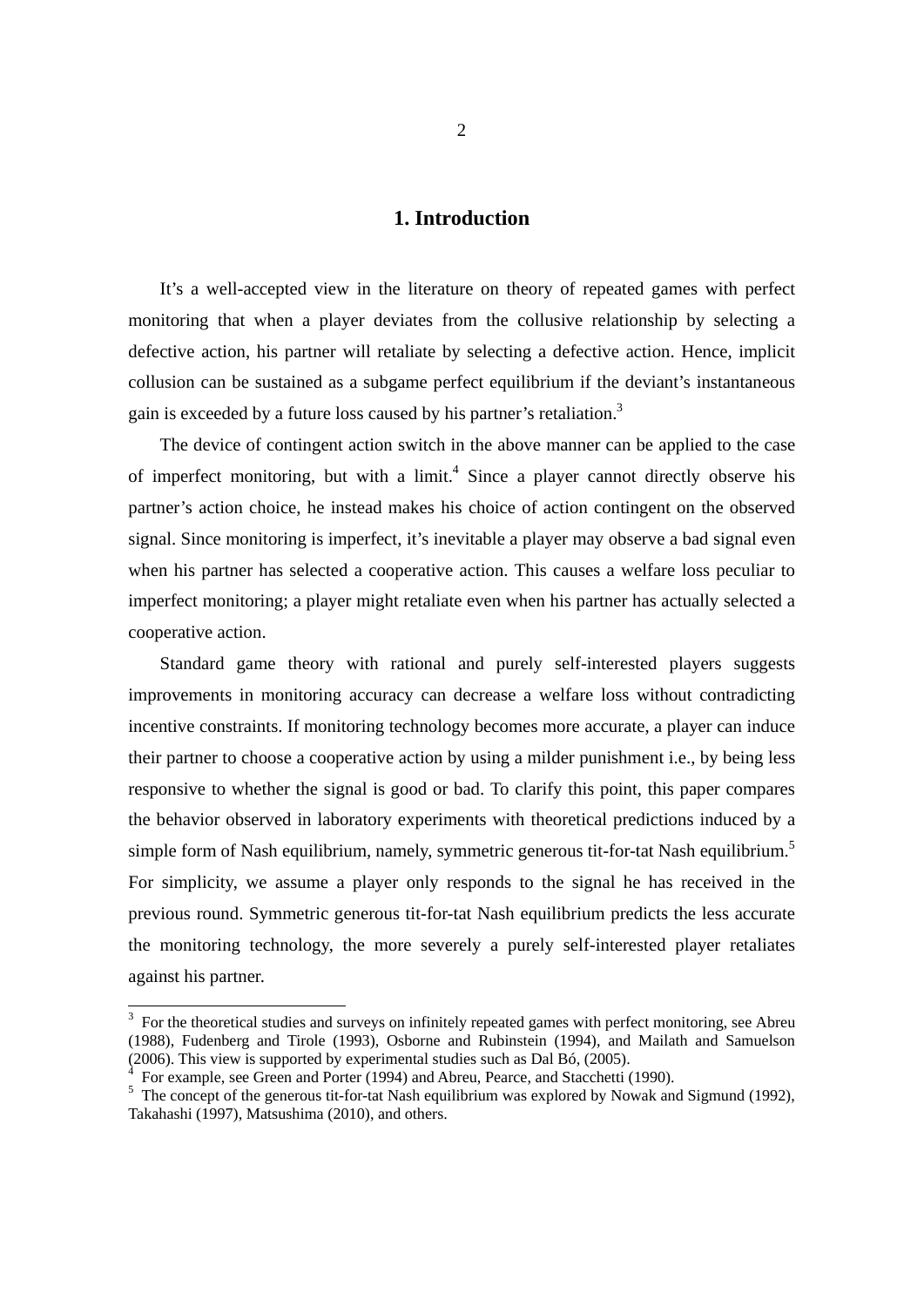Our experimental results, however, do not support this prediction. When monitoring technology is more accurate, laboratory subjects tend to retaliate much more severely than this equilibrium predicts.

 We regard the difference in frequencies of cooperative action choices between the good signal and the bad signal as a proxy for the intensity of retaliation. Our experimental results suggest this difference tends to increase in accuracy, i.e., the subject react excessively to the signals as monitoring accuracy improves. This tendency makes the achievement of implicit collusion less likely to happen.

In order to explain the behavior observed in our experiments, we provide a new behavioral model that incorporates bounded rationality. We assume with some probability a player is naïve, i.e. he makes random choices between the cooperative and defective actions. With the remaining probability, he is sophisticated and is motivated not only by pure self-interests but also by social preferences, namely reciprocal concerns. He bears a psychological cost of guilt if he chooses a defective action after having received a good signal. On the other hand, he bears a psychological cost of resentment if he chooses a cooperative action after having received bad signals.<sup>6</sup>

We investigate an arbitrary accuracy-contingent generous tit-for-tat strategy profile that is consistent with the following observations from our experimental results; 1) subjects are more likely to select the cooperative action when they have observed good signals than bad signals. 2) Subjects select the cooperative action more often when the signal is more accurate. 3) The more accurate the signal technology, the greater the difference in frequency of cooperative action choices between good and bad signals. We permit a behavioral model to be accuracy-contingent in that the degrees of naiveté and reciprocity concerns are dependent on the accuracy levels.

We then show for any such accuracy-contingent generous tit-for-tat strategy profile, there is a unique accuracy-contingent behavioral model in which this profile is a Nash

-

<sup>6</sup> Economists often call the tendency to return kindness to whom they are treated kindly, and the tendency to punish people who treated them badly "positive reciprocity", and "negative reciprocity", respectively (Fehr and Gächter, 2000). We explicitly incorporate psychological costs associated with these reciprocal concerns.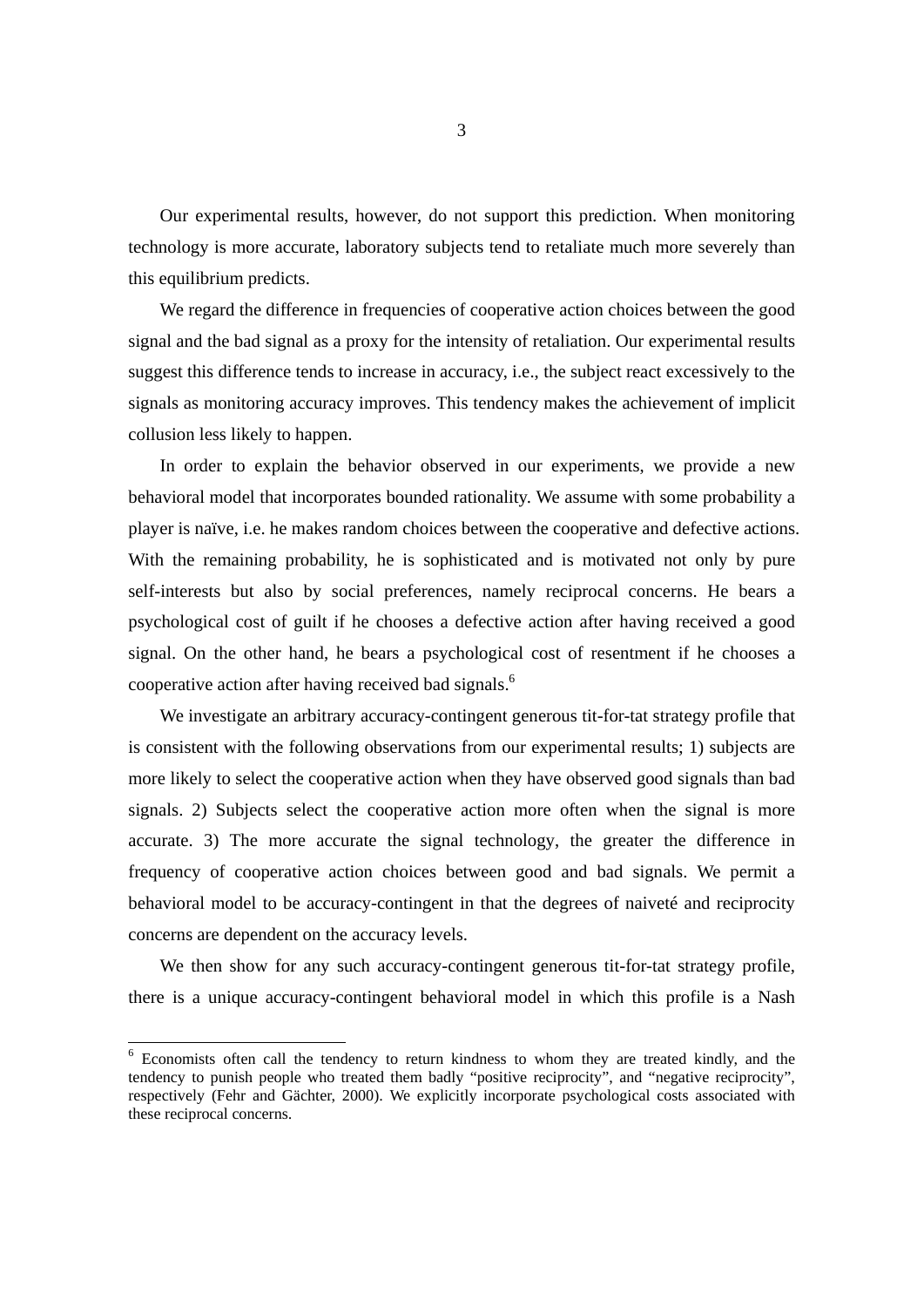equilibrium with modification, namely a quasi-Nash equilibrium, at all times. This theoretical finding characterizes the behavioral mode of a bounded-rational player in a manner that; 1) the probability of naiveté is single-peaked across monitoring accuracies, 2) There is a trade-off between naiveté and social preferences in that when people have reciprocity concerns, they tend to make fewer random choices. Similarly, when people are making random choices, they tend not to have strong reciprocity concerns. 3) When monitoring technology is more accurate, a player suffers from the psychological costs of resentment if he selects a cooperative action after having received a bad signal. This makes it hard for players to sustain the cooperative outcome in the case of high monitoring accuracy.

Our behavioral approach has strong predictive power not just in clarifying motives as a behavioral model but also in describing strategy as unique equilibrium. We use experimental data to identify behavioral patterns, and construct a behavioral model. By using experimental data, we restrict the candidates of equilibria out of numerous equilibria that exist in repeated games with imperfect private monitoring. We find there exists a unique quasi-Nash equilibrium that is consistent with the behavioral patterns.

The contribution of this paper is to demonstrate how the standard theory of infinitely repeated games with imperfect private monitoring does not explain behavior very well, and propose a behavioral model that is capable of explaining behavioral deviations from standard game theoretic predictions. Our model is behavioral in two ways. 1) We incorporate motives other than self-interests, i.e. naïve and reciprocity concerns. 2) Our model is context dependent in that the degrees of naiveté and reciprocal concerns are dependent on the accuracy level. We take into account the fact that people's motives and perceptions are often context dependent. Let us consider the situation in which individual's effort cannot be perfectly monitored by his partner. When monitoring is highly accurate, it may be harder to rebuild trust if your partner has received a bad signal about your effort level. However, if monitoring is poorly accurate, your partner may not punish you even if he has received a bad signal about your effort. Our behavioral model is capable of explaining such phenomenon.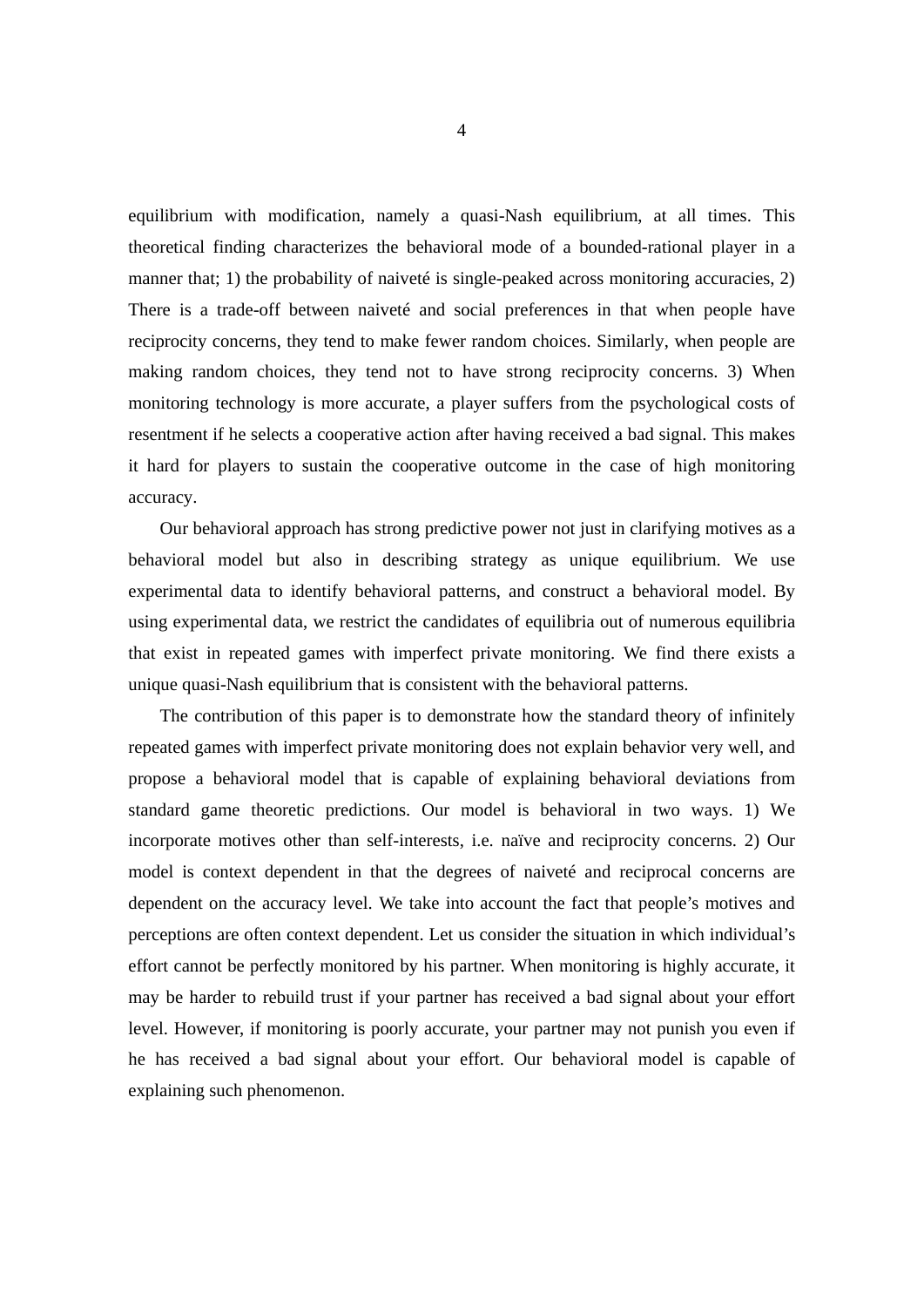This paper also makes an important contribution to the field of repeated games with imperfect private monitoring by offering a solution to a fundamental problem in this field. Repeated games with imperfect private monitoring have numerous equilibria, and identifying strategies and equilibria is considered a difficult task. However, by using experimental data, we are able to refine a unique quasi-Nash equilibrium that is consistent with behavioral patterns, and predict equilibrium strategies people may take.

 The organization of this paper is as follows. In Section 2, we summarize related literature, and highlight the contribution of our study in the literature. In Section 3, we develop a model. Section 4 introduces the concept of symmetric generous tit-for-tat Nash equilibrium, and establishes the theorem that characterizes the class of symmetric generous tit-for-tat Nash equilibria. Section 5 illustrates the experimental design. Section 6 shows our experimental results. In Section 7, we incorporate bounded rationality in our model, propose a behavioral model, and refine a unique quasi-Nash equilibrium. Section 8 concludes.

### **2. Related Literatures**

There is a large and still growing literature of repeated game theory with private monitoring that provides various folk-theorem-type results. This literature generally assumes players are rational and purely self-interested, and it is possible for a wide range of payoff vectors to be sustained by Nash equilibria even if monitoring is rather inaccurate, provided the discount factor is close to unity.<sup>7</sup> This literature, however, does not make any prediction on the equilibrium strategies people may actually take. In order to make the achievement of payoff vectors consistent with Nash equilibrium play, the authors generally

<sup>&</sup>lt;sup>7</sup> For early studies on repeated games with private monitoring, see Radner (1986) and Matsushima (1990a, 1990b). The subsequent works such as Sekiguchi (1997), Ely and Välimäki (2002), and Piccione (2002) demonstrate the folk-theorem-like results when monitoring is private but almost perfect. Matsushima (2004) proves the folk theorem in the repeated prisoners' dilemma with conditional independence when monitoring is inaccurate. For surveys on the progress of repeated game theory with private monitoring, see Kandori (2002) and Mailath and Samuelson (2006). Sugaya (2012) recently demonstrates the general folk theorem.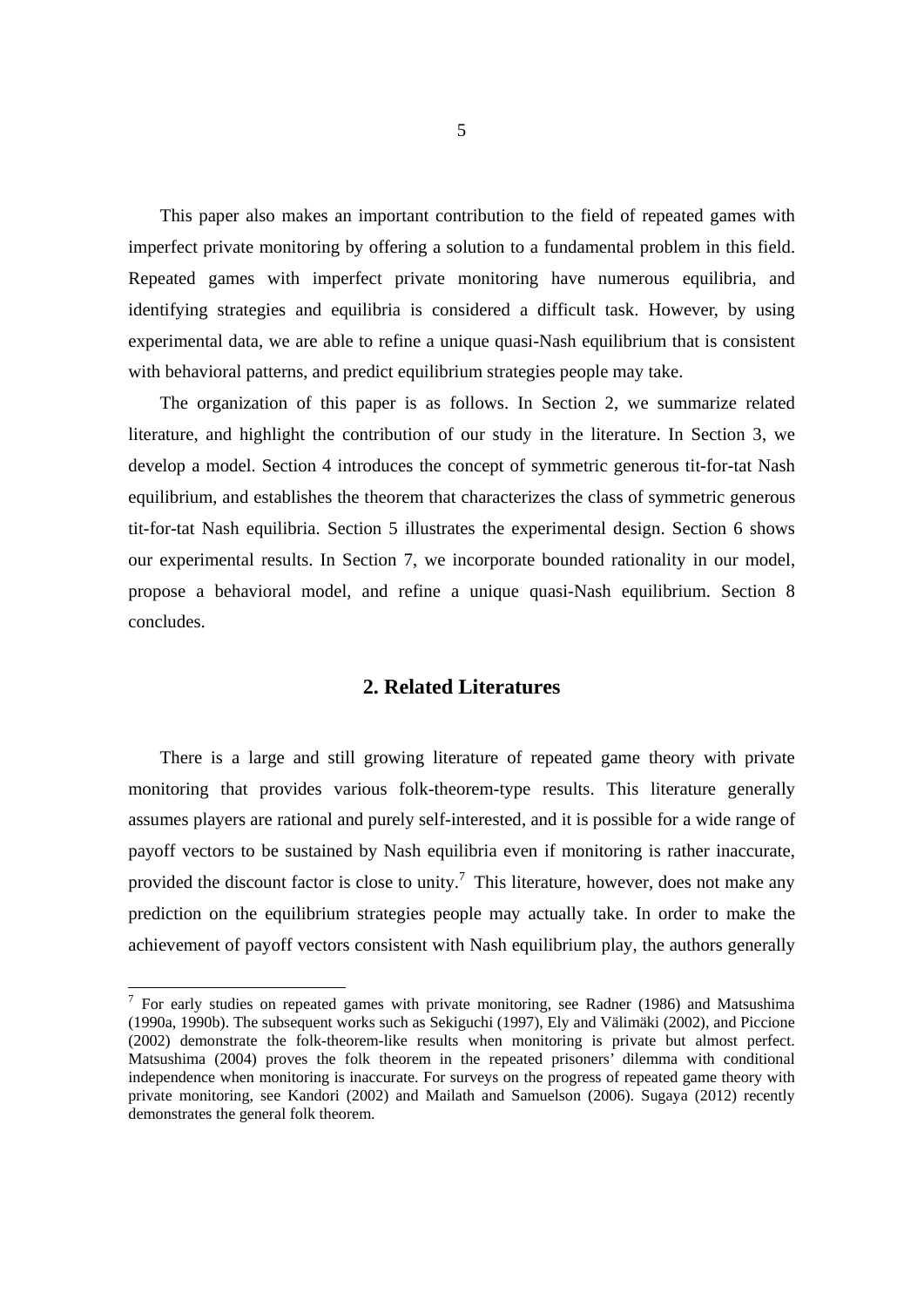tailor equilibrium strategies to the fine details of model specifications in a mathematical manner. This paper offers an alternative approach; we focus on a simple class of strategies, namely generous tit-for-tat strategies, and then explore the behavioral patterns observed in laboratory experiments, and offer a behavioral model consistent with the behavioral patterns by incorporating bounded rationality into the model. We then show there exists a unique quasi-Nash equilibrium consistent with the behavioral patterns.

Except for Aoyagi and Fréchette (2009), there are few studies that test infinitely repeated games with imperfect monitoring by laboratory experiments. Aoyagi and Fréchette (2009) run laboratory experiments to study infinitely repeated prisoners' dilemma with imperfect monitoring and vary the noise in monitoring. Their findings show laboratory subjects are sophisticated enough to increase the level of cooperation as monitoring accuracy improves. Aoyagi and Fréchette assume monitoring is public and the publicly observable signal is a single-dimensional real variable; from this signal, it is impossible to identify which player is more likely to deviate. Our substantial departure from Aoyagi and Fréchette is to shed light on the rise of bounded rationality if monitoring is private. Repeated games with imperfect private monitoring have many applications such as work efforts, intra-household resource allocations, and coordination of global environmental protection efforts. When monitoring is private, players' action choices are monitored through the observation of their respective private signals.<sup>8</sup> Since signals are private, people do not have common knowledge about the past actions, making it more likely that people choose random actions. For this reason, we take into account naiveté in our behavioral model.

Experimental research on various multi-stage models such as the ultimatum game, trust game, and gift exchange show social preference-based motives often facilitate cooperation in a one-shot game framework.<sup>9</sup> Subjects are often motivated by social preferences

-

 $8$  There are experimental studies, such as Holcomb and Nelson (1997) and Feinberg and Snyder (2002), in which subjects do not necessarily observe the same signals.

<sup>9</sup> This paper is also related to the literature of psychological games such as Geanakoplos, Pearce, and Stacchetti (1989), Rabin (1993), Charness and Dufwenberg (2005). This paper implicitly assumes that the dependence of preference on context such as the level of monitoring accuracy stem from each player's belief on how informative the observed signals are about the other players' past action choices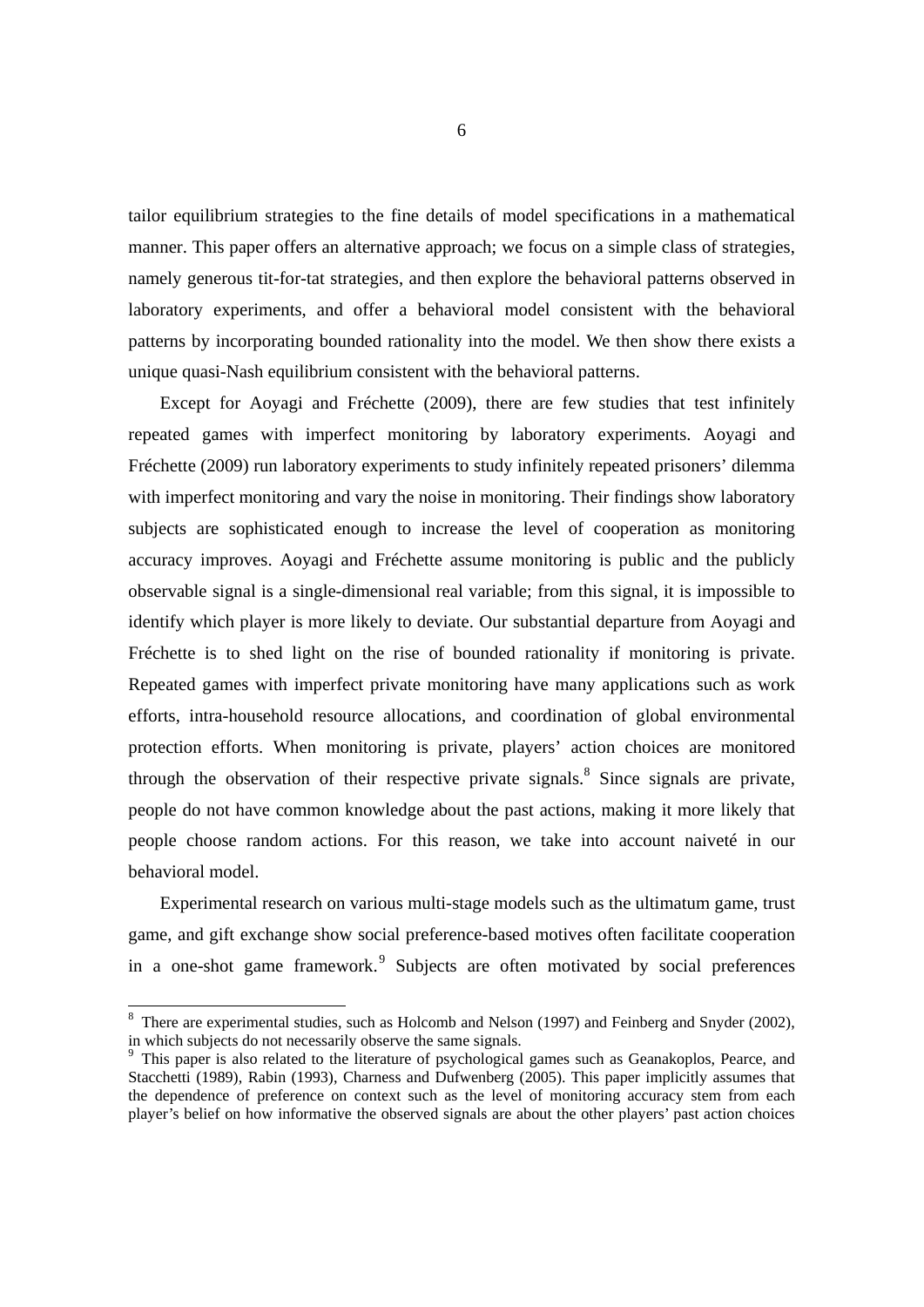concerning reciprocity in ways that a player's friendly or hostile actions induce their partners to behave altruistically or unkindly, respectively.<sup>10</sup> Based on these experimental findings, it's possible to anticipate how social preferences could also facilitate cooperation in the repeated game framework. For these reasons, we take into consideration two types of bounded rationality in our behavioral model, namely naiveté and reciprocity.

Duffy and Muñoz-García (2012) demonstrate social preferences help the achievement of implicit collusions in infinitely repeated games and operate as substitutes for time discounting.11 Duffy and Muñoz-García assume the discount factor is close to zero and monitoring is perfect. In contract, this paper assumes the discount factor is close to unity and monitoring is imperfect.

Several authors in the literature of social preferences assume preferences crucially depend on the context of the game being played.<sup>12</sup> This paper demonstrates a context-dependent behavioral model that describes how varying context influences the types and degrees of naiveté and reciprocal motives in a systematic and intuitive manner. In this paper, the relevant context to preferences is parameterized by the level of monitoring accuracy. We show the degree of monitoring accuracy influences the types and the degrees of reciprocal motives, and our behavioral model suggests there is a trade-off between naiveté and reciprocal concerns.

In sum, the contribution of this paper is the introduction of behavioral approach to repeated games with private monitoring. We offer an alternative way to refine equilibria, and provide predictive powers to repeated games with private monitoring. We also contribute to the social preference literature by extending its idea to the area of repeated games with private monitoring.

l

and also from his higher-order beliefs.

<sup>&</sup>lt;sup>10</sup> For examples, see Güth, Schmittberger, and Schwarze (1982), Berg, Dickhaut, and McCabe (1995), Fehr and Gächter (2000), and Camerer (2003, Chapter 2).

<sup>&</sup>lt;sup>11</sup> There exist a large number of experimental studies on infinitely repeated games with perfect monitoring. See Roth and Murnighan (1978), Murnighan and Roth (1983), Dal Bó (2005), Dal Bó and Fréchette (2010), and others.

<sup>&</sup>lt;sup>12</sup> See Rabin (1993), Charness and Rabin (2002), Falk, Fehr, and Fischbacher (2003), Dufwenberg and Kirchsteiger (2004), and Falk and Fishbacher (2005). For a survey on related issues, see Sobel (2005).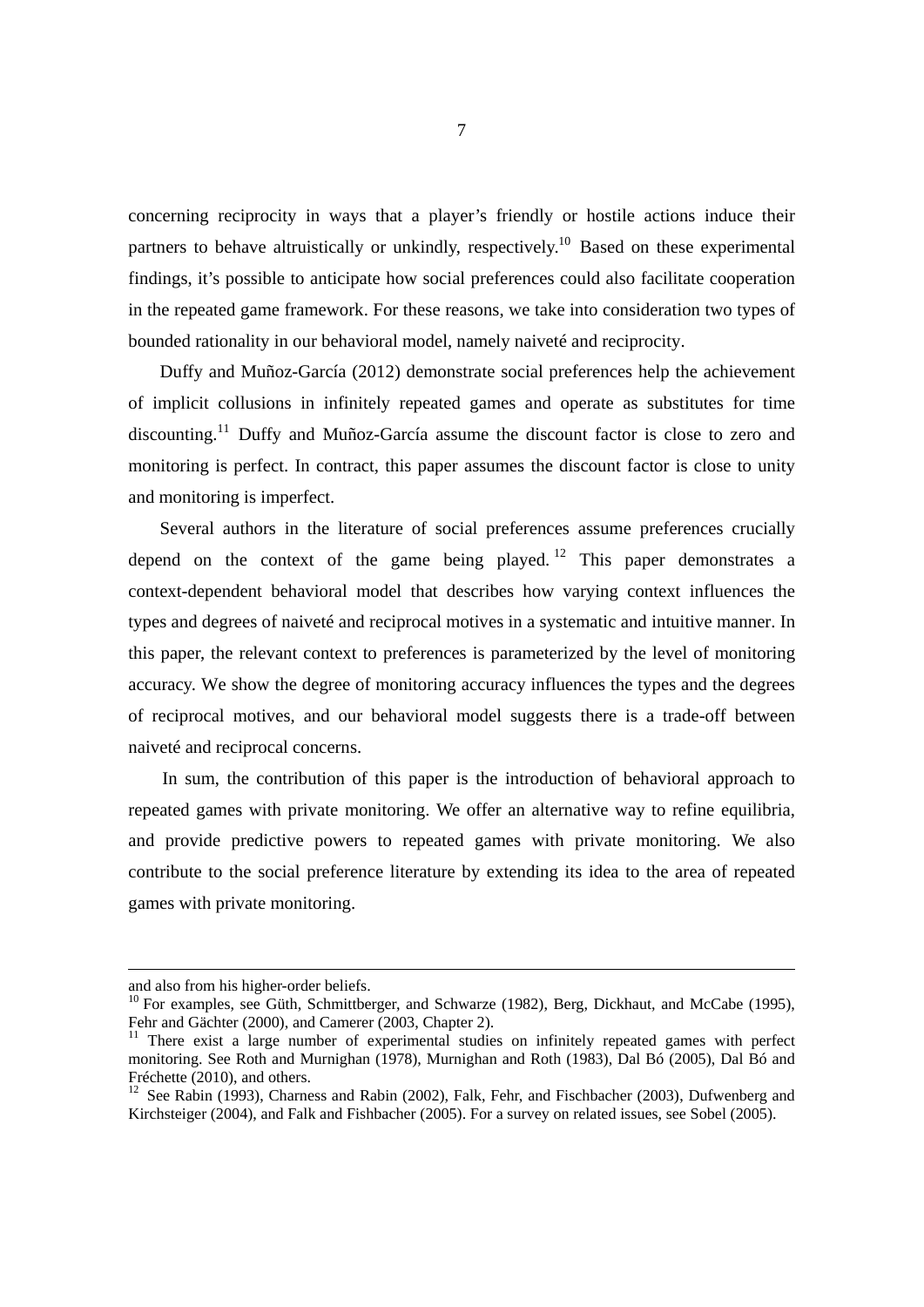#### **3. The Model**

We investigate a *repeated game* played by players 1 and 2 in a discrete time horizon. The game ends in a finite number of rounds, and the terminal round is randomly determined. The *component game* of this repeated game is given by  $(S_i, u_i)_{i \in \{1,2\}}$ , where  $S_i$  denotes the set of all actions for player  $i \in \{1,2\}$ ,  $s_i \in S_i$ ,  $S = S_1 \times S_2$ ,  $s = (s_1, s_2) \in S$ ,  $u_i : S \to R$ , and  $u_i(s)$  denotes the payoff for player *i* induced by action profile  $s \in S$ . We assume each player *i's* payoff has an additively separable form;

 $u_i(s) = v_i(s_i) + w_i(s_i)$  for all  $s \in S$ , where  $j \neq i$ .

Two random signals,  $\omega_1 \in \Omega_1$  and  $\omega_2 \in \Omega_2$ , occur after action choices are made, where  $\Omega_i$  denotes the set of possible  $\omega_i$ ,  $\omega = (\omega_1, \omega_2)$ , and  $\Omega = \Omega_1 \times \Omega_2$ . A signal profile  $\omega \in \Omega$  is randomly determined according to the conditional probability function  $f(\cdot | s) : \Omega \to R_+$ . Let  $f_i(\omega_i | s) = \sum f(\omega | s)$ *j j*  $f_i(\omega_i | s) \equiv \sum_{\omega_i \in \Omega_i} f(\omega | s)$  $\omega$   $|s| \equiv \sum f(\omega)$  $\equiv \sum_{\omega_i \in \Omega_i} f(\omega | s)$ . We assume that  $f_i(\omega_i | s)$  is independent of  $s_i$ ; we denote  $f_i(\omega_i | s_i)$  instead of  $f_i(\omega_i | s)$  and use  $\omega_i \in \Omega_i$  to denote the signal *for player i's action.* 

We assume monitoring is *imperfect*: at every round  $t \in \{1, 2, ...\}$ , player *i* cannot directly observe the action  $s_j(t) \in A_j$  his partner  $j \neq i$  selected. He also cannot observe the realized payoff profile  $u(s(t)) = (u_1(s(t)), u_2(s(t)))$ . Instead, he receives a signal for his partner's action  $\omega_i(t) \in \Omega_i$ , through which he can imperfectly monitor his partner's choice. We assume monitoring is *private*; player *i* cannot observe the signal for his own action  $\omega_i(t) \in \Omega_i^{13}$ 

Let  $h(t) = (s(\tau), \omega(\tau))_{\tau=1}^{t}$  denote the *history up to round t*. Let us denote by  $H = {h(t) | t = 0,1,...}$  the set of possible histories, where  $h(0)$  implies the null history. *The payoff for player i per round with the history*  $h(t) \in H$  *up to round t* is defined as

-

 $13$  We assume for the experiments that the subjects observe the realization of their payoffs after the terminal time.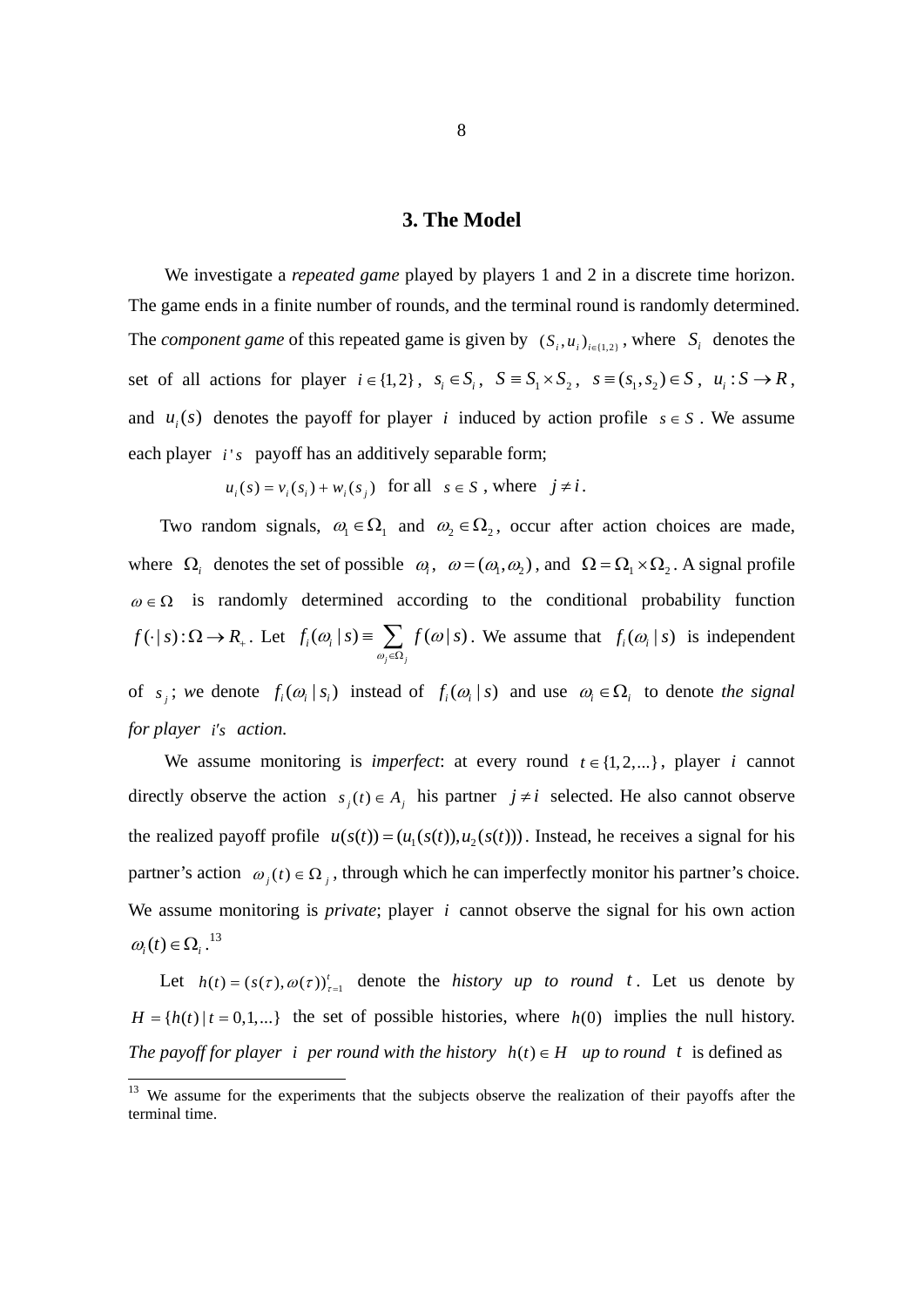$$
U_i(h(t)) \equiv \frac{\sum_{\tau=1}^t u_i(s(\tau))}{t}.
$$

Let us specify the component game as a *prisoners' dilemma with symmetry and additive separability*; for each  $i \in \{1,2\}$ ,

$$
S_i = \{A, B\}
$$
,  $v_i(A) = -Y$ ,  $v_i(B) = 0$ ,  $w_i(A) = X + Y$ , and  
 $w_i(B) = X + Y - Z$ ,

where *X*, *Y*, and *Z* are positive integers, and  $Z > Y > 0$ . Let us call *A* the *cooperative* action and *B* the *defective* action. It costs player *i Y* if he selects a cooperative action choice, but it gives the partner a benefit  $Z$ , which is greater than the cost *Y*. Note the payoff vector  $(X, X)$  induced by the cooperative action profile  $(A, A)$ is efficient, and is better than the payoff vector  $(X + Y - Z, X + Y - Z)$  that is induced by the defective action profile  $(B, B)$ , which is a dominant strategy profile and the unique Nash equilibrium in the component game.

In the experiment, we use  $(X, Y, Z) = (60, 10, 55)$ . If both players cooperate, they achieve the outcome  $(X, X) = (60, 60)$ . If player 1 cooperates and player 2 defects, they achieve the outcome  $(X - Z, X + Y) = (5,70)$ . If player 1 defects and player 2 cooperates, they achieve the outcome  $(X + Y, X - Z) = (70, 5)$ . If both players defect, they achieve the outcome  $(X + Y - Z, X + Y - Z) = (15,15)$ . The payoff matrix is described in Figure 1.

#### **[Figure 1]**

Let us specify

$$
\Omega_i = \{a, b\}
$$
 and  $f_i(a | A) = f_i(b | B) = p$ , where  $\frac{1}{2} < p < 1$ .

Let us call *a* the *good* signal, and *b* the *bad* signal. The probability index *p* implies the level of monitoring accuracy; the greater  $p$  is, the more accurate the signal. The inequality  $p > \frac{1}{2}$  implies that it is more likely for player *i* to receive a good signal when his partner selects the cooperative action *A* rather than the defective action *B* .

For each history  $h(t) \in H$  up to round t, let us denote the frequency of cooperative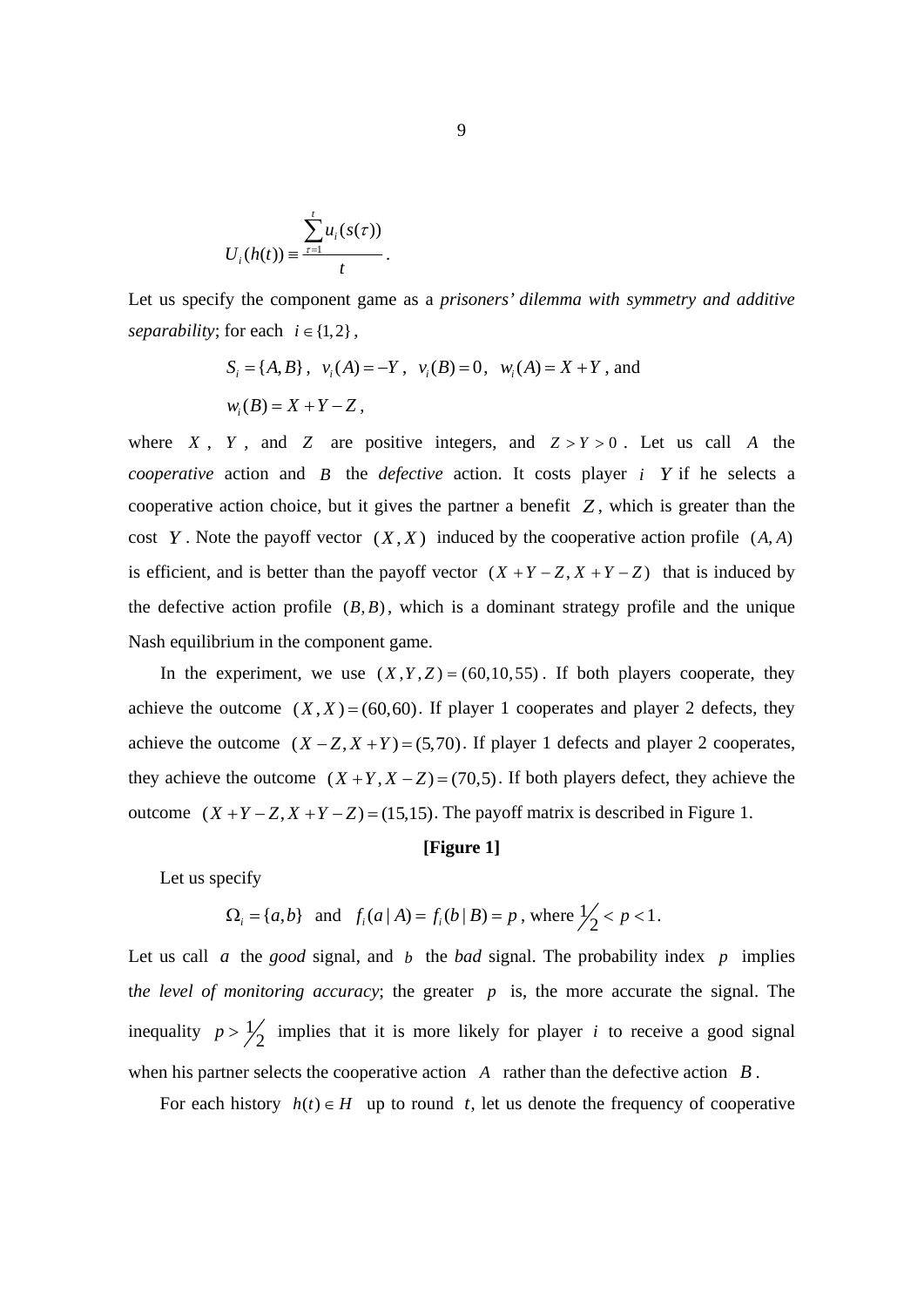action choice *A* by

$$
\rho(h(t)) \equiv \frac{\left| \left\{ \tau \in \{1, ..., t\} \mid S_1(\tau) = A \right\} \right| + \left| \left\{ \tau \in \{1, ..., t\} \mid S_2(\tau) = A \right\} \right|}{2t}.
$$

From additive separability, it follows the sum of the payoffs per round with the history  $h(t) \in H$  up to round *t* is given by

$$
U_1(h(t)) + U_2(h(t)) = 2[X + {1 - \rho(h(t))}(Y - Z)].
$$

This implies for given *X*, *Y*, and *Z*, the frequency of cooperative action choice  $\rho(h(t))$ uniquely determines the sum of the payoffs per round.

Let  $\delta \in (0,1)$  denote the probability of the repeated game continuing at the end of each round when this game has continued up to the previous round  $t-1$ . Then, the game is terminated at the end of each round  $t \ge 1$  with probability  $\delta^{t-1}(1-\delta)$ . Hence, the expected number of rounds of the repeated game is given by  $\sum \delta^{t-1}$ 1  $t^{-1}(1-\delta)$ *t*  $\sum_{l=1}^{\infty} \delta^{t-l} (1-\delta)t$  $\sum_{t=1} \delta^{t-1} (1-\delta)t.$ 

For our experiments, we use  $\delta = 0.967$ . This probability is sufficiently high. So, it will be beneficial for a self-interested player, who is motivated just by his own monetary payoff, to coordinate with his partner to achieve the cooperative outcomes, even if monitoring is inaccurate.

## **4. Symmetric Generous Tit-for-Tat Nash Equilibrium**

Let  $\alpha_i \in [0,1]$  denote a mixed action for player *i*; he makes the cooperative action choice *A* with probability  $\alpha$ . Player *i's* strategy in the repeated game is defined as  $\sigma_i : H \to [0,1]$ ; he selects A with probability  $\alpha_i = \sigma_i(h(t-1))$  in each round t with the history  $h(t-1)$  up to round  $t-1$ . Let  $\Sigma_i$  denote the set of all strategies for player *i*,  $\sigma = (\sigma_1, \sigma_2)$ , and  $\Sigma = \Sigma_1 \times \Sigma_2$ . The expected payoff per period for player *i* induced by  $\sigma \in \Sigma$  when the monitoring accuracy is given by  $p \in (0,1)$  is defined by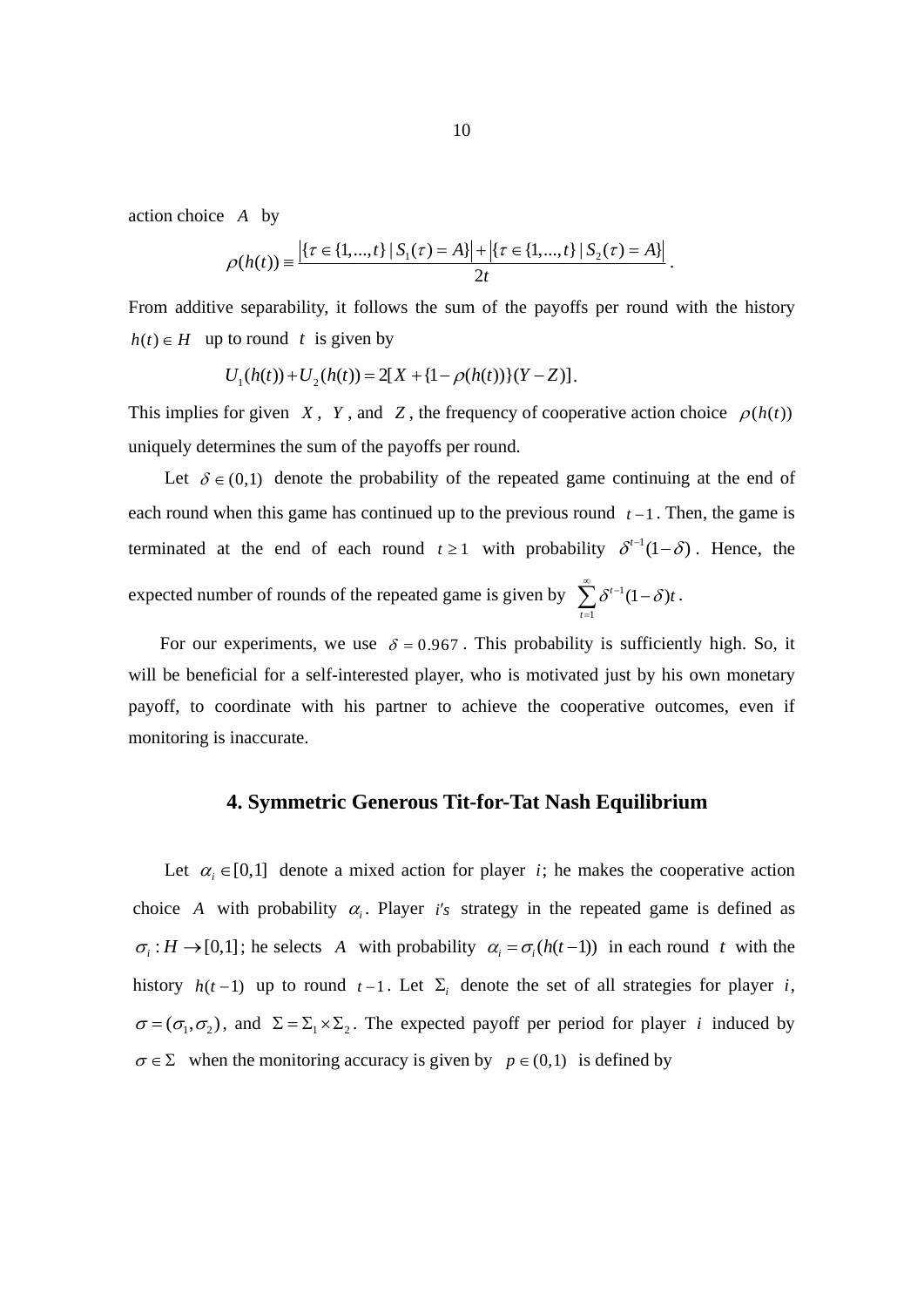$$
U_i(\sigma;p) = \frac{E[\sum_{t=1}^{\infty} \delta^{t-1}(1-\delta)\sum_{\tau=1}^t u_i(s(\tau)) | \sigma, p]}{\sum_{t=1}^{\infty} \delta^{t-1}(1-\delta)t} = (1-\delta)E[\sum_{\tau=1}^{\infty} \delta^{\tau-1} u_i(s(\tau)) | \sigma, p],
$$

where  $E[\cdot | \sigma, p]$  denotes the expectation operator. The expected frequency of cooperative action choice *A* induced by  $\sigma \in \Sigma$  when monitoring accuracy is given by  $p \in (0,1)$  is defined by

$$
\rho(\sigma;p) = \frac{E[\sum_{t=1}^{\infty} \delta^{t-1}(1-\delta)t\rho(h(t)) | \sigma, p]}{\sum_{t=1}^{\infty} \delta^{t-1}(1-\delta)t}.
$$

From additive separability, it follows

$$
U_1(\sigma; p) + U_2(\sigma; p) = 2[X + \{1 - \rho(\sigma; p)\}(Y - Z)].
$$

Hence, for given *X*, *Y*, and *Z*, the expected frequency  $\rho(\sigma; p)$  uniquely determines the sum of the expected payoffs per period  $U_1(\sigma; p) + U_2(\sigma; p)$ .

A strategy profile  $\sigma \in \Sigma$  is said to be a *Nash equilibrium* in the repeated game with monitoring accuracy  $p \in (0,1)$  if

$$
U_i(\sigma; p) \ge U_i(\sigma'_i, \sigma_j; p) \quad \text{for all} \quad i \in \{1, 2\} \quad \text{and all} \quad \sigma'_i \in \Sigma_i \, .
$$

A strategy profile  $\sigma \in \Sigma$  is said to be *symmetric generous tit-for-tat* if there exists  $(q, r(a), r(b)) \in [0,1]^3$  such that  $r(a) > 0$ ,  $r(a) \neq r(b)$ ,

$$
\sigma_1(h(0)) = \sigma_2(h(0)) = q,
$$

and for each  $i \in \{1, 2\}$ , every  $t \ge 2$ , and every  $h(t-1) \in H$ ,

$$
\sigma_i(h(t-1)) = r(a) \text{ if } \omega_j(t-1) = a,
$$

and

$$
\sigma_i(h(t-1)) = r(b) \text{ if } \omega_j(t-1) = b.
$$

At round 1, each player makes the cooperative action choice  $A$  with probability  $q$ . At each round  $t \geq 2$ , each player *i* makes the cooperative action choice *A* with probability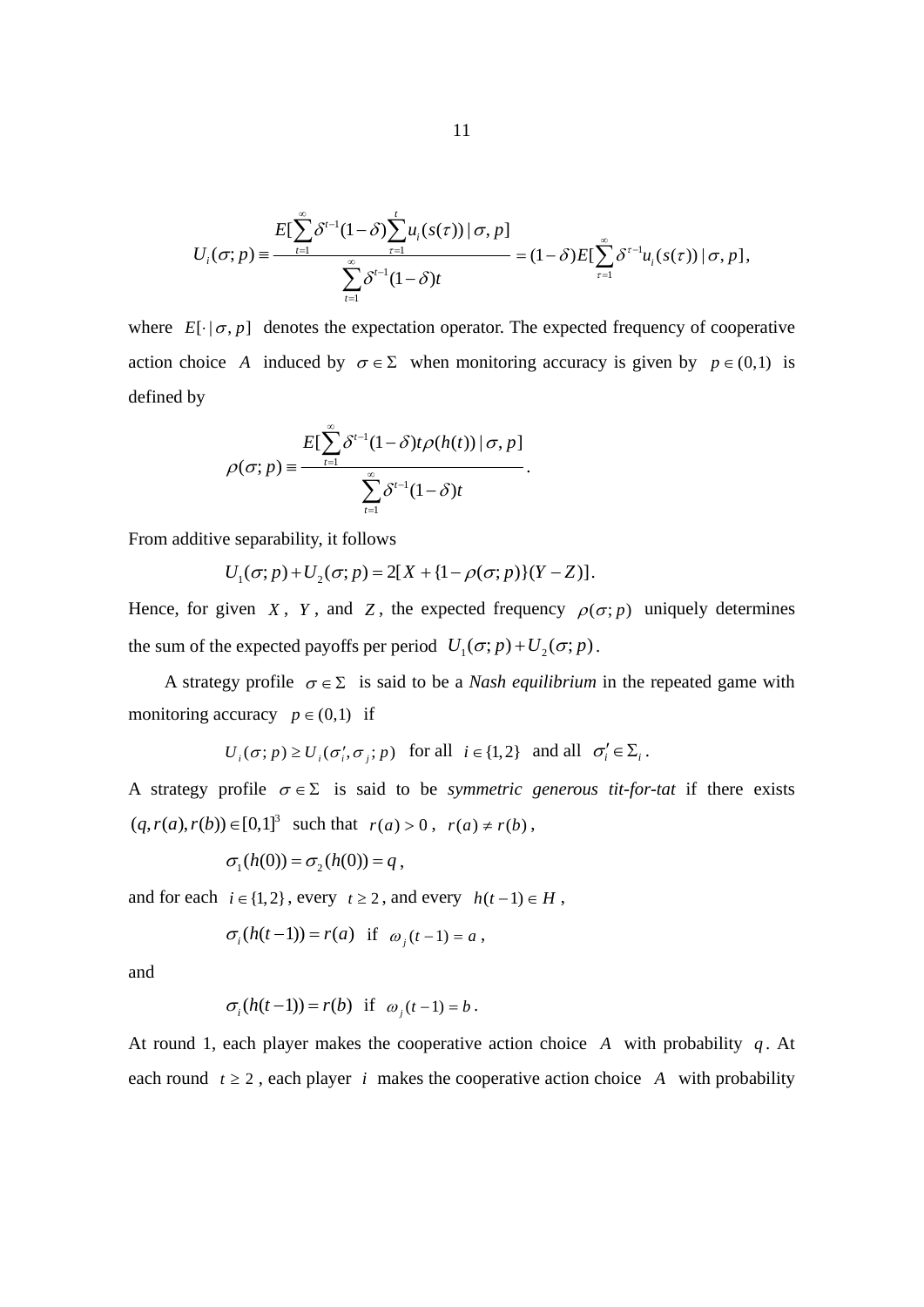$r(\omega_j)$  when he observes the signal  $\omega_j(t-1) = \omega_j$  for his partner's action at the previous round  $t-1$ . We will write  $(q, r(a), r(b))$  instead of  $\sigma$  for any symmetric generous tit-for-tat strategy profile. $^{14}$ 

Let us define

(1) 
$$
w(p) = \frac{Y}{\delta(2p-1)Z}.
$$

Note  $0 < w(p) \le 1$  if and only if  $\delta \ge \frac{Y}{(2p-1)}$  $\delta \geq \frac{1}{(2p-1)Z}$ .

The following proposition demonstrates if a symmetric generous tit-for-tat strategy profile  $(q, r(a), r(b))$  is a Nash equilibrium, then the difference in probability of making the cooperative action choices between the good signal and the bad signal, i.e.,  $r(a) - r(b)$ , must be equal to the value  $w(p)$  given by (1).

**Proposition 1:** A symmetric generous tit-for-tat strategy profile  $(q, r(a), r(b))$  is a Nash *equilibrium in the repeated game with monitoring accuracy p if and only if* 

(2) (2 1) *Y p Z* ,

*and* 

-

$$
(3) \t\t r(a)-r(b)=w(p).
$$

**Proof:** Selecting  $s_i = A$  instead of *B* costs player *i Y* at the current round, whereas in the next round he can gain *Z* from his partner's response with a probability of  $pr(a)+(1-p)r(b)$  instead of  $(1-p)r(a)+pr(b)$ . This holds irrespective of rounds and history because of additive separability. Since he is incentivized to select either *A* and *B* at all times, indifference to these action choices must be a necessary and sufficient condition:

<sup>&</sup>lt;sup>14</sup> The term of "generous" implies that it might be the case that  $r(b) > 0$ , i.e., a player selects the cooperative action with positive probability even if he observes the bad signal.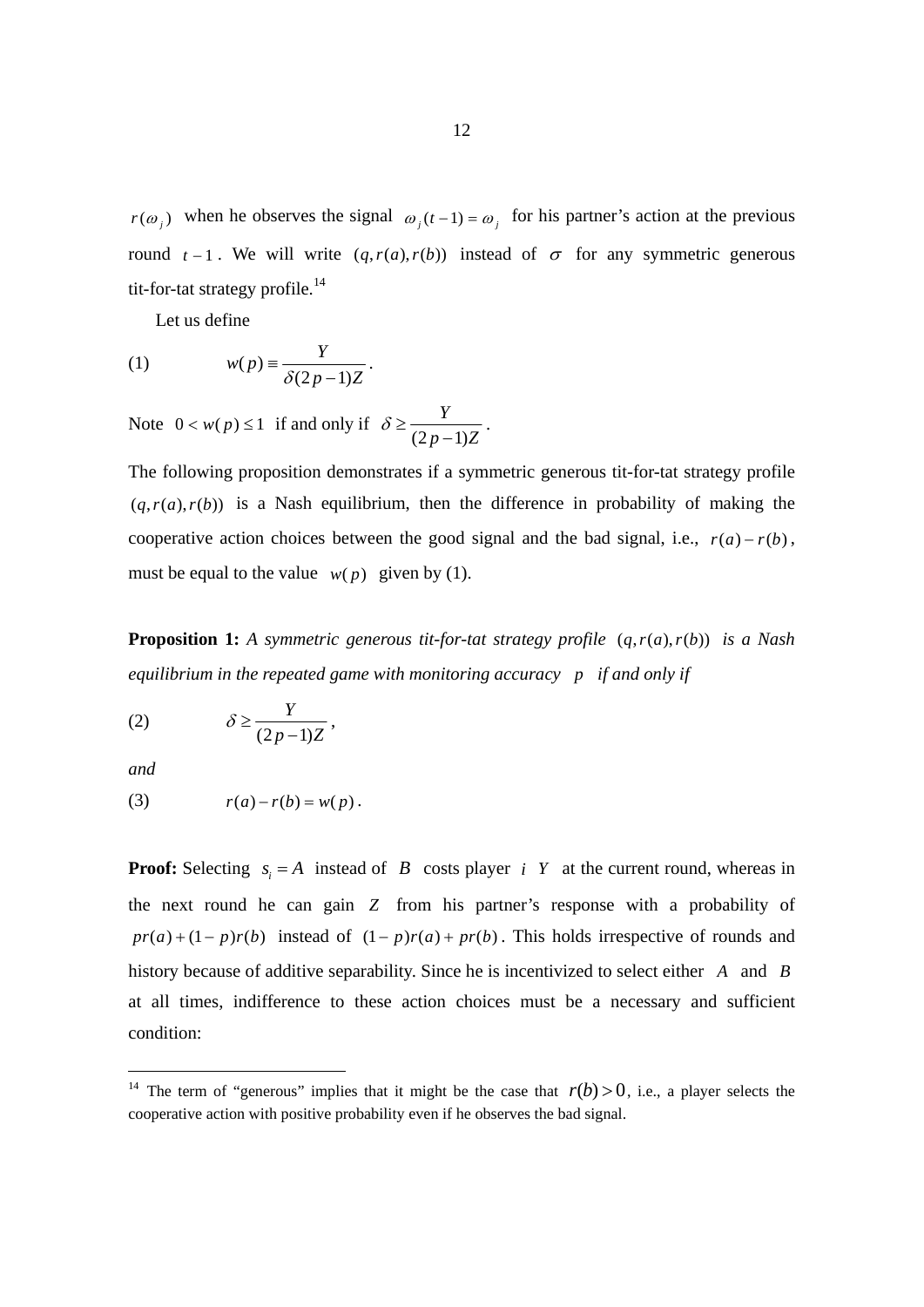$$
-Y + \delta Z\{pr(a) + (1-p)r(b)\} = \delta Z\{(1-p)r(a) - pr(b)\},
$$

which is equivalent to

-

$$
r(a)-r(b)=\frac{Y}{\delta(2p-1)Z}.
$$

The above equation corresponds to equality (3). Since  $r(a) - r(b) \le 1$ , it follows 1  $(2p-1)$ *Y*  $\geq \frac{I}{\delta(2p-1)Z}$ . Thus, inequality (2) must hold.<sup>15</sup>

#### **Q.E.D.**

By Proposition 1, we will write  $(\tilde{q}, \tilde{r}) \in [0,1]^2$  instead of  $(q, r(a), r(b))$  for any symmetric generous tit-for-tat Nash equilibrium, where

$$
\tilde{q} \equiv q, \quad \tilde{r} \equiv r(a), \text{ and } r(b) = \tilde{r} - w(p) = \tilde{r} - \frac{Y}{\delta(2p-1)Z}.
$$

Since player *i* is indifferent between the choices *A* and *B* at all times, it follows from additive separability that the expected frequency of the cooperative action choice induced by  $(\tilde{q}, \tilde{r})$  is given by

$$
\rho(\tilde{q}, \tilde{r}; p) = \frac{1}{Z - Y} [\{(1 - \delta)\tilde{q} + \delta\tilde{r}\} Z - \frac{p}{2p - 1} Y],
$$

and the expected payoff per round induced by  $(\tilde{q}, \tilde{r})$  is given by

$$
U_1(\tilde{q}, \tilde{r}; p) = U_2(\tilde{q}, \tilde{r}; p) = X + \{1 - \rho(\tilde{q}, \tilde{r}; p)\}(Y - Z).
$$

Let us define the intensity with which a subject retaliates against his partner as the difference in frequency of the cooperative action choices between the good signal and the bad signal. The greater the difference in frequency of the cooperative action choices between the good signal and the bad signal, the more severely a subject retaliates against his partner. If a self-interested subject plays a symmetric generous tit-for-tat Nash

<sup>&</sup>lt;sup>15</sup> The generous tit-for-tat Nash equilibrium satisfies belief-freeness in the sense that each player's incentive constraint is irrelevant to his belief about which signal the opponent has observed. Ely and Välimäki (2002) explore the belief-free construction in repeated games with private monitoring.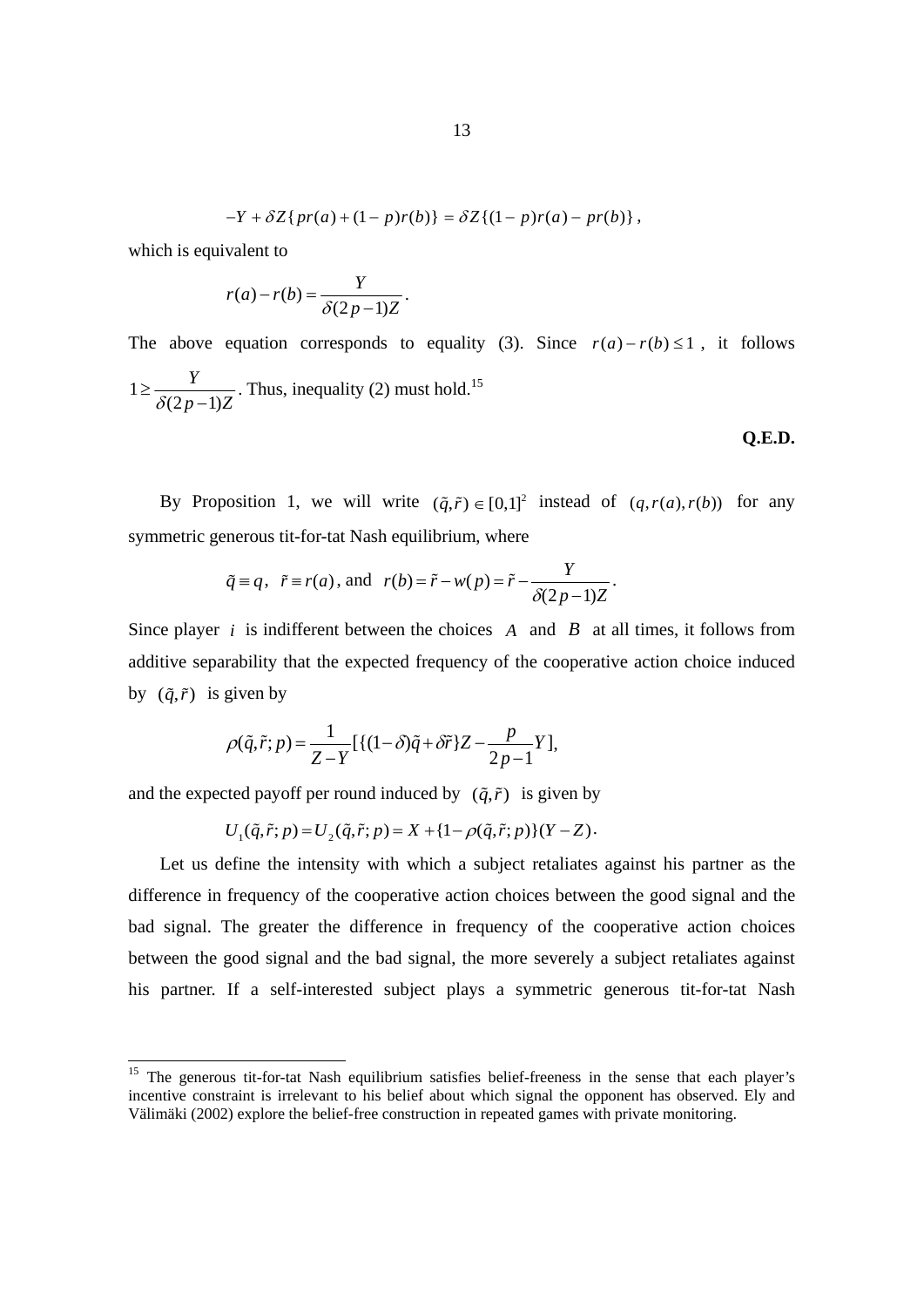equilibrium, this difference can be approximated by the difference in probability of making the cooperative action choices between the good signal and the bad signal, i.e.,  $w(p)$ .

It's important to note that  $w(p)$  is *decreasing in* p; the less accurate the monitoring technology is, the more severely a self-interested player retaliates against his partner. In order to incentivize the player to select the cooperative action, it's necessary for a player to select the defective action when he observes a bad signal rather than a good signal. When monitoring is less accurate, the player is more likely to receive the bad signal even when the partner has selected the cooperative action. This might cause a *welfare loss*; the player might retaliate even when his partner has actually selected the cooperative action. On the other hand, if monitoring technology is more accurate, a player can better incentivize his partner by using a milder punishment. It could decrease the welfare loss caused by monitoring imperfection.

## **5. Experimental Design**

 We conducted computerized experiments on October 5 and 6, 2006, at the University of Tokyo, where subjects were recruited from the undergraduate and graduate schools in all fields.16 The subjects received points equal to their earned payoffs, which were converted into yen (0.6 yen per point). They received a participation fee of 1500 yen in addition to their earned payoffs.

We specify the prisoners' dilemma with symmetry and additive separability as  $(X, Y, Z) = (60, 10, 55)$ . The payoff matrix is described in Figure 1. The probability of the session continuing to the following round is given by  $\delta = 0.967$ ; the probability of the session being terminated is set to be low enough to make sure self-interested players have incentives to cooperate with each other to some extent, even if monitoring is inaccurate.

The sessions are categorized into two types: type 0.9 in which monitoring accuracy is  $p = 0.9$ , and type 0.6 in which monitoring accuracy is  $p = 0.6$ . Type 0.9 obviously has

 $\overline{a}$ 

 $16$ The experiment was programmed and conducted with the software z-Tree. See Fischbacher (2007).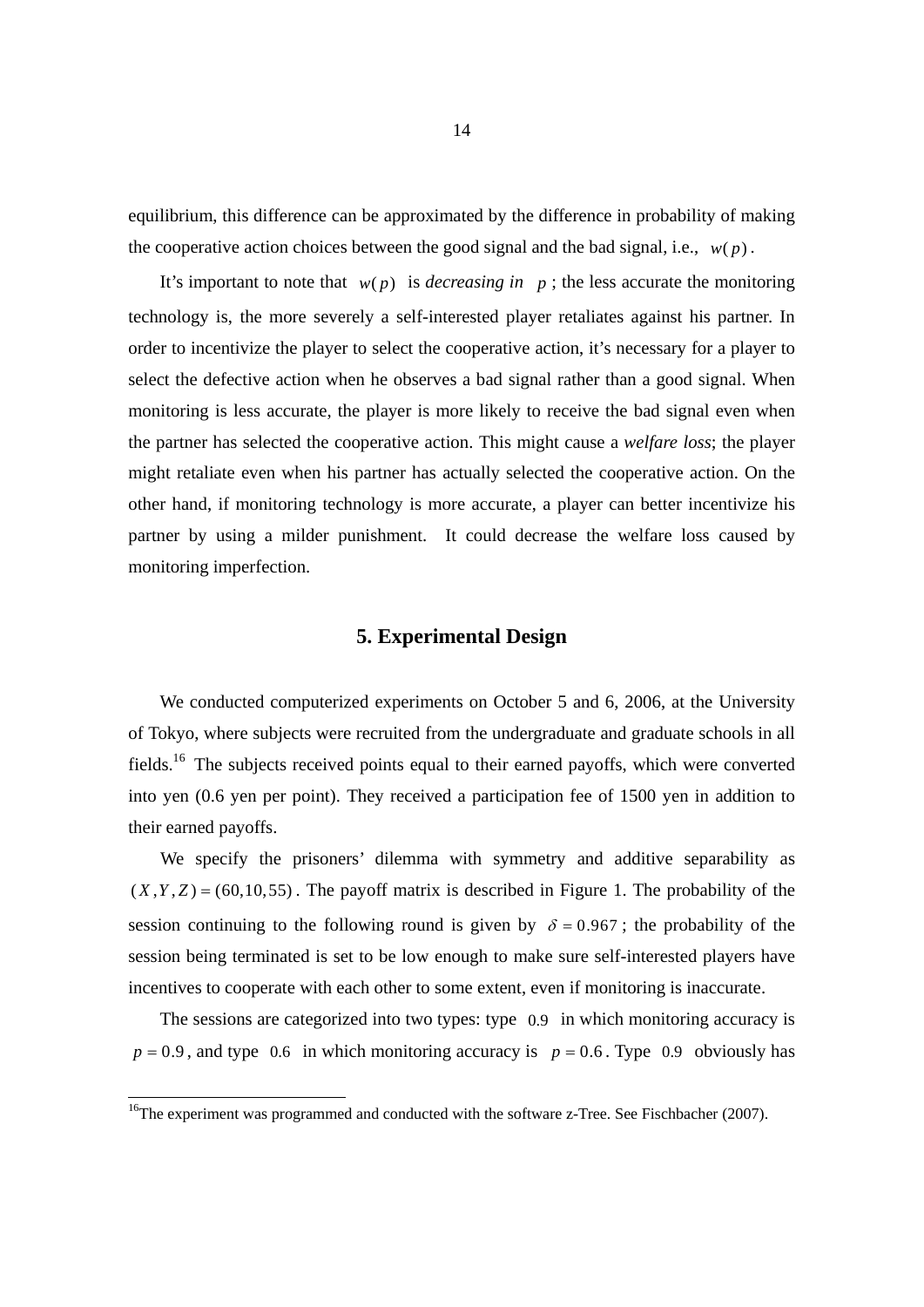greater monitoring accuracy than type 0.6 .

-

We conducted four experiments, and each experiment comprised six sessions, which consisted of several rounds. The number of experimental subjects and the number of rounds in each session are summarized in Table 1. Experiment 1 and Experiment 2 were conducted on October 5, 2006. In each experiment, three sessions of type 0.6 were played, followed by three sessions of type 0.9 . Experiment 1 consists of three sessions of type 0.6 with 24, 40, and 25 rounds, and three sessions of type 0.9 with 28, 33, and 14 rounds. Experiment 2 contains three sessions of type 0.6 with 20, 23, and 37 rounds, followed by three sessions of type 0.9 with 34, 34, and 19 rounds. On October 6, 2006, two experiments, Experiments 3 and 4, were conducted with three sessions of type 0.9 , followed by three sessions of type 0.6. Experiment 3 comprises three sessions of type 0.9 with 38, 21, and 25 rounds, followed by three sessions of type 0.6 with 25, 28, and 29 rounds. Experiment 4 includes three sessions of type 0.9 with 25, 35, and 23 rounds, and three sessions of type 0.6 with 36, 30, and 21 rounds (See Table 1).

Subjects were randomly paired at the beginning of each session; the pairs remained unchanged throughout the session. They were rematched with another partner at the beginning of the following session. Therefore, each subject had 6 different partners throughout the experiment, i.e., one partner per session.

#### **[Table 1]**

Each subject was given an experiment manual with instructions about game rules and printed computer screen images in Japanese.<sup>17</sup> These contents were explained by a voice recording. On the computer screen, each subject could always see the structure of the game, the history of his own action choices and the signals for his partner's actions.

It is important to note that the subjects were *not* informed in advance about how many rounds there are in each session. They were only informed that the number of rounds was randomly determined according to the probability  $1 - \delta = 0.033$  of termination. In order to help the subjects understand this random termination, we showed them Figure A.1 in the

See the supplement of this paper for the translation of the experiment manual and computer screen images into English.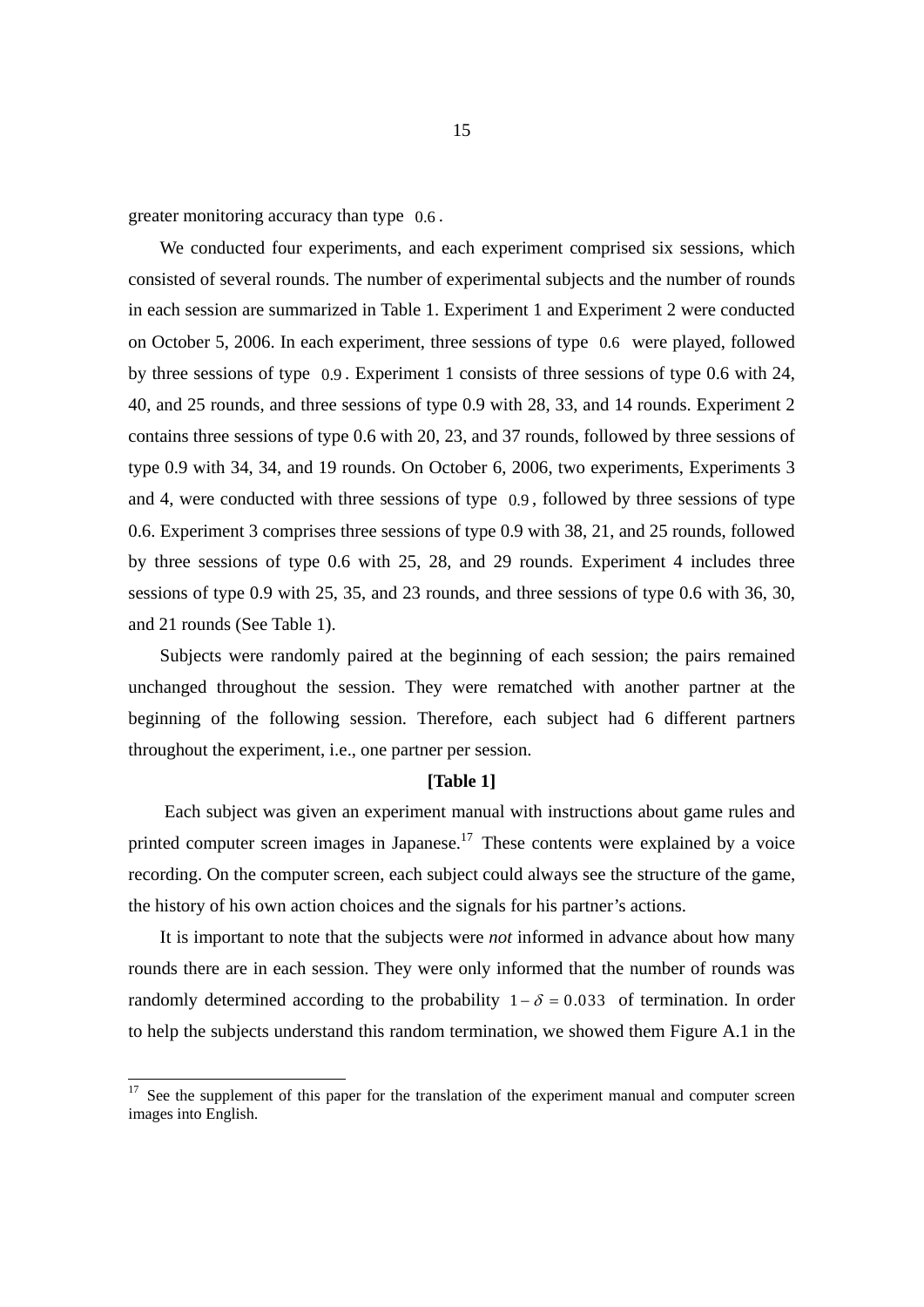Appendix on the computer screen at the end of each round when the session does not end at that round. When the session ends at a given round, Figure A.2 in the Appendix was shown on the computer screen. These screens were shown to help them understand that one of the 30 cells (numbered 1 to 30) is selected at random, and the session is terminated if and only if the  $30<sup>th</sup>$  cell (number 30) is selected. When one of other 29 cells (numbers 1 to 29) is selected, the session continues to the next round.

Roth and Murnighan (1978) and Murnighan and Roth (1983) established the experimental design for infinitely repeated games with random termination in which time discounting is replicated by a fixed probability had the game continues at the end of each round. Dal Bó (2005) reports subjects are more successful in implicit collusion in infinitely repeated games with random termination than in finitely repeated games with a known terminal round. The present paper uses a random termination device as a proper replication of time discounting similar to these papers.

### **6. Experimental Results**

Table 2 summarizes the mean frequencies of cooperative action choices in each experiment denoted by

$$
\rho(p) \equiv \frac{Num(A; p)}{Num(A; p) + Num(B; p)}
$$

where  $Num(A; p)$  and  $Num(B; p)$  denote the number of times the cooperative action A and the cooperative action B where selected for a given level of accuracy  $p ( p = 0.9 \text{ or } 0.9 \text{ or } 0.9 \text{ or } 0.9 \text{ or } 0.9 \text{ or } 0.9 \text{ or } 0.9 \text{ or } 0.9 \text{ or } 0.9 \text{ or } 0.9 \text{ or } 0.9 \text{ or } 0.9 \text{ or } 0.9 \text{ or } 0.9 \text{ or } 0.9 \text{ or } 0.9 \text{$ 0.6 ), respectively. We conduct two analyses. In the first analysis, we use individual actions as observations, and calculate the mean frequencies of cooperative action choices. In the second analysis, we calculate the mean frequencies of cooperative actions for each individual, and use the individual means as observations.

 The first part of Table 2 shows the result of the first analysis that uses individual actions as observations. It demonstrates the cooperative action A is chosen more often when signals are more accurate, i.e.,  $p = 0.9$ , than when signals are less accurate, i.e.,  $p = 0.6$ ,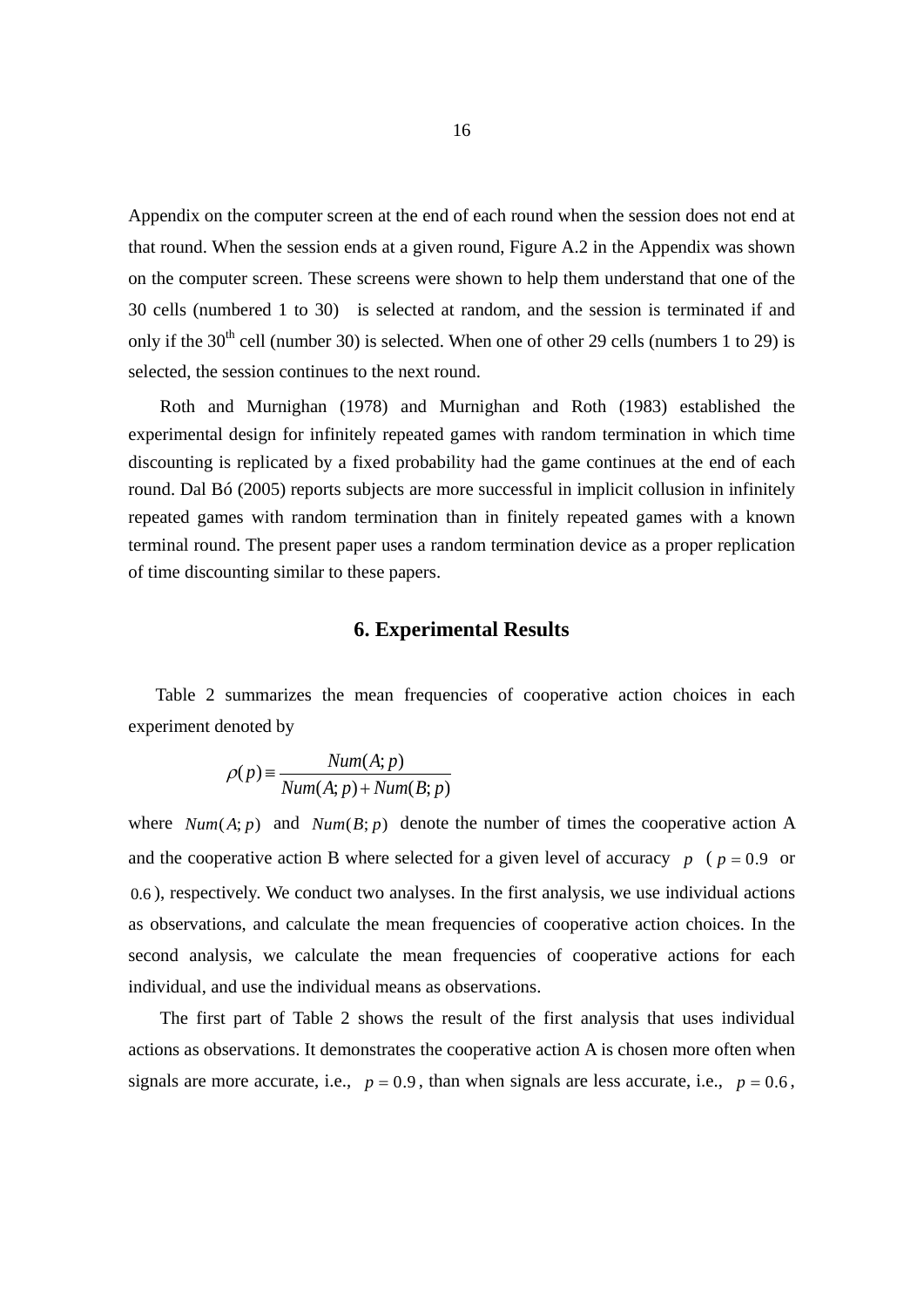in all four experiments. On average, the cooperative action was selected 67.2 percent of times when monitoring accuracy is 90 percent across all experiments, while the cooperative action was selected only 35.5 percent of times on average when the monitoring accuracy is low ( $p = 0.6$ ). We conduct a Mann-Whitney rank-sum test. The null hypothesis is there is no difference in the frequencies of the cooperative action choices between  $p = 0.9$  and  $p = 0.6$ . The null hypothesis is rejected at the one percent significance level in all four experiments. The lower part of Table 2 shows the result of the second analysis that uses the means of individual's actions as observations. On average, subjects choose the cooperative action 67 percent of times when monitoring accuracy is 90 percent, while they choose the cooperative action only 35.4 percent of times when monitoring accuracy is low ( $p = 0.6$ ).

 This result is consistent with the theoretical prediction that when signals are highly accurate, players could send good signals and effectively coordinate to achieve the cooperative outcome in future periods. We also checked whether the above results hold when we use data only from the first round from sessions, rounds 2 to 14, and rounds 15 and above. We confirmed that the results hold in all segments of the data (See Table A.1 in the Appendix).

#### **[Table 2]**

Table 3 and Table 4 show the mean frequencies of cooperative action choices when subjects receive good signals and bad signals, respectively. The frequency of the cooperative action choices contingent on receiving good signals is defined as

$$
r(a;p) \equiv \frac{Num(A;a,p)}{Num(A;a,p) + Num(B;a,p)},
$$

where  $Num(A; a, p)$  and  $Num(B; a, p)$  denote the number of times the cooperative action A and the cooperative action B were selected by subjects when they have received good signals, respectively.  $r(b; p)$  is similarly defined. Similar to Table 2, we conducted two analyses, first using individual actions as observations, and second using means of individual's action choices as observations. Conducting the second analyses is particularly important in Tables 3 and 4. In the first analyses, the actions of those subjects who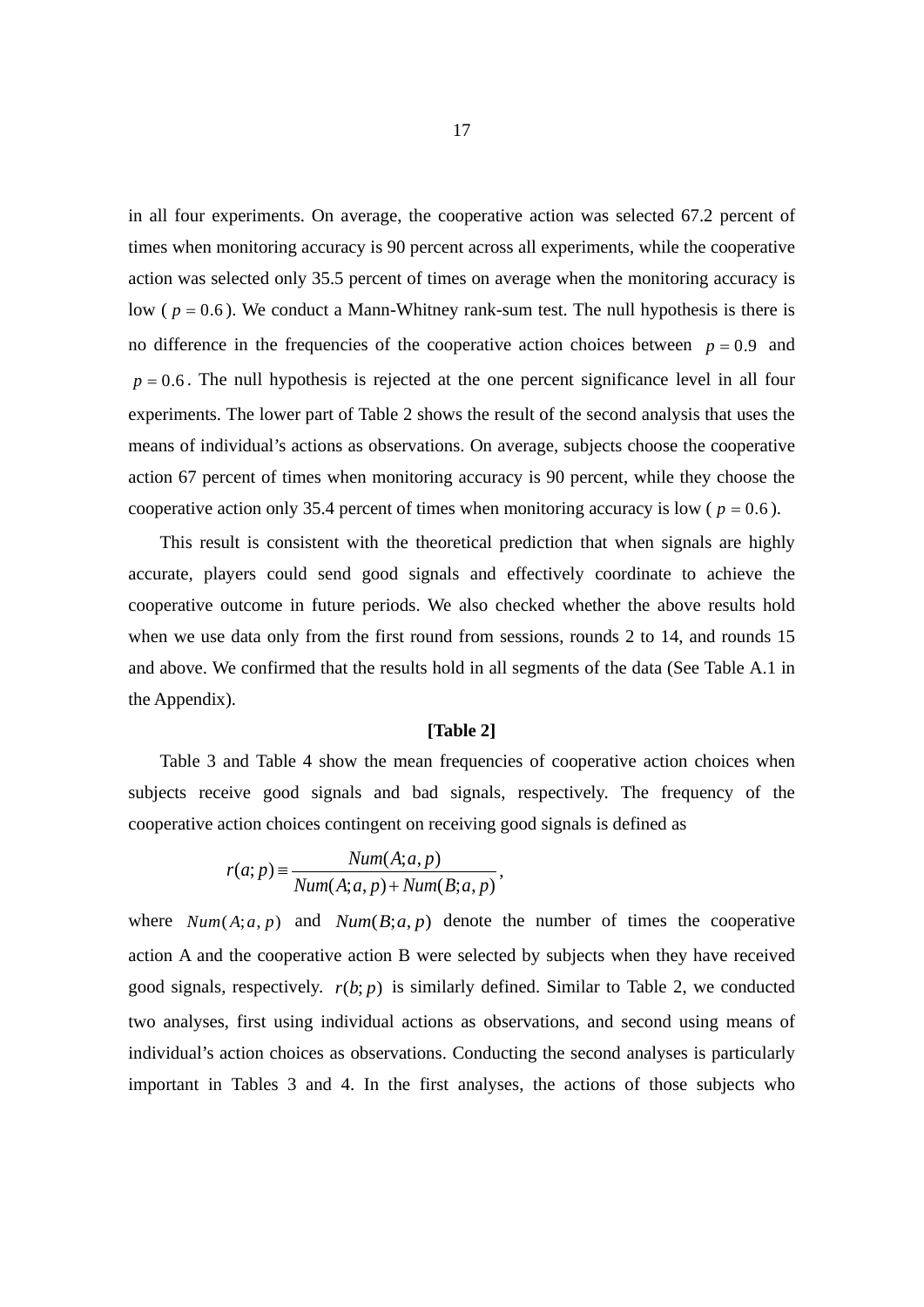happened to have cooperative and uncooperative partners (thus receiving more good and bad signals) become overrepresented in Tables 3 and 4, respectively.

Table 3 shows having received good signals in the previous period, the subjects choose the cooperative action A more often when signals are more accurate ( $p = 0.9$ ) than less accurate ( $p = 0.6$ ). On average, the cooperative action was selected 85.2 percent of times when the monitoring accuracy is 90 percent, and the cooperative action was selected only 43.7 percent of times on average when the monitoring accuracy is low ( $p = 0.6$ ). We conduct a Mann-Whitney rank-sum test with the null hypothesis that there is no difference in the frequencies of cooperative action choices between  $p = 0.9$  and  $p = 0.6$  when subjects have received good signals. The null hypothesis is rejected in all four sessions at the one percent significance level. We also checked whether the above results hold when we use data only from the first round of sessions, rounds 2 to 14, and rounds 15 and above. We confirmed that the results hold in all fragments (See Table A.2 in the Appendix). The second part of Table 3 shows the subjects select the cooperative action 78.8 percent of times on average if they have received good signals and  $p = 0.9$ . When  $p = 0.6$ , the subjects select the cooperative action 42.3 percent of times if they have received good signals.

Table 4 shows the frequencies of cooperative action choices when subjects have received bad signals in the previous periods. Table 4 tells us that even when subjects have received bad signals, they still choose the cooperative action A more often under the higher accuracy of signals ( $p = 0.9$ ) than the lower accuracy of signals ( $p = 0.6$ ). On average, the cooperative action was selected 34.3 percent of times when the monitoring accuracy is 90 percent, while it was selected only 27.2 percent of times when the monitoring accuracy is 60 percent (see upper part of Table 4). The gap between frequencies of cooperate action choices under the high signal-accuracy treatment and the low signal-accuracy treatment is narrower when subjects have received bad signals than good signals. We conduct a Mann-Whitney rank-sum test with the null hypothesis that there is no difference in the frequencies of the cooperative action choices between  $p = 0.9$  and  $p = 0.6$  when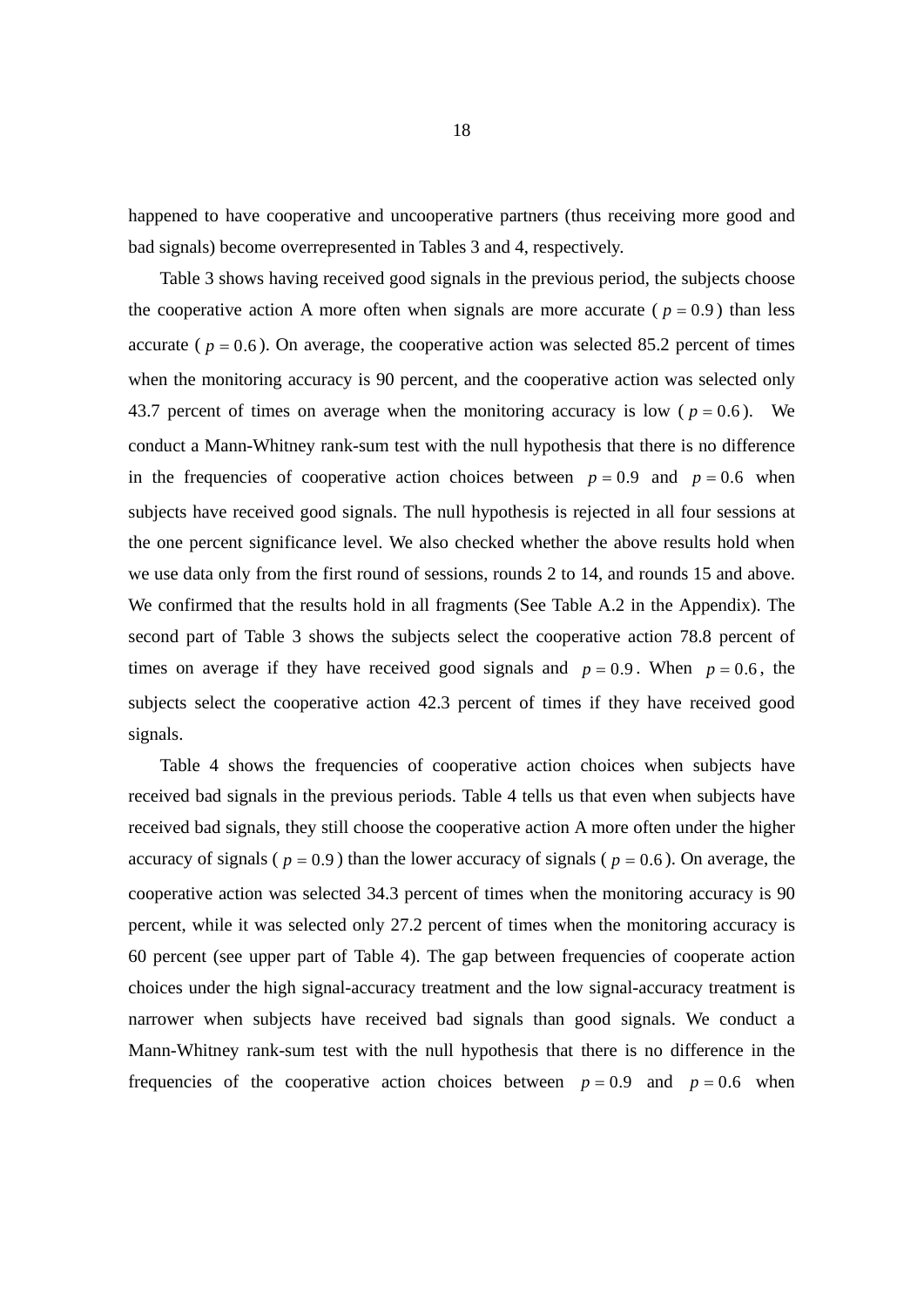subjects have received bad signals. The null hypothesis is rejected in three out of four experiments at the one percent significance level. This result is consistent with the theoretical prediction when signals are highly accurate ( $p = 0.9$ ), players who have received bad signals from their partners could still coordinate to realize the cooperative outcome in future periods more easily compared with the case in which the level of signal accuracy is low ( $p = 0.6$ ). We also checked whether the above result is maintained when we use data only from the first round of sessions, rounds 2 to 14, and rounds 15 and above. We confirmed that the results hold in all three segments (See Table A.3 in the Appendix).

 The second part of Table 4 uses the means of individual data as observations. On average, the subjects choose the cooperative action 44.8 percent of times when they have received the bad signal and  $p = 0.9$ , while they choose the cooperative action 27.9 percent of times when they have received the bad signal and  $p = 0.6$ . The reason why the mean frequency of cooperative action is higher for the second analysis than the first data analysis suffers from sample bias. When we use actions as observations, the subjects who have received the bad signals from their partners more frequently become over represented. These individuals are less likely to choose the cooperative actions.

#### **[Table 3]**

#### **[Table 4]**

Table 5 displays the differences in mean frequencies of cooperate action choices when subjects have received good signals and bad signals, i.e.,  $r(a; p) - r(b; p)$ , for a given level of signal accuracy, *p* , respectively.

Notice subjects select the cooperative action more often when they have received good signals rather than bad signals regardless of the accuracy levels of signals. This also indicates subjects are more likely to retaliate against their partners when they have received bad signals instead of good signals. This result is consistent with the theoretical prediction that a player incentivizes his partner by rewarding when he has received a good signal, and retaliates against his partner when he has received a bad signal. However, the gap between the frequencies of cooperative action choices when subjects have received good signals and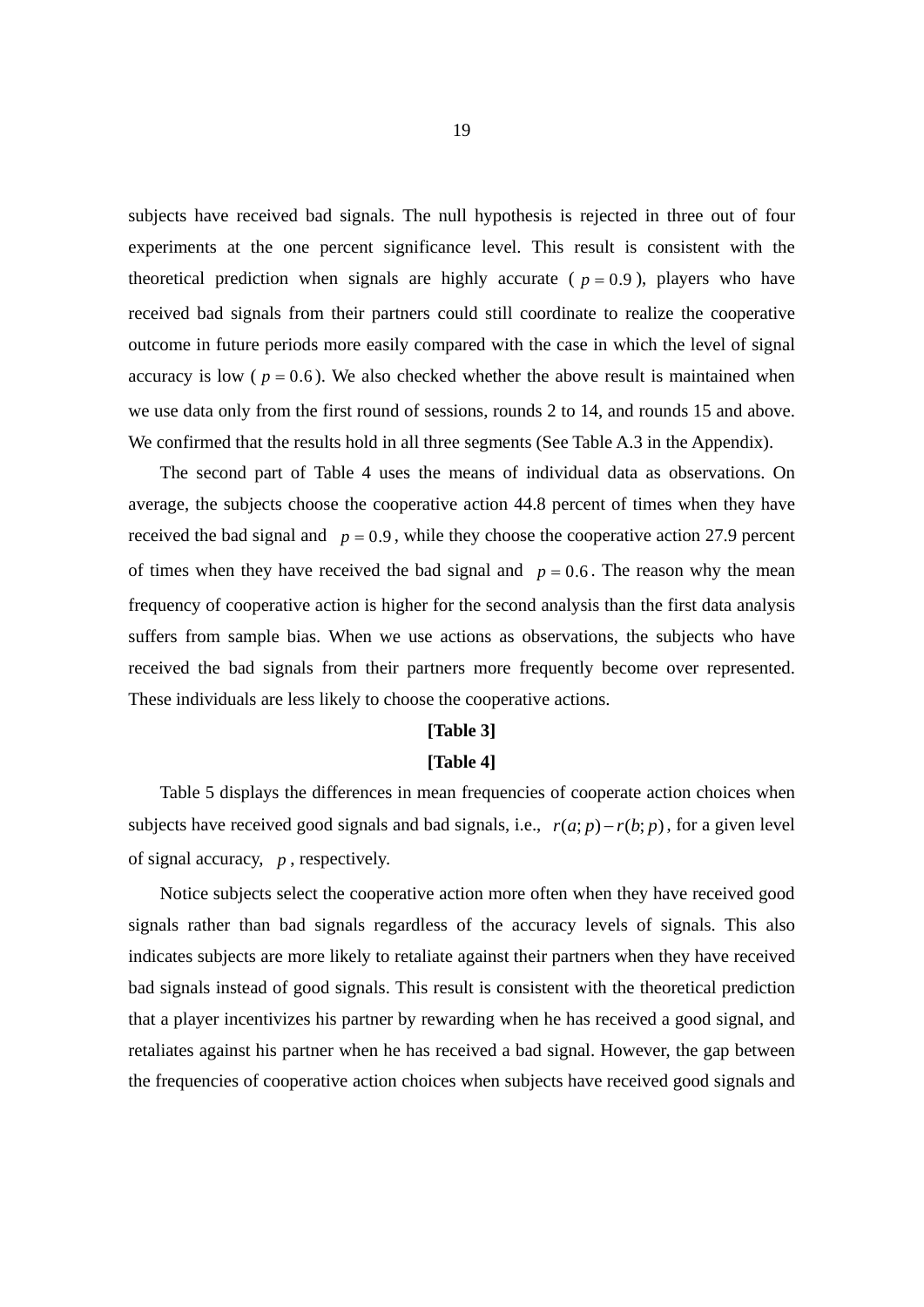bad signals,  $r(a; p) - r(b; p)$ , is larger when the level of signal accuracy is higher. Table 5 summarizes the difference between mean frequencies of cooperative actions between good signals and bad signals. When we use each action as an observation, the mean difference is 0.508 for  $p = 0.9$ . When  $p = 0.6$ , the mean difference in signal-contingent frequencies is much smaller (0.165). When we use the mean action of individuals as observations, the gap is narrower for  $p = 0.9$  (35.2 percent). It is due to the sample bias discussed above.

These experimental results contrast with the prediction of a symmetric generous tit-for-tat Nash Equilibrium. In Section 4, we defined the intensity with which a subject retaliates against his partner as the difference in frequency of the cooperative action choices between the good signal and the bad signal. The greater the difference in frequency of the cooperative action choices between the good signal and the bad signal is, the more severely a subject retaliates against his partner. In a symmetric generous tit-for-tat Nash Equilibrium, the gap between the frequencies of cooperative action choices when subjects have received good signals and bad signals, is decreasing in the level of signal accuracy *p* . However, our experiments yield opposite results. In the experimental results, this gap is rather increasing in the level of signal accuracy *p* .

#### **[Table 5]**

 The latter part of this section compares our experimental results with the theoretical prediction discussed in Section 4. We use all actions as observations for computation. The substance of the results is unchanged if we use the means of individual data as observations.

 We assume experimental subjects play a symmetric generous tit-for-tat Nash equilibrium  $(\tilde{q}, \tilde{r}) = (\tilde{q}(p), \tilde{r}(p))$  specified by

$$
(\tilde{q}(p), \tilde{r}(p)) = (q(p), r(a; p)) \quad \text{if} \quad r(a; p) - w(p) \ge 0,
$$

and

$$
(\tilde{q}(p), \tilde{r}(p)) = (0, w(p))
$$
 if  $r(a; p) - w(p) < 0$ .

 $q(\rho)$  denotes the theoretical prediction of the probability players select the action choice *A* in round 1.  $q(p)$  represents the mean probability the subjects select the action choice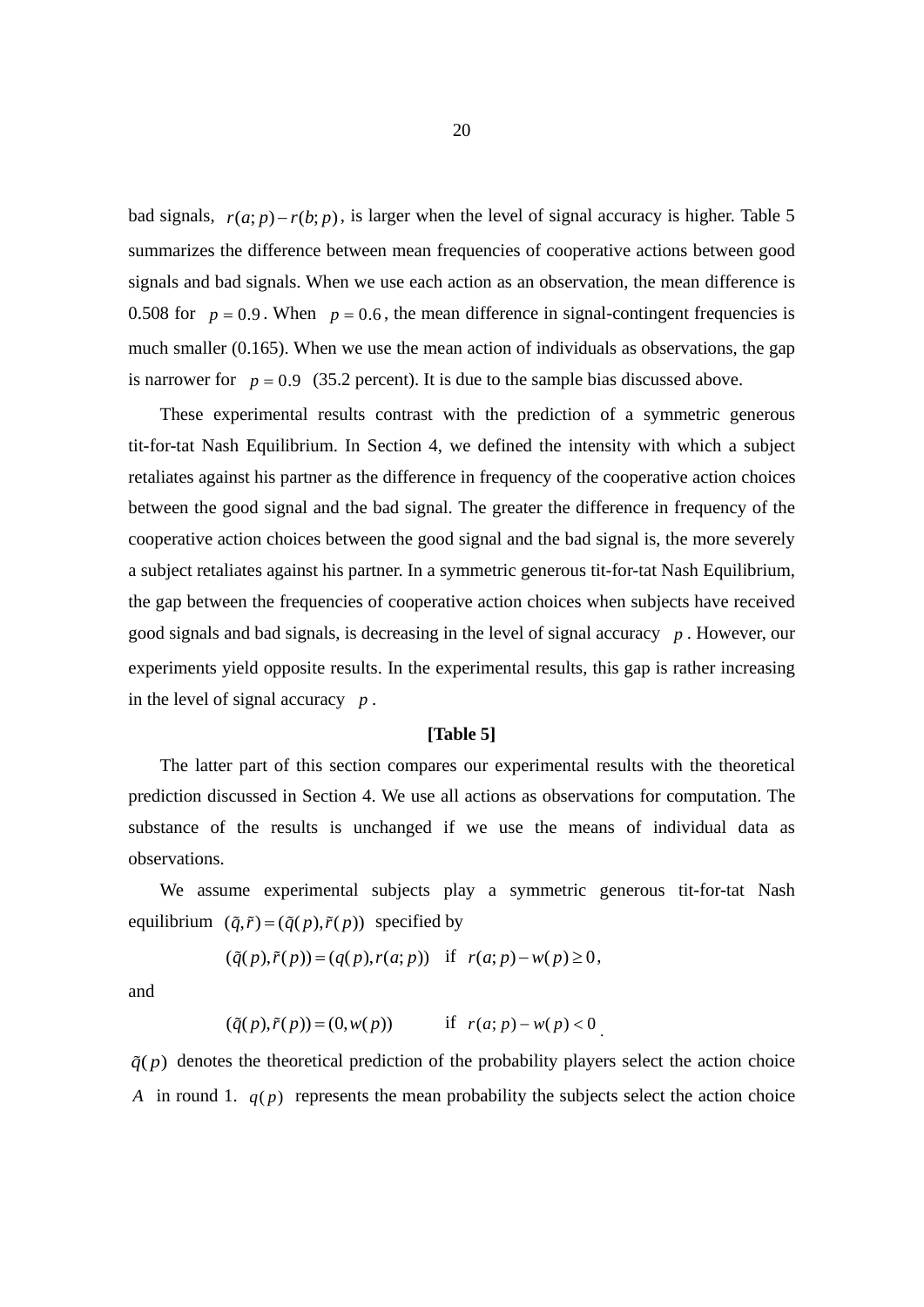*A* in round 1 in the experiments.  $\tilde{r}(p)$  designates the theoretical prediction of the probability players select the action choice *A* in any round after round 1 for given *p*.  $r(a; p)$  is the mean probability the subjects select the action choice *A* in round 2 and afterward in the experiments when subjects have received good signals.  $w(p)$  is defined

as (1) for the accuracy *p*, i.e.,  $w(p) = \frac{Y}{\delta(2p-1)Z}$ .

Suppose  $r(a; p) - w(p) \ge 0$ . Then, there exists a symmetric generous tit-for-tat strategy profile  $(\tilde{q}, \tilde{r}(a), \tilde{r}(b))$  that is a Nash equilibrium:

$$
(\tilde{q}, \tilde{r}(a), \tilde{r}(b)) = (q(p), r(a; p), r(a; p) - w(p)).
$$

We shall regard this strategy profile as the theoretical prediction based on the self-interested motives:  $(\tilde{q}(p), \tilde{r}(p)) = (\tilde{q}, r(a; p)).$ 

On the other hand, if  $r(a; p) - w(p) < 0$ , there exists no such symmetric generous tit-for-tat strategy profile. In this case, we assume  $\tilde{r}(p) = w(p)$  and define a symmetric generous tit-for-tat Nash equilibrium as  $(\tilde{q}(p), \tilde{r}(p)) = (0, w(p))$ . This is the worst symmetric generous tit-for-tat Nash equilibrium.

From Section 4, we can calculate  $w(0.9)$ ,  $w(0.6)$ ,  $\rho(\tilde{q}, \tilde{r}; 0.9)$ , and  $\rho(\tilde{q}, \tilde{r}; 0.6)$  as follows:

$$
w(0.9) \approx 0.235,
$$
  
\n
$$
w(0.6) \approx 0.94,
$$
  
\n
$$
\rho(\tilde{q}, \tilde{r}; 0.9) = \frac{11(0.033\tilde{q} + 0.967\tilde{r})}{9} - \frac{1}{4},
$$
  
\n
$$
\rho(\tilde{q}, \tilde{r}; 0.6) = \frac{11(0.033\tilde{q} + 0.967\tilde{r})}{9} - \frac{2}{3}.
$$

Table 6 summarizes the implied symmetric generous tit-for-tat Nash equilibria. Note  $(\tilde{q}(0.6), \tilde{r}(0.6))$  is specified as the worst symmetric generous tit-for-tat Nash equilibrium because  $w(0.6) > r(a;0.6)$ .

#### **[Table 6]**

From Tables 2 and 6, it follows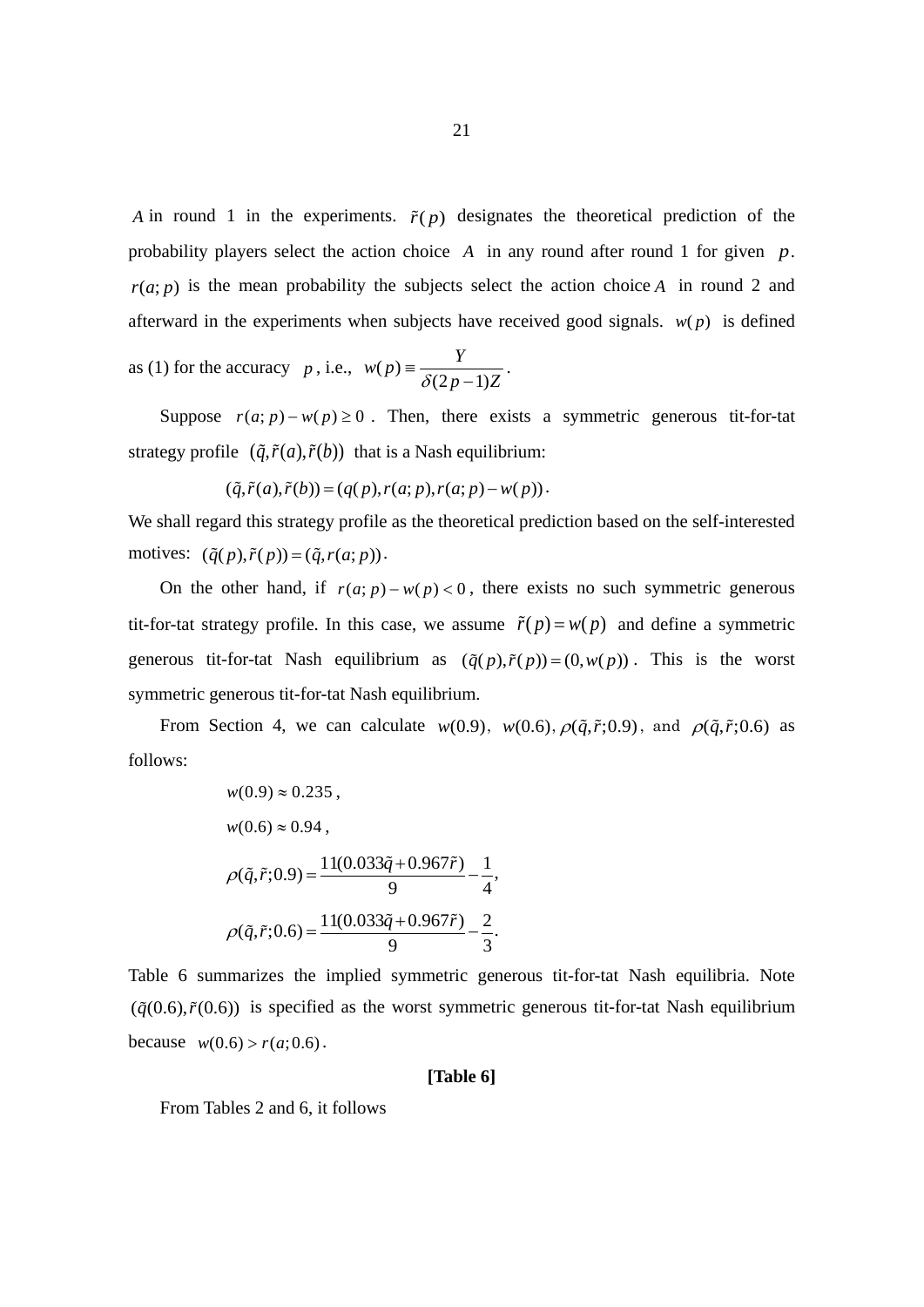$\rho(0.9) < \rho(\tilde{q}, \tilde{r}; 0.9)$  and  $\rho(0.6) < \rho(\tilde{q}, \tilde{r}; 0.6)$ ,

which implies irrespective of monitoring accuracy, a subject is less likely to select the cooperative action than the specified symmetric generous tit-for-tat Nash equilibrium predicts. From Tables 5 and 6, it follows:

$$
r(a;0.9) - r(b;0.9) > w(0.9) \, .
$$

When  $p = 0.9$ , i.e., when the monitoring technology is highly accurate, the subject tends to retaliate against his partner more severely than this equilibrium predicts. This tendency increases the welfare loss caused by the monitoring imperfection.

From Tables 5 and 6, it follows:

 $r(a;0.6) - r(b;0.6) < w(0.6)$ .

When  $p = 0.6$ , i.e., the monitoring technology is less accurate, the subject tends to retaliate against his partner less severely than the symmetric generous tit-for-tat Nash equilibrium predicts. Hence, when the monitoring technology is less accurate, the subjects are underutilizing retaliation to incentivize their partners to select the cooperative action. This seems to be the vital reason for welfare loss when the monitoring technology is less accurate.

## **7. Behavioral Models**

This section provides a behavioral model. We incorporate bounded rationality to the model discussed in Section 3, and propose an alternative model that can explain behavioral deviations from the generous tit-for-tat Nash equilibria with purely self-interested players. Under imperfect private monitoring, it's difficult for people to behave rationally all the time. Moreover, players might be motivated not only by pure self-interest but also by social preferences. Hence, we assume 1) players select actions randomly with some probability, 2) players suffer from a psychological cost of guilt if they select a defective action after having observed a good signal, and 3) players bear a psychological cost of resentment if they select a cooperative action after having observed a bad signal.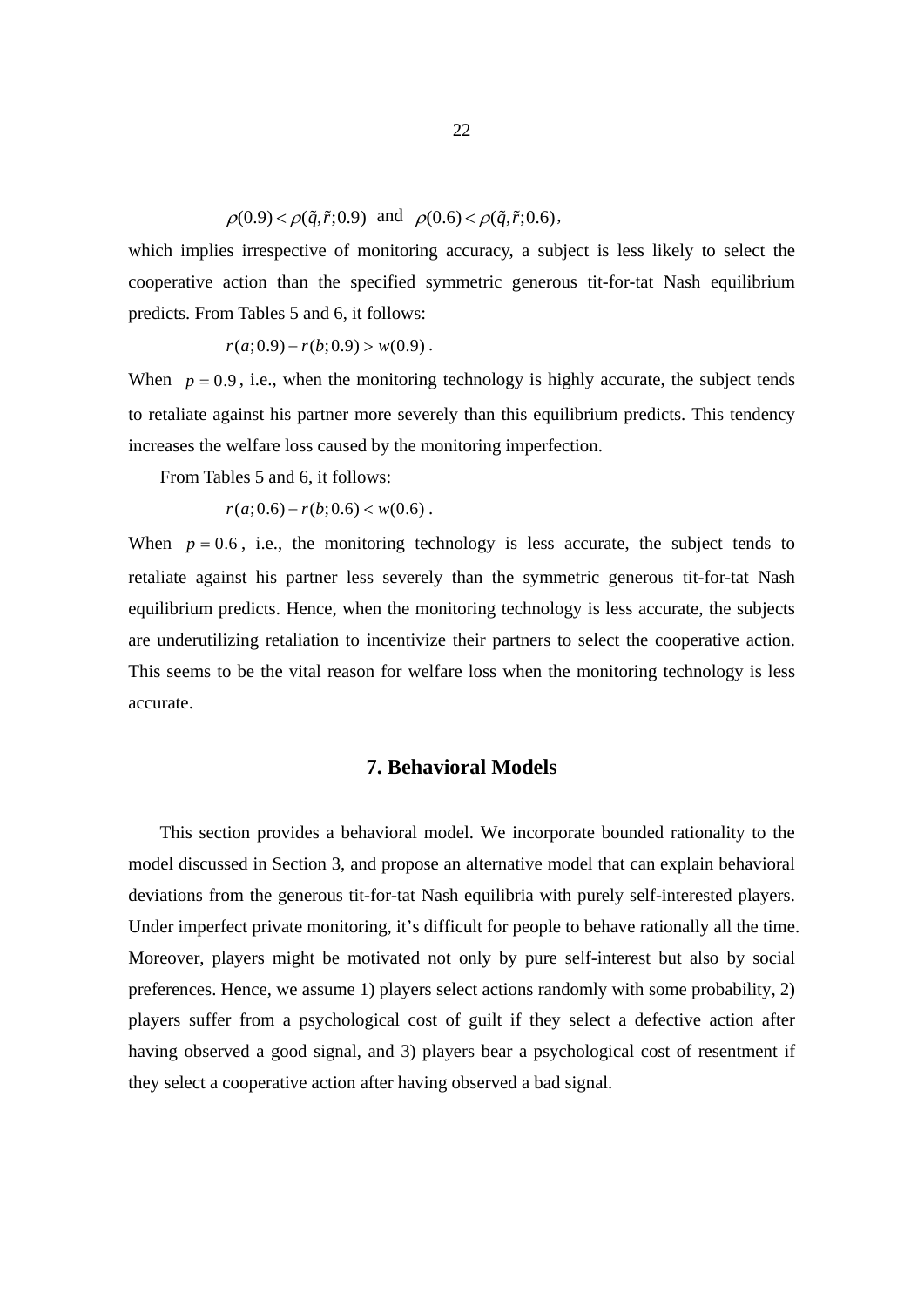To be precise, a player behaves in the repeated games according to the manner that:

- (i) With probability  $\varepsilon = \varepsilon(p) \in [0, \frac{1}{2}]$ , he selects A.
- (ii) With probability  $\varepsilon$ , he selects B.

(iii) With the remaining probability  $1-2\varepsilon$ , he selects an action that maximizes his long-term expected utility that incorporates the following psychological costs:

- a) he suffers from a psychological cost of guilt  $c(a) = c(a; p) \ge 0$  if he chooses the defective action B after having observed a good signal *a*.
- b) he suffers from a psychological cost of resentment  $c(b) = c(b; p) \ge 0$  if he takes the cooperative action A after having observed a bad signal *b*.

We replace the assumption of pure self-interests with behavioral assumptions specified above. Recall when his partner follows  $(q, r(a), r(b))$ , a player loses *Y* in the current round if he selects the cooperative action A, but in the next round he gains *Z* from his partner's cooperative response with probability  $pr(a)+(1-p)r(b)$  instead of  $(1-p)r(a) + pr(b)$ . In addition, he can save the psychological cost of guilt  $c(a)$  if he has observed the good signal *a* and takes the cooperative action A, while he suffers from the psychological cost of resentment  $c(b)$  when he has observed the bad signal *b* and chooses the cooperative action A.

Associated with the behavioral model described by  $(\varepsilon, c(a), c(b))$ , we define a solution concept named quasi-Nash equilibrium. In order to focus on the responses to signals, we weaken the standard Nash equilibrium concept by eliminating the incentive requirement at the first round. A symmetric generous tit-for-tat strategy profile  $(q, r(a), r(b))$  is said to be a *quasi-Nash equilibrium* associated with behavioral model  $(\varepsilon, c(a), c(b))$  if

$$
\min[r(a), 1 - r(a), r(b), 1 - r(b)] \ge \varepsilon,
$$
\n
$$
[-Y + \delta Z\{pr(a) - (1 - p)r(b)\} < \delta Z\{(1 - p)r(a) - pr(b)\} - c(a)]
$$
\n
$$
\Rightarrow [r(a) = \varepsilon],
$$
\n
$$
[-Y + \delta Z\{pr(a) - (1 - p)r(b)\} > \delta Z\{(1 - p)r(a) - pr(b)\} - c(a)]
$$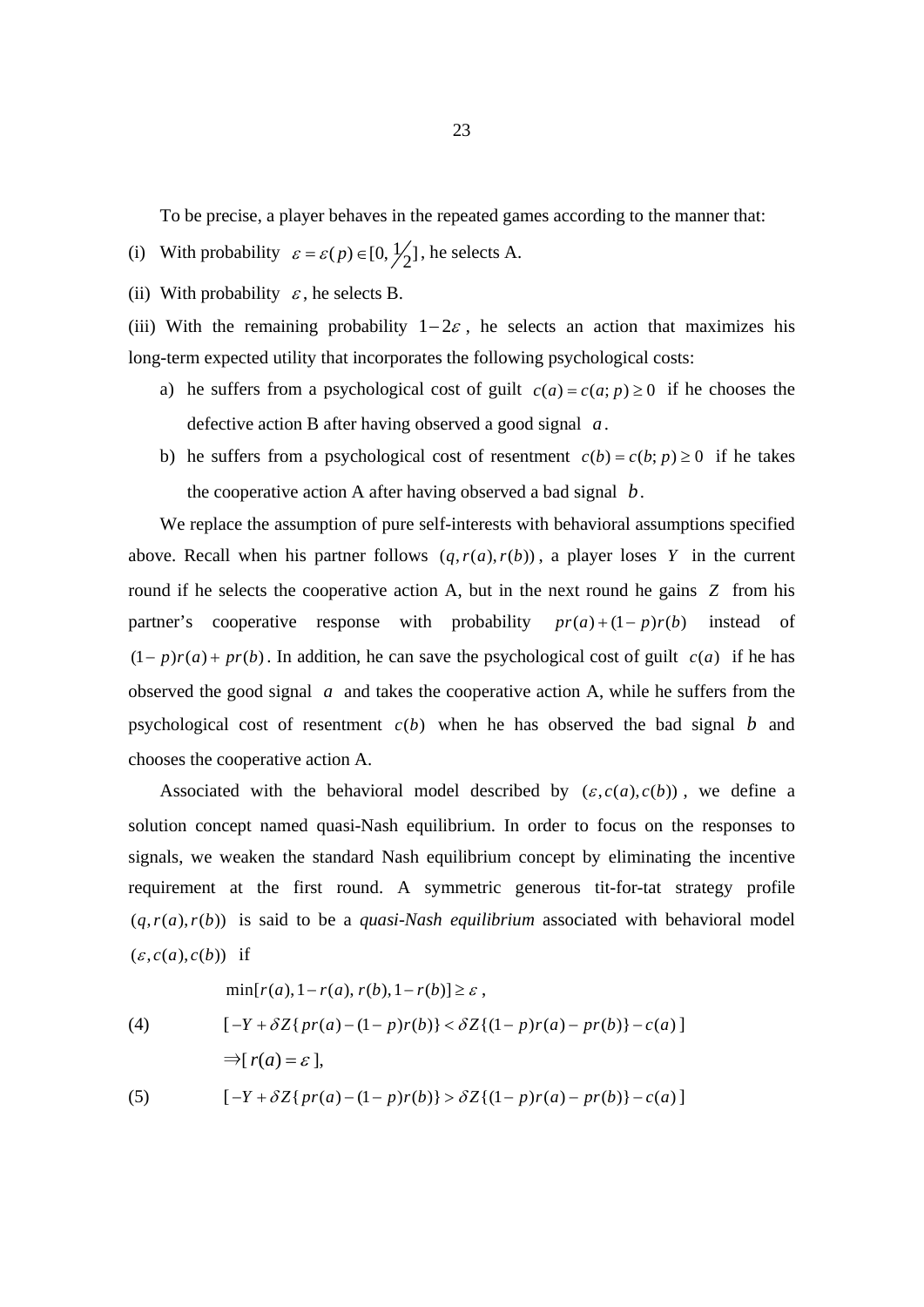$$
\Rightarrow [1 - r(a) = \varepsilon],
$$
  
(6) 
$$
[-Y + \delta Z\{pr(a) - (1 - p)r(b)\} - c(b) < \delta Z\{(1 - p)r(a) - pr(b)\}]
$$

$$
\Rightarrow [r(b) = \varepsilon],
$$

and

(7) 
$$
[-Y + \delta Z\{pr(a) - (1 - p)r(b)\} - c(b) > \delta Z\{(1 - p)r(a) - pr(b)\}] \Rightarrow [1 - r(b) = \varepsilon].
$$

The equation (4) describes the case in which a player has received a good signal from his partner, and attains higher utility if he selects the defective action. Then, the probability that the player takes the cooperative action is at the minimum level, i.e.,  $r(a) = \varepsilon$ . The equation (5) explains the case in which a player has received a good signal from his partner, and attains higher utility if he chooses the cooperative action. Then, the probability that the player selects the defective action is at the minimum level, i.e.,  $1 - r(a) = \varepsilon$ . The equation (6) corresponds to the case in which a player has receives a bad signal from his partner, and attains higher utility if he takes the cooperative action. Then, the probability the player selects the defective action is at the minimum level, i.e.,  $r(b) = \varepsilon$ . The equation (7) relates to the case in which a player has receives a bad signal from his partner, and attains higher utility if he choose the cooperative action. Then, the probability the player selects the defective action is at the minimum level, i.e.,  $1 - r(b) = \varepsilon$ .

The following theorem characterizes quasi-Nash equilibrium.

**Theorem 2:** Suppose  $r(a) - r(b) \neq w(p)$  and  $1 - r(a) \neq r(b)$ . Then, a symmetric generous  $t$ *it-for-tat strategy profile*  $(q, r(a), r(b))$  *is a quasi-Nash equilibrium associated with a behavioral model*  $(\varepsilon, c(a), c(b))$  *if and only if either* 

$$
r(a) - r(b) > w(p),
$$
\n
$$
\varepsilon = 1 - r(a) \quad \text{and}
$$
\n
$$
c(b) = \delta Z(2p - 1)\{r(a) - r(b)\} - Y = \delta Z(2p - 1)[\{r(a) - r(b)\} - w(p)],
$$

*or*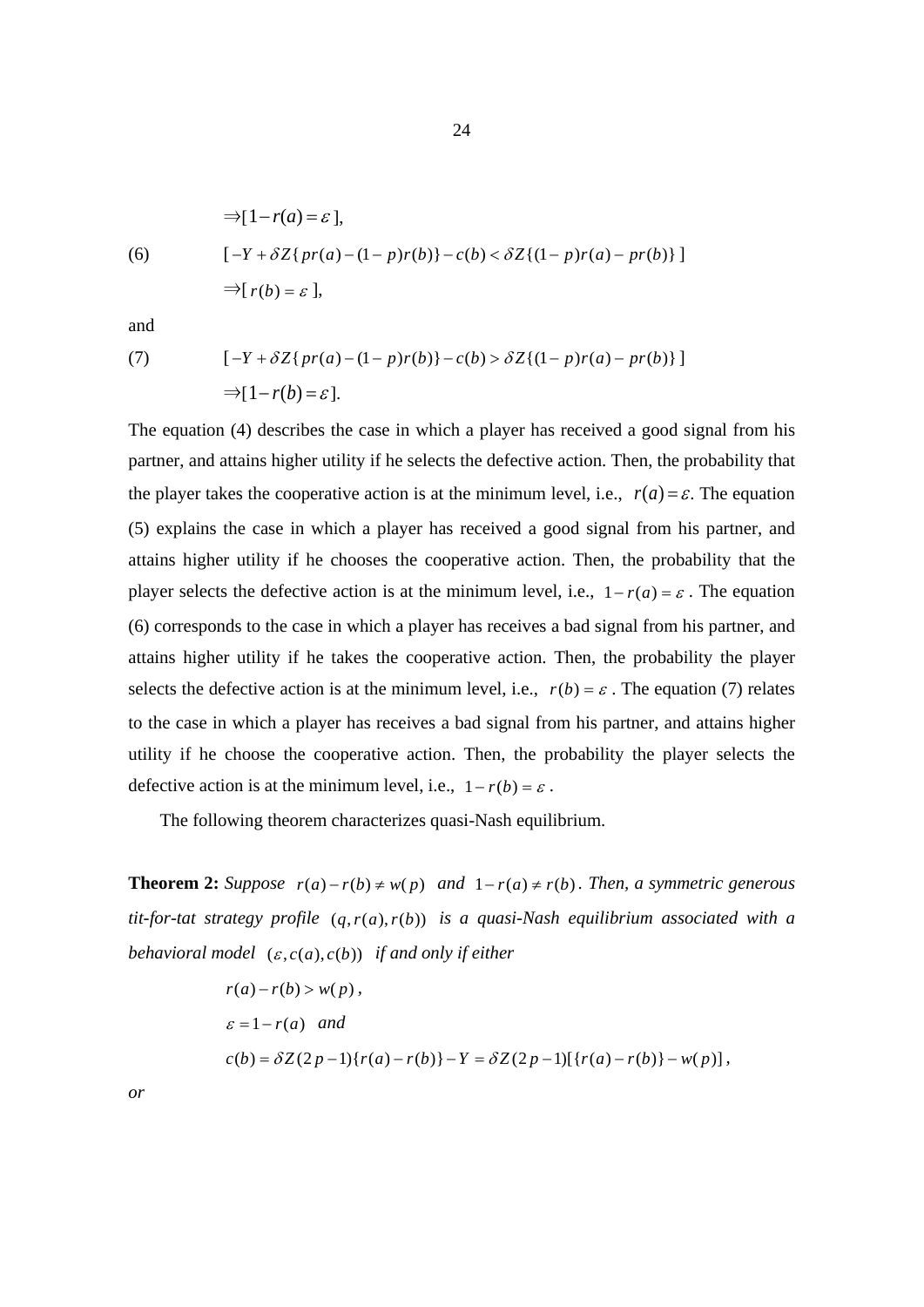$$
r(a) - r(b) < w(p),
$$
\n
$$
\varepsilon = r(b) \quad \text{and}
$$
\n
$$
c(a) = Y - \delta Z(2p - 1)\{r(a) - r(b)\} = \delta Z(2p - 1)[w(p) - \{r(a) - r(b)\}].
$$

**Proof:** Note if

$$
-Y + \delta Z\{pr(a) - (1 - p)r(b)\} > \delta Z\{(1 - p)r(a) - pr(b)\},\
$$

that is,

$$
r(a)-r(b)>w(p)\,,
$$

then the left hand side of (2) holds, i.e.,  $\varepsilon = 1 - r(a)$ , which along with  $1 - r(a) \neq 1 - r(b) > \varepsilon$ , (3), and (4) implies that either  $r(b) = \varepsilon$  or

$$
-Y + \delta Z\{pr(a) - (1 - p)r(b)\} - c(b) = \delta Z\{(1 - p)r(a) - pr(b)\}.
$$

Since  $\varepsilon = 1 - r(a) \neq r(b)$ , it follows

$$
c(b) = \delta Z(2p-1)\{r(a) - r(b)\} - Y.
$$

Note if

$$
-Y + \delta Z\{pr(a) - (1 - p)r(b)\} < \delta Z\{(1 - p)r(a) - pr(b)\},\
$$

that is,

$$
r(a)-r(b)
$$

then the left hand side of (3) holds, i.e.,  $\varepsilon = r(b)$ , which along with  $r(b) \neq r(a) > \varepsilon$ , (1), and (2) implies that either  $1 - r(a) = \varepsilon$  or

$$
-Y + \delta Z\{pr(a) - (1 - p)r(b)\} = \delta Z\{(1 - p)r(a) - pr(b)\} - c(a).
$$

Since  $\varepsilon = r(b) \neq 1 - r(a)$ , it follows

$$
c(a) = Y - \delta Z(2p-1)\{r(a) - r(b)\}.
$$

**Q.E.D.** 

By using individual actions as observations, we can specify symmetric generous tit-for-tat strategy profiles  $(q, r(a), r(b))$  as follows:

$$
(r(a), r(b)) = (0.437, 0.272) \text{ if } p = 0.6.
$$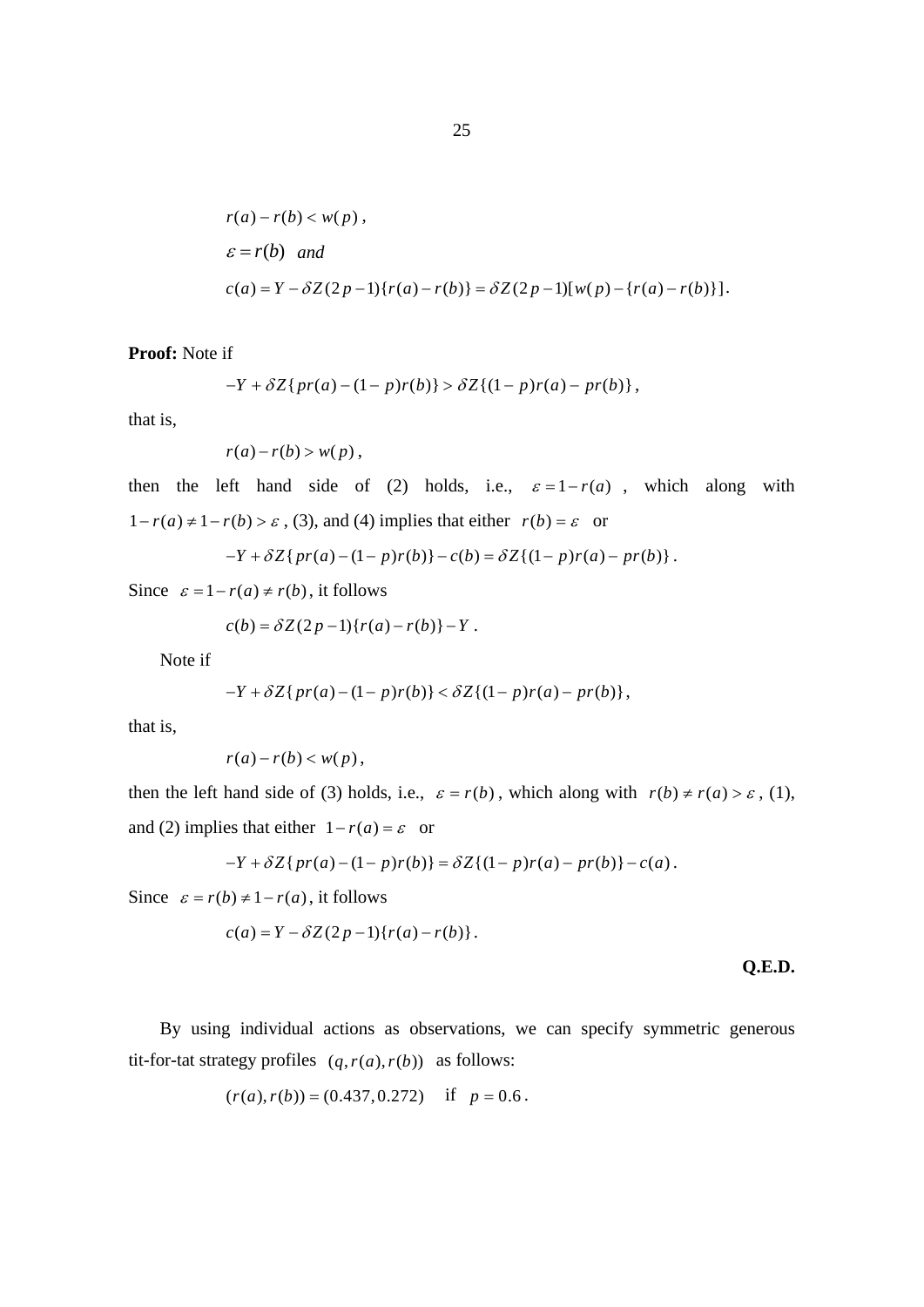$(r(a), r(b)) = (0.852, 0.344)$  *if*  $p = 0.9$ .

Let us specify the parameters in the behavioral model as follows:

 $\varepsilon(0.6) = 0.272$ ,  $\varepsilon(0.9) = 0.148$ ,  $c(a; 0.6) = 8.245$ , and  $c(b; 0.9) = 11.614$ .

Note the above symmetric generous tit-for-tat strategy profile, which is compatible with the experimental data, is a quasi-Nash equilibrium in the behavioral model associated with the parameters specified for each  $p \in \{0.9, 0.6\}$ . Hence, the specified parameters are consistent with the experimental data. In the case of  $p = 0.9$  (high accuracy), the presence of psychological cost of resentment  $c(b)$  lowers player's utility if he selects the cooperative action has after having received a bad signal. As a result, the difference in the frequencies of cooperative action choice between good and bad signals widens in equilibrium. In the case of  $p = 0.6$  (low accuracy), the presence of psychological cost of guilt  $c(a)$  lowers player's utility for selecting the defective action after having received a good signal. Therefore, the behavioral model predicts for the case of  $p = 0.6$ , the difference in the frequencies of cooperative action choices between good and bad signals is narrower in equilibrium.

 By utilizing the means of individual subject's actions as observations, we can specify symmetric generous tit-for-tat strategy profiles  $(q, r(a), r(b))$  as follows:

$$
(r(a), r(b)) = (0.423, 0.279) \quad \text{if} \quad p = 0.6 \, .
$$

 $(r(a), r(b)) = (0.788, 0.448)$  if  $p = 0.9$ .

Let us specify the parameters in the behavioral model as follows:

 $\varepsilon(0.6) = 0.279$ ,  $\varepsilon(0.9) = 0.212$ ,  $c(a, 0.6) = 8.469$ , and  $c(b;0.9) = 4.467$ .

Even when we use the means of individual's actions as observations, our results hold.

We have developed an alternative behavioral model and tested it using the experimental results for  $p = 0.6$  and  $p = 0.9$ . We have confirmed the derived parameters in the behavioral model are consistent with the experimental results. Below, we extend the behavioral model to more general settings for any monitoring accuracy  $p \in (\frac{1}{2}, 1)$ .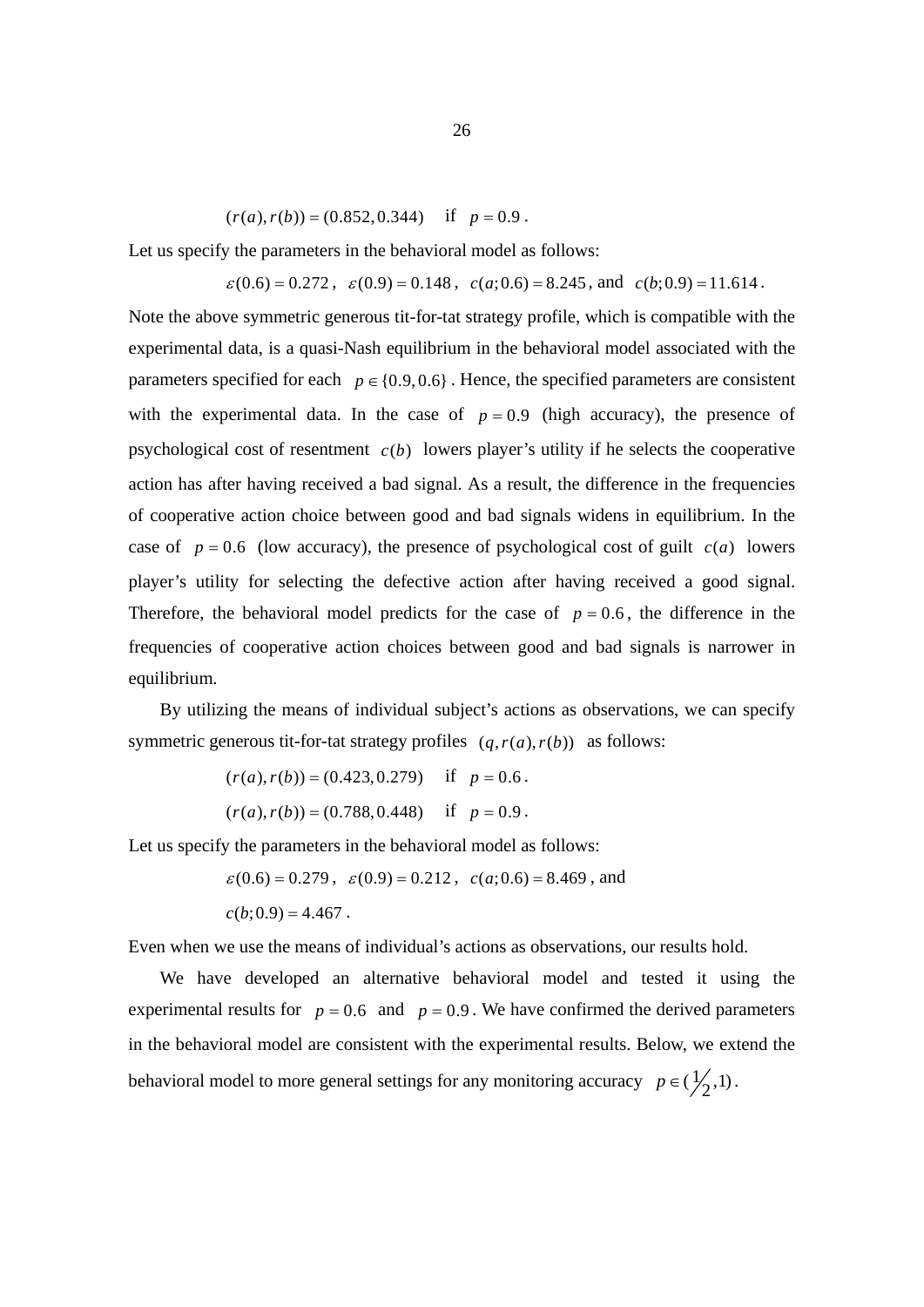The experimental results indicate 1) subjects are more likely to select the cooperative action when they have observed good signals than bad signals. 2) Irrespective of which signal they have observed, subjects select the cooperative action *a* more often when the signal is more accurate. 3) Also the more accurate the signal technology is, the greater the difference in frequency of cooperative action choices are between good and bad signals.

Based on these indications, let us fix an arbitrary accuracy-contingent symmetric generous tit-for-tat strategy profile given by  $((q(p), r(a; p), r(b; p)))_{p \in (\frac{1}{2}, 1)}$ , where we assume  $r(a; p) > r(b; p)$ , and  $r(a; p)$ ,  $r(b; p)$ , and  $r(a; p) - r(b; p)$  are all increasing and continuous in  $p \in (\frac{1}{2}, 1)$ . For technical convenience, and for further relevancy to the experimental results, we assume  $r(a; p)$ ,  $r(b; p)$ ,  $1 - r(a; p)$ , and  $1 - r(b; p)$  are all different values almost everywhere. This is a reasonable assumption. Note there exists a critical level of accuracy  $\hat{p} \in [\frac{1}{2}, 1]$  such that

$$
r(a; p) - r(b; p) > w(p) \quad \text{if} \quad p > \hat{p},
$$

and

$$
r(a; p) - r(b; p) < w(p) \quad \text{if} \quad p < \hat{p} \, .
$$

Consider any accuracy-contingent behavioral model given by

$$
\left((\varepsilon(p),c(a;p),c(b;p))\right)_{p\in(\frac{1}{2},1)},
$$

where we assume  $\varepsilon(p)$ ,  $c(a; p)$ , and  $c(b; p)$  are all continuous in p, and for every  $p \in (\frac{1}{2}, 1)$ ,

$$
\varepsilon(p) \le \min[r(a; p), 1 - r(a; p), r(b; p), 1 - r(b; p)].
$$

The following theorem characterizes the accuracy-contingent behavioral model  $((\varepsilon(p), c(a; p), c(b; p)))_{p \in (\frac{1}{2}, 1)}$  that is compatible with the fixed accuracy-contingent symmetric generous tit-for-tat strategy profile  $((q(p), r(a; p), r(b; p)))_{p \in (\frac{1}{2}, 1)}$  in terms of quasi-Nash equilibrium.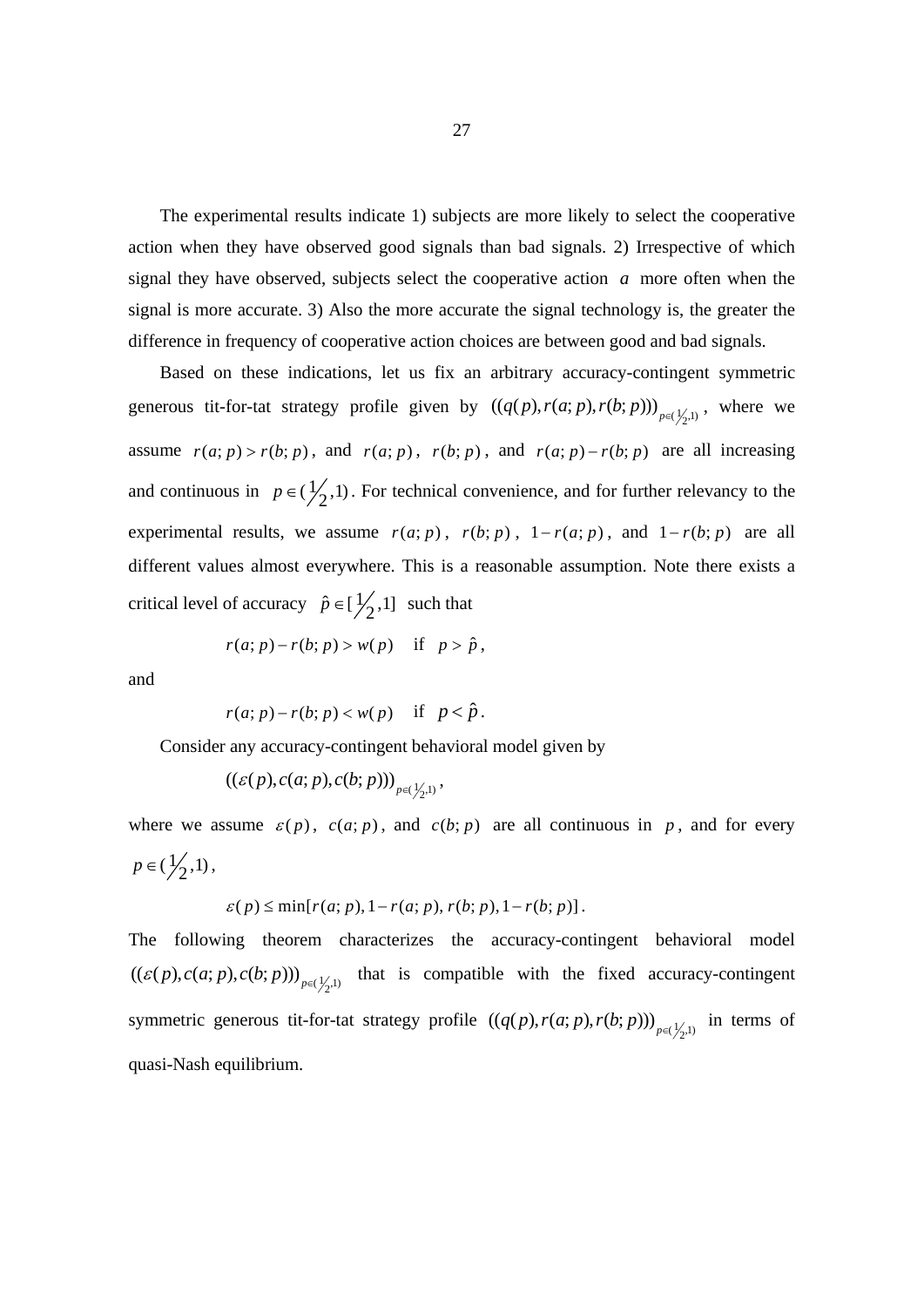**Theorem 3:** For each  $p \in (\frac{1}{2}, 1)$  except  $\hat{p}$ , the symmetric generous tit-for-tat strategy *profile*  $(q(p), r(a; p), r(b; p))$  *is a quasi-Nash equilibrium associated with*  $(\varepsilon(p), c(a; p), c(b; p))$  *if and only if either* 

$$
p > \hat{p},
$$
  
\n
$$
\varepsilon(p) = 1 - r(a; p), and
$$
  
\n
$$
c(b; p) = \delta Z(2p - 1)[\{r(a) - r(b)\} - w(p)],
$$

*or* 

$$
p < \hat{p},
$$
\n
$$
\varepsilon(p) = r(b; p), \text{ and}
$$
\n
$$
c(a; p) = \delta Z(2p - 1)[w(p) - \{r(a) - r(b)\}].
$$

**Proof:** Note that  $p > \hat{p}$  implies  $r(a; p) - r(b; p) > w(p)$ , and that  $p < \hat{p}$  implies  $r(a; p) - r(b; p) < w(p)$ . Hence, we can prove this theorem straightforwardly from Theorem 2.

#### **Q.E.D.**

Theorem 3 implies that:

1) For an accuracy level greater than the critical level, i.e.,  $p > \hat{p}$ , the probability of naïveté  $\varepsilon(p)$  is decreasing, and the psychological cost of resentment  $c(b; p)$  is increasing, in  $p$ . The psychological cost of guilt  $c(a; p)$  is irrelevant.

2) For an accuracy level lower than the critical level, i.e.,  $p < \hat{p}$ , the probability of naïveté  $\varepsilon$ (*p*) is increasing, and the psychological cost of guilt  $c(a; p)$  is decreasing, in *p*. The psychological cost of resentment  $c(b; p)$  is irrelevant.

3) With the critical level of accuracy  $p = \hat{p}$ , the psychological costs are set equal to zero, i.e.,

$$
c(a; \hat{p}) = c(b; \hat{p}) = 0,
$$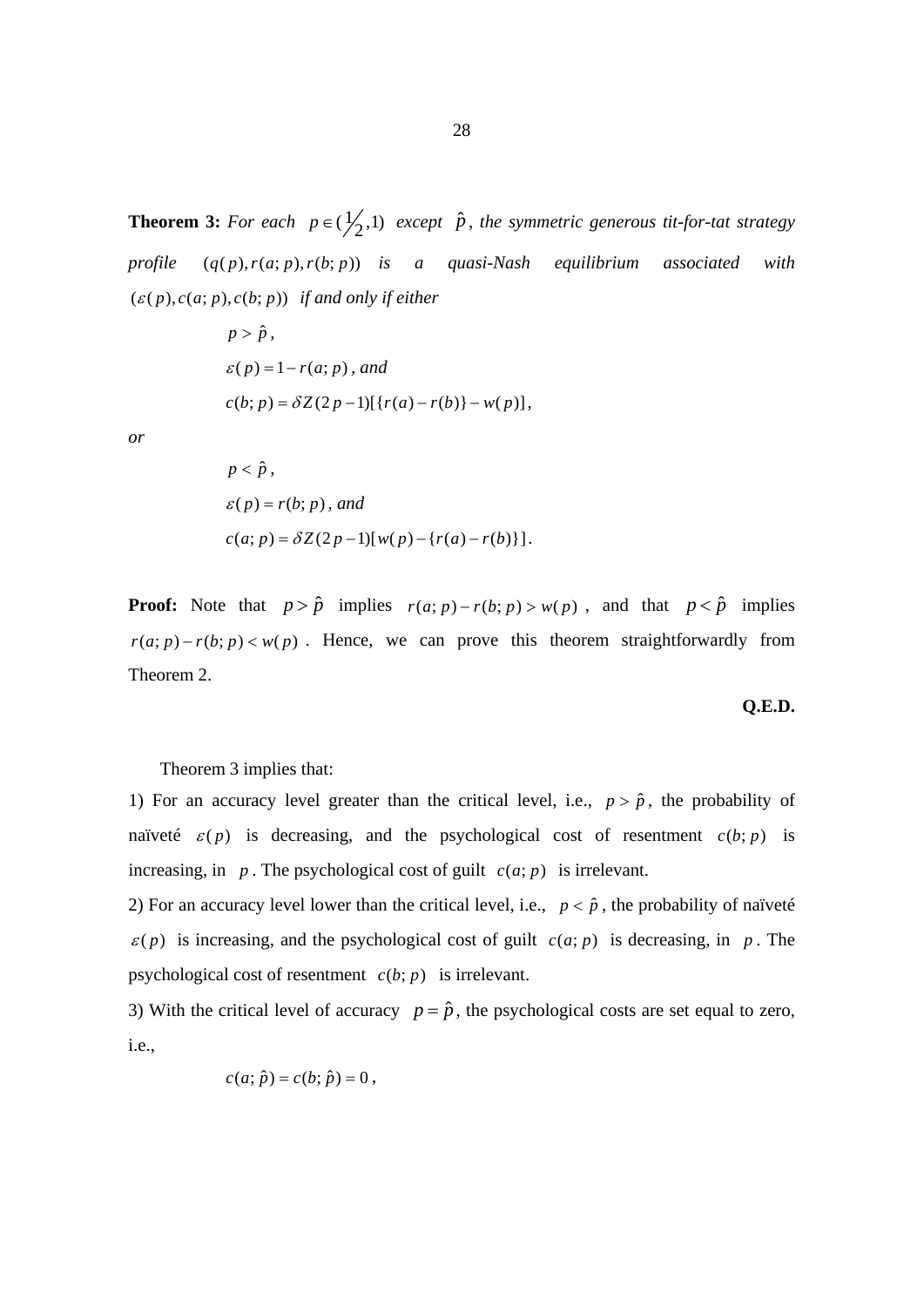while the probability of naïveté  $\varepsilon(p)$  is maximum at  $p = \hat{p}$ .

 Theorem 3 demonstrates the following predictions on players' behavioral motives. The probability of naiveté is single-peaked across accuracies with the peak at the critical level  $\hat{p}$ . A player is most naïve at the critical level  $\hat{p}$ . He becomes more sophisticated as the accuracy level moves further away from the critical level  $\hat{p}$ . At the same time, he is more motivated by social preferences as the accuracy level moves further away from the critical level  $\hat{p}$ . This implies there is a trade-off between naiveté and social preferences: when a player is making naïve decisions, he is less motivated by social preferences, i.e., reciprocity. Likewise, when a player has strong reciprocal concerns, he makes few random decisions.

Finally, fix an accuracy-contingent behavioral model  $((\varepsilon(p), c(a; p), c(b; p)))_{p \in (\frac{1}{2}, 1)}$ arbitrarily, where we assume there exists a critical level  $\hat{p} \in [\frac{1}{2}, 1)$  that satisfies the above-mentioned properties 1), 2), and 3). We characterize the associated accuracy-contingent quasi-Nash equilibrium  $(r(a; p), r(b; p)))_{p \in (\frac{1}{2}, 1)}$  in the following manner.

Note from Theorem 2 that for any accuracy level  $p \in (\frac{1}{2}, 1)$  and any behavioral model  $(\varepsilon, c(a), c(b))$ , there may exist two (and only two) quasi-Nash equilibria, <sup>18</sup>  $(r(a), r(b))$  and  $(\overline{r}(a), \overline{r}(b))$ , where the psychological cost of guilt  $c(a)$  is relevant to  $(r(a), r(b))$ , i.e.,

$$
r(a) = \varepsilon + w(p) - \frac{c(a)}{\delta Z(2p-1)}
$$
 and  $r(b) = \varepsilon$ ,

while the psychological cost of resentment  $c(b)$  is relevant to  $(\overline{r}(a), \overline{r}(b))$ , i.e.,

$$
\overline{r}(a) = 1 - \varepsilon
$$
 and  $\overline{r}(a) = 1 - \varepsilon - w(p) - \frac{c(b)}{\delta Z(2p-1)}$ .<sup>19</sup>

Note that

-

<sup>&</sup>lt;sup>18</sup> Since q is irrelevant to quasi-Nash equilibria, we write  $(r(a), r(b))$  instead of  $(q, r(a), r(b))$ .<br><sup>19</sup> There may exist another equilibrium that is not generous tit-for-tat, such that  $r(a) = r(b) = \varepsilon$ , i.e.,

sophisticated players have no incentive to select the defective action, irrespective of the observed signal.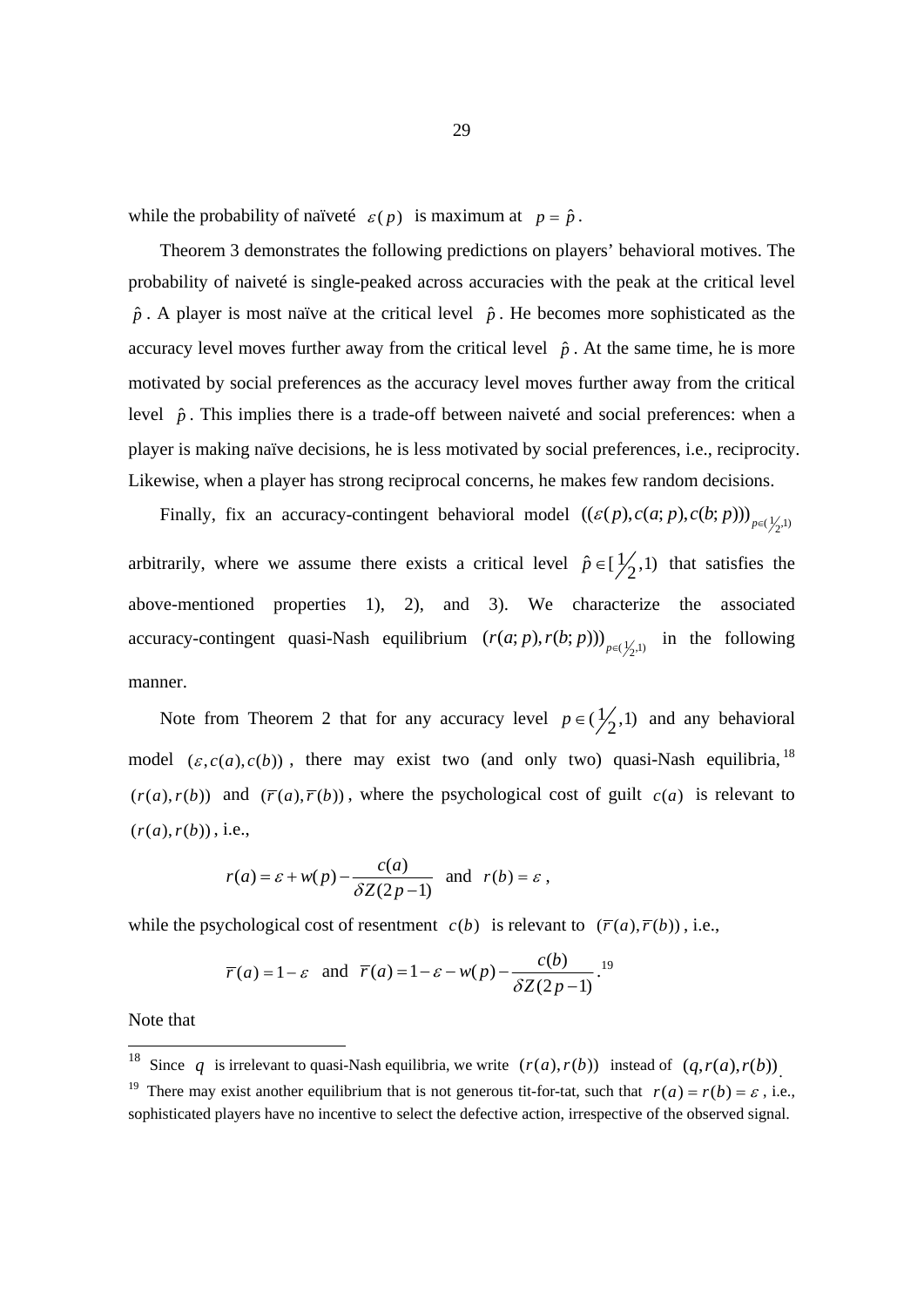$$
r(a)-r(b)=w(p)-\frac{c(a)}{\delta Z(2p-1)}\leq w(p),
$$

and

$$
\overline{r}(a) - \overline{r}(b) = w(p) + \frac{c(b)}{\delta Z(2p-1)} \ge w(p),
$$

where

$$
r(a) - r(b) = \overline{r}(a) - \overline{r}(b) = w(p) \text{ if } p = \hat{p}^{20}
$$

Consider the behavioral model that corresponds to the experimental data in the case of  $p = 0.9$ , i.e.,  $\varepsilon = 0.148$  and  $c(b) = 11.614$ , where we let  $c(a) = 0$  arbitrarily. Clearly,  $(\overline{r}(a), \overline{r}(b)) = (0.852, 0.344)$  corresponds to the experimental data. There exists another quasi-Nash equilibrium to which the psychological cost of guilt  $c(a)$  is relevant, i.e.,  $(r(a), r(b)) = (0.383, 0.148)$  *ran r is* much less collusive than  $(\overline{r}(a), \overline{r}(b)) = (0.852, 0.344)$ .

If we require  $(r(a; p), r(b; p))$ ,  $_{p \in (\frac{1}{2}, 1)}$  to satisfy the experimental data of the intensity of retaliation  $r(a; p) - r(b; p)$  being decreasing in p, the accuracy-contingent behavioral model can uniquely determine  $(r(a; p), r(b; p))$ <sub> $p \in (\frac{1}{2}, 1)$ </sub> as the associated accuracy-contingent quasi-Nash equilibrium as follows.

**Theorem 4:** *Consider an arbitrary accuracy-contingent behavioral model*   $((\varepsilon(p), c(a; p), c(b; p)))_{p \in (\frac{1}{2}, 1)}$  and an arbitrary accuracy-contingent quasi-Nash *equilibrium*  $(r(a; p), r(b; p))$   $_{p \in (\frac{1}{2}, 1)}$ . Suppose there exists  $\hat{p} \in [\frac{1}{2}, 1)$  that satisfies the *above properties 1), 2), and 3), and that*  $r(a; p) - r(b; p)$  *is increasing in p. Then, for every*  $p \in (\frac{1}{2}, 1)$ ,

$$
r(a; p) = 1 - \varepsilon(p) \quad and \quad r(b; p) = 1 - \varepsilon(p) - w(p) - \frac{c(b; p)}{\delta Z(2p - 1)} \quad \text{if} \quad p > \hat{p},
$$

**<sup>20</sup>** There exists no other symmetric generous tit-for-tat quasi-Nash equilibrium.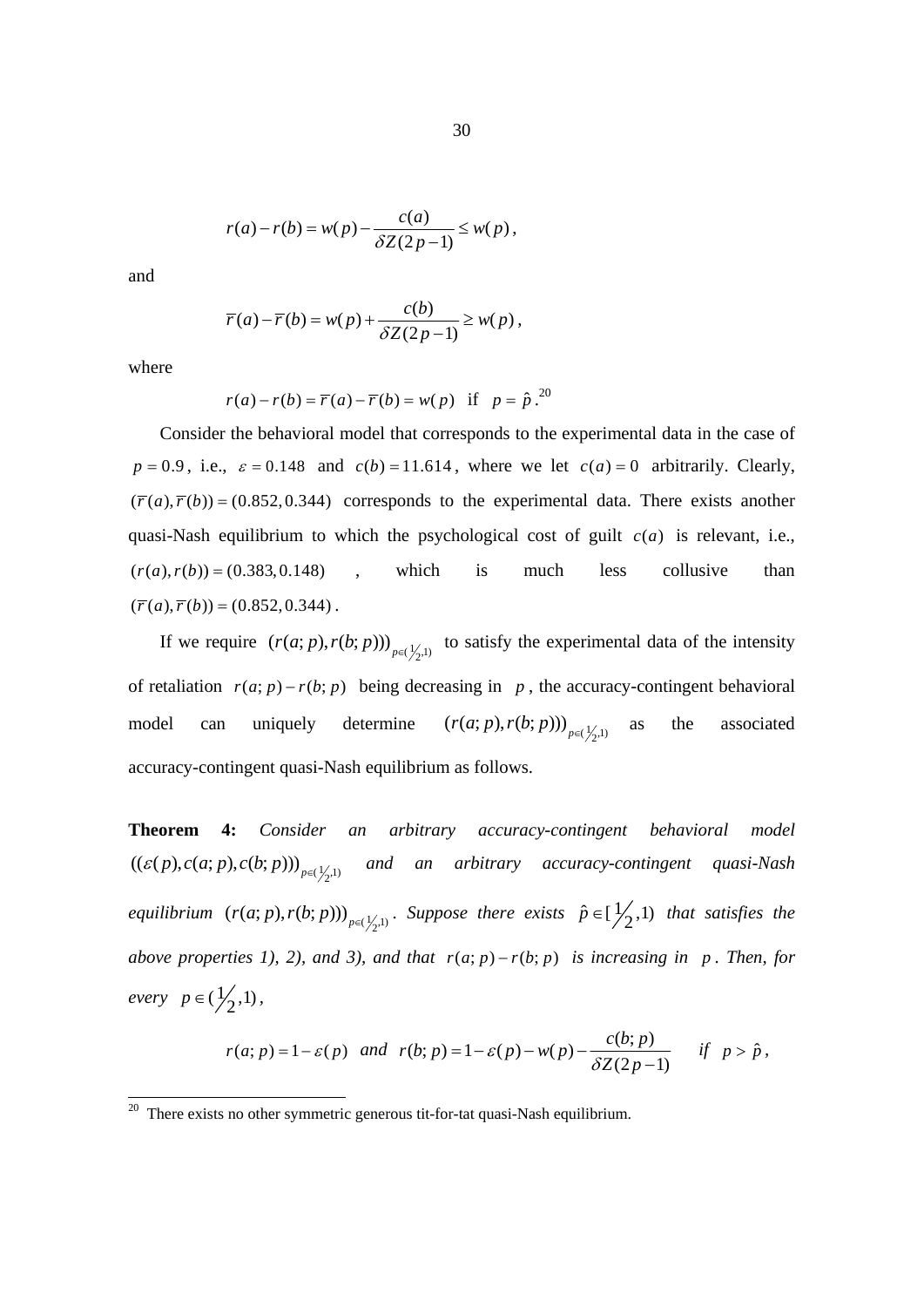*and* 

$$
r(a; p) = \varepsilon(p) + w(p) - \frac{c(a; p)}{\delta Z(2p-1)} \quad \text{and} \quad r(b; p) = \varepsilon(p) \qquad \text{if} \quad p < \hat{p} \, .
$$

**Proof:** We show below that whenever  $p > \hat{p}$ , the psychological cost of resentment is relevant to  $(r(a; p), r(b; p))$ , while whenever  $p < \hat{p}$ , the psychological of guilt is relevant to  $(r(a; p), r(b; p))$ .

Suppose  $p > \hat{p}$ , and the psychological cost of guilt is relevant. Then,

$$
r(a; p) - r(b; p) = w(p) - \frac{c(a)}{\delta Z(2p-1)} < w(p) < w(\hat{p}) = r(a; \hat{p}) - r(b; \hat{p}),
$$

which contradicts the pattern of experimental data, that is  $r(a; p) - r(b; p)$  is increasing in *p* . Next, suppose  $p < \hat{p}$ , but the psychological cost of resentment is relevant. Then,

$$
r(a; p) - r(b; p) = w(p) + \frac{c(b)}{\delta Z(2p-1)} > w(p) > w(\hat{p}) = r(a; \hat{p}) - r(b; \hat{p}),
$$

which again contradicts the experimental data that  $r(a; p) - r(b; p)$  is increasing in *p*. Hence, we have proved this theorem.

#### **Q.E.D.**

 Theorem 4 implies the generous tit-for-tat strategy profile derived from the experimental data is the unique plausible quasi-Nash equilibrium associated with the underlying behavioral model. This theoretical finding proves our behavioral approach has strong predictive power in terms of both describing strategies and clarifying motives.

## **8. Conclusion**

 We proposed a behavioral approach to infinitely repeated games with imperfect private monitoring by conducting laboratory experiment to test the standard game theory, examining motives and strategies behind the behavioral deviations from theoretical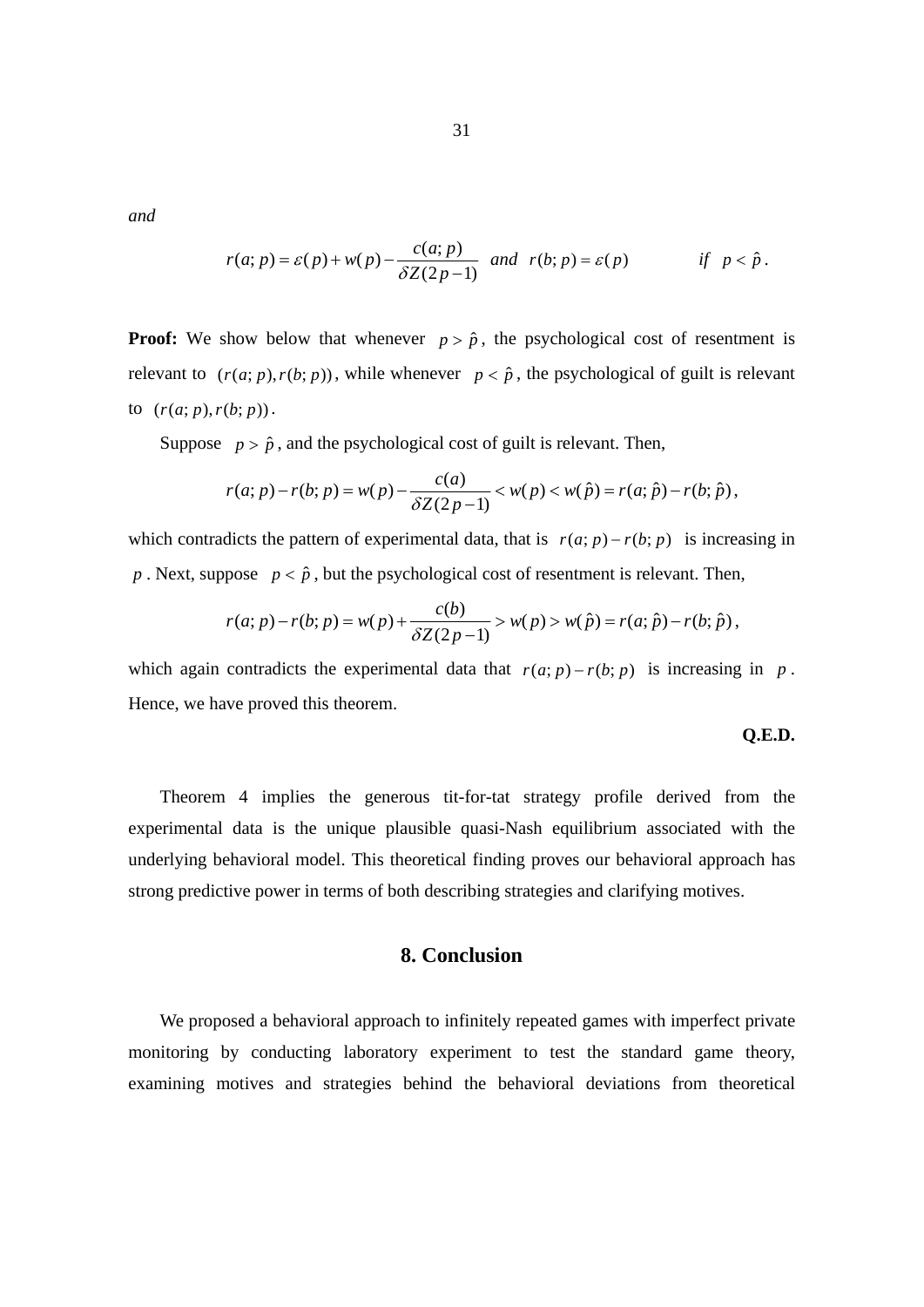predictions, and constructing a behavioral model which is consistent with the behavioral patterns observed in the experiment. We then showed there exists a unique quasi-Nash equilibrium that is consistent with the behavioral patterns.

 We conducted experiments with varying monitoring accuracy and showed the experimental results contradict the prediction of standard game theory. In contrast to the theoretical prediction, our subjects retaliate more severely when monitoring is more accurate, making a welfare loss severer than the theory predicts. In the case of low monitoring accuracy, subjects underutilize punishment, making it hard for them to incentivize their partners to select the cooperative action.

Having explored the behavioral patterns from the experimental data, we provided an alternative behavioral model. The proposed model is behavioral in two important ways. First, we incorporate bounded rationality, namely naiveté and social preferences. We assume a player makes a random choice with some probability, and with the remaining probability, he is sophisticated but is motivated by social preferences. A player suffers from the psychological cost of guilt if he selects the defective action after having received a good signal. On the other hand, a player suffers from the psychological cost of resentment if he selects the cooperative action after having received a bad signal. Second, our model is context dependent in that the degrees of naiveté and reciprocal concerns are dependent on the levels of monitoring accuracy. We take into account the fact that people's motives and perceptions are often context dependent. We showed that the experimental data is consistent with the substantial part of the behavioral model, and that the strategy profile derived from the experimental data is the unique quasi-Nash equilibrium associated with the derived behavioral model.

The accuracy-contingent behavioral model also suggests the structure of players' motives such as naiveté, social preferences, and pure self-interests. The probability of naiveté is single-peaked across monitoring accuracies. There is a trade-off between naiveté and social preferences in that people make random choices when they do not have strong reciprocal concerns. Conversely, when people are concerned about reciprocity, they make fewer random choices.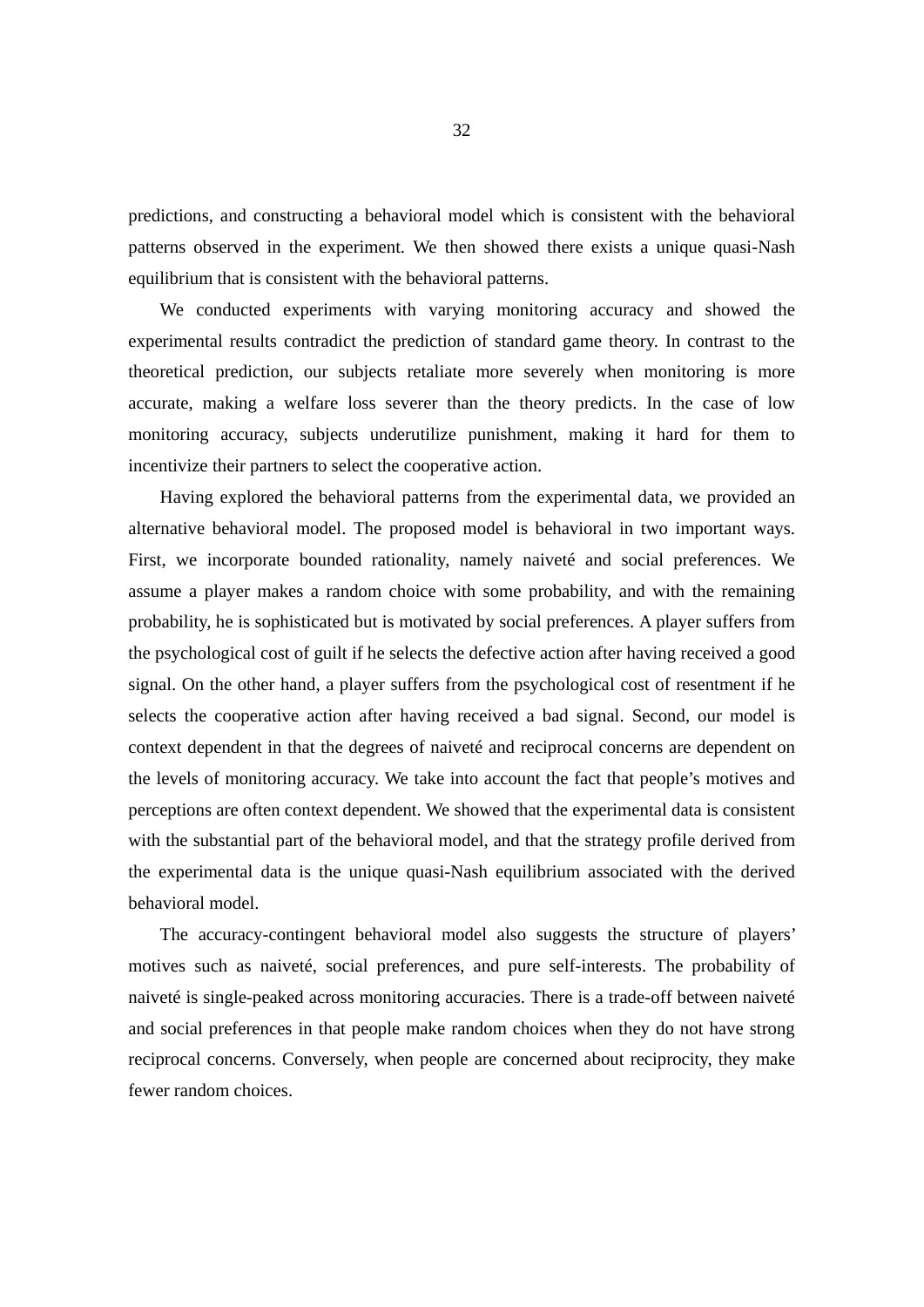Our behavioral approach has strong predictive power not just in clarifying motives as a behavioral model but also in describing a strategy as a unique equilibrium. By using experimental data, we restrict the candidates of equilibria out of numerous equilibria that exist in repeated games with imperfect private monitoring. We then find there exists a unique quasi-Nash equilibrium that is consistent with the behavioral patterns.

 It is important to conduct follow-up experiments, change contexts, and attempt to develop behavioral models that better fit various contexts. It might be necessary to replace generous tit-for-tat strategies with a wider class of strategies, where action choices are permitted to be contingent not on the last period observations but on the entire history of observations. The theory of repeated games explore the concept of review strategy, in which players utilize the relative frequency of good signal observations in the history of plays in order to decide whether to retaliate against the opponent now or watch his state for a while. As Rader (1986), Matsushima (2004), and Sugaya (2012) show the concept of review strategy plays a powerful role in facilitating collusion under imperfect private monitoring. Hence, the important question on the line of our behavioral approach would be to study what kinds of behavioral motives will encourage players to make action choices that depend of a history of behaviors.

 This paper contributes to the field of repeated games with private monitoring by introducing behavioral approach, and offering an alternative way to refine strategies and equilibria. As far as we know, this paper is the first attempt to propose a behavioral model in infinitely repeated games. This paper also makes an important contribution by offering a solution to a fundamental problem in repeated games. Repeated games have numerous equilibria, and identifying strategies and equilibria has been considered a difficult task. However, by analyzing behavioral patterns in the experiments, we are able to refine a unique quasi-Nash equilibrium that is consistent with behavioral patterns. We also contribute to the social preference literature by extending its idea to the area of repeated games with private monitoring. We believe an accumulation of both experimental and theoretical studies and the interactions of the two fields are necessary to advance behavioral approach to infinitely repeated games with private monitoring, and other areas in game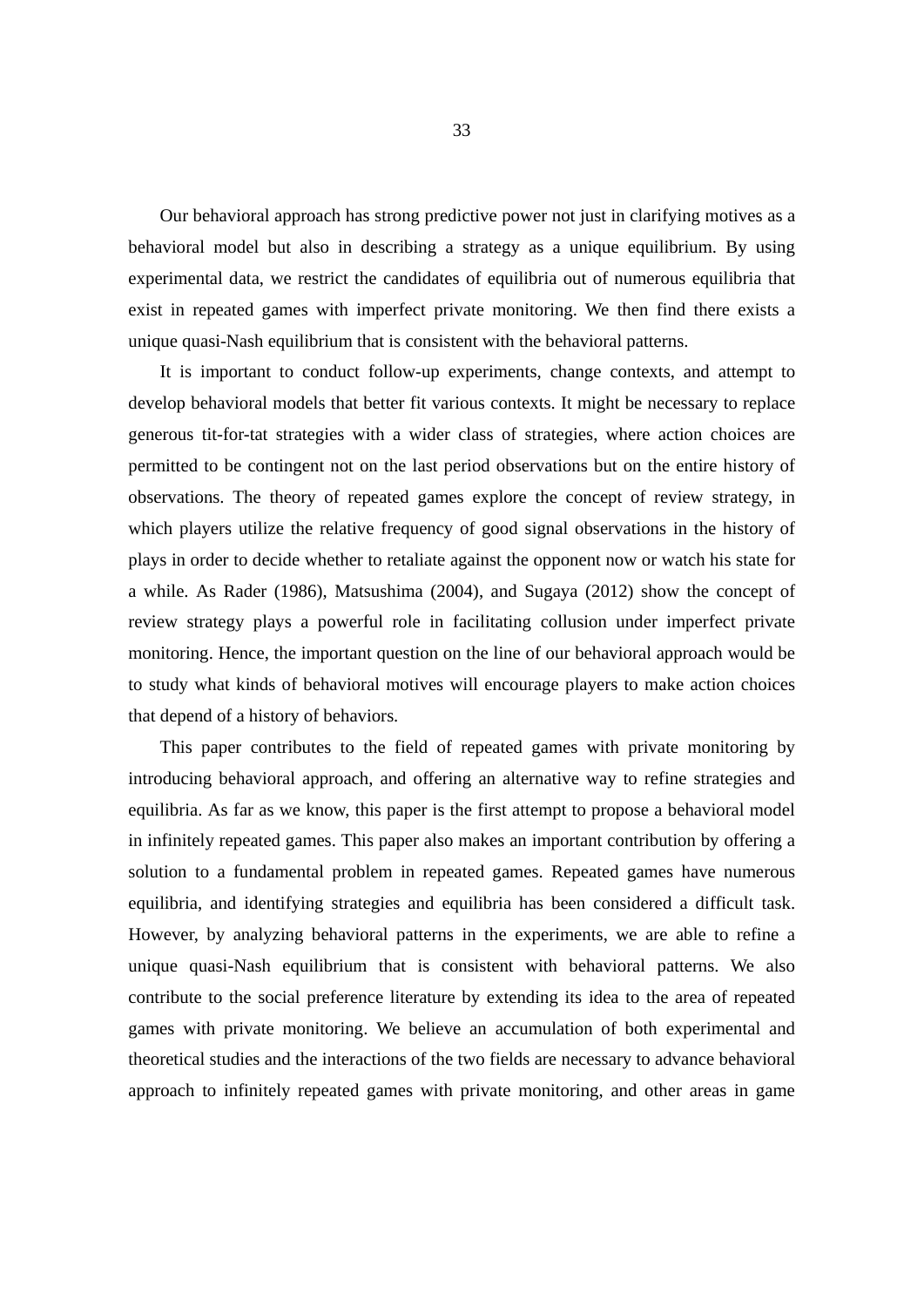theory.

#### **References**

- **Abreu, Dilip.** 1988. "On the Theory of Infinitely Repeated Games with Discounting." *Econometrica* 56(2): 383-396.
- **Abreu, Dilip, David Pearce, and Ennio Stacchetti.** 1990. "Toward a Theory of Discounted Repeated Games with Imperfect Monitoring." *Econometrica* 58(5): 1041-1063.
- **Aoyagi, Masaki, and Guillaume Fréchette.** 2009. "Collusion as Public Monitoring Becomes Noisy: Experimental Evidence." *Journal of Economic Theory* 114: 1135-1165.
- **Berg, Joyce, John Dickhaut, and Kevin McCabe.** 1995. "Trust, Reciprocity, and Social History." *Games and Economic Behavior* 10(1): 122-142.
- **Camerer, Colin F.** 2003. *Behavioral Game Theory.* Princeton University Press.
- **Charness, Gary, and Martin Dufwenberg.** 2006. "Promises and Partnership." *Econometrica* 74(6): 1579-1601.
- **Charness, Gary, and Matthew Rabin.** 2002. "Understanding Social Preferences with Simple Tests." *Quarterly Journal of Economics* 117(3): 817-869.
- **Dal Bó, Pedro.** 2005. "Cooperation under the Shadow of the Future: Experimental Evidence from Infinitely Repeated Games." *American Economic Review* 95(5): 1591– 1604.
- **Dal Bó, Pedro, and Guillaume Fréchette.** 2010. "Strategy Choice in the Infinitely Repeated Prisoners Dilemma." mimeo.
- **Dufwenberg, Martin, and George Kirchsteiger.** 2004. "A Theory of Sequential Reciprocity." *Games and Economic Behavior* 47(2): 268-298.
- **Duffy, John, and Félix Muñoz-García.** 2012. "Patience or Fairness? Analyzing Social Preferences in Repeated Games." Games 3(1): 56-77.
- **Ely, Jeffrey, and Juuso Välimäki.** 2002. "A Robust Folk Theorem for the Prisoner's Dilemma." *Journal of Economic Theory* 102(1): 84–105.
- **Engle-Warnick, Jim, and Robert Slonim.** 2006. "Inferring Repeated-Game Strategies from Actions: Evidence from Repeated Trust Game Experiments." *Economic Theory* 28(3): 603–632.
- **Falk, Armin, Ernst Fehr, and Urs Fischbacher.** 2003 "On the Nature of Fair Behavior." *Economic Inquiry* 41(1), 20-26.
- **Falk, Armin, and Urs Fischbacher.** 2005 "Modeling Fairness and Reciprocity," in Moral Sentiments and Material Interests: *The Foundations of Cooperation in Economic Life*. H. Gintis, S. Bowles, R. Boyd, and E. Fehr, eds. Cambridge: MIT Press.
- **Fehr, Ernst, and Simon Gächter.** 2000 "Fairness and Retaliation: The Economics of Reciprocity." *Journal of Economic Perspectives* 14(3): 159-181.
- **Feinberg, Robert, and Christopher Snyder.** 2002. "Collusion with Secret Price Cuts: An Experimental Investigation." *Economic Bulletin* 3(6): 1–11.
- **Fischbacher, Urs.** 2007. "z-Tree: Zurich Toolbox for Ready-made Economic Experiments."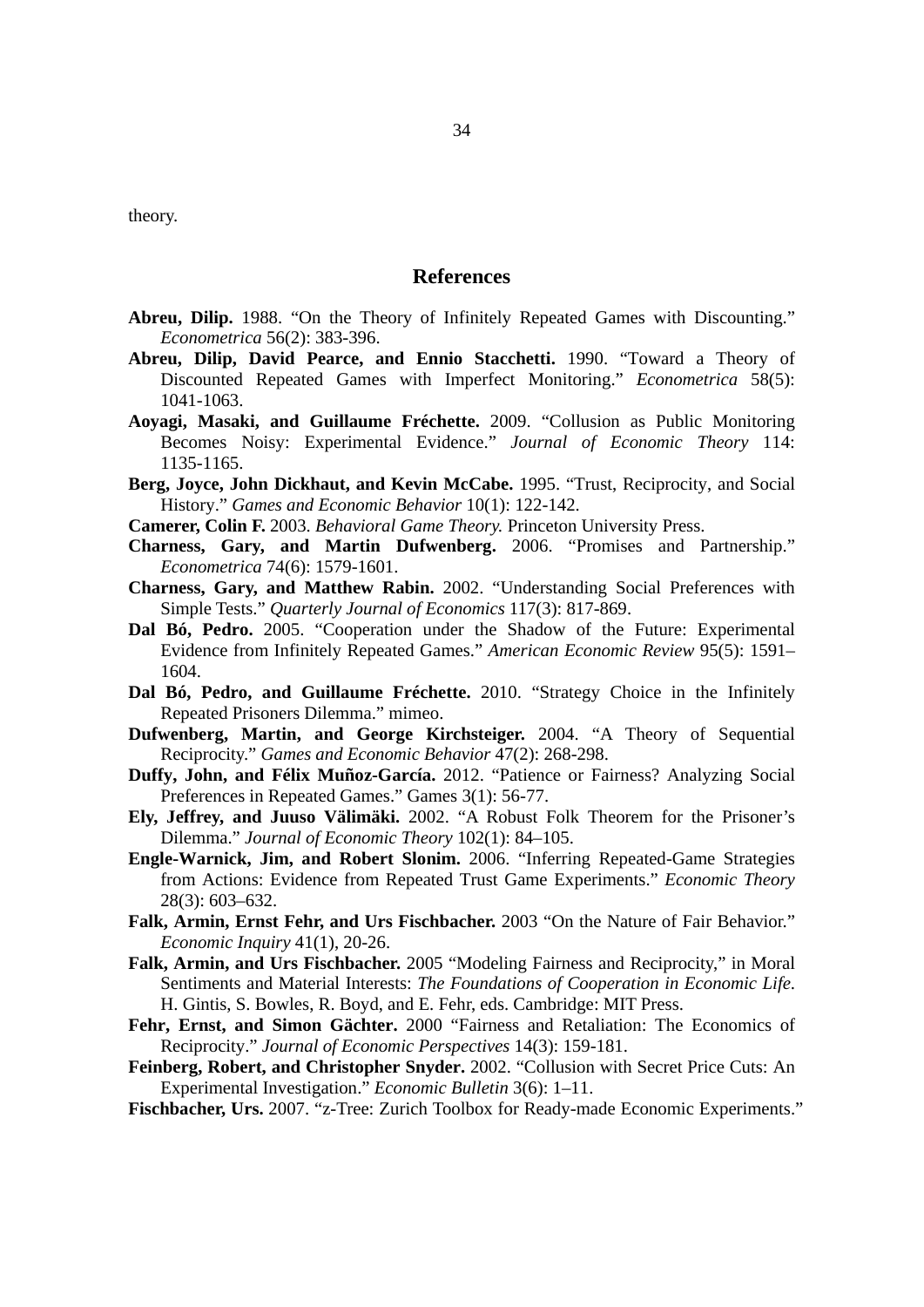*Experimental Economics* 10(2): 171-178.

**Fudenberg, Drew, and Jean Tirole.** 1993. *Game Theory.* MIT Press.

- **Geanakoplos, John, David Pearce, and Ennio Stacchetti.** 1989. "Psychological Games and Sequential Rationality." *Games and Economic Behavior* 1(1): 60-79. **Green, Edward, and Robert Porter.** 1984. "Noncooperative Collusion under
- Imperfect Price Information." *Econometrica* 52(1): 87–100. **Güth, Werner, Rolf Schmittberger, and Bernd Schwarze.** 1982. "An Experimental Analysis of Ultimatum Bargaining." *Journal of Economic Behavior and Organization*  3(4): 367-88.
- **Holcomb, James, and Paul Nelson.** 1997. "The Role of Monitoring in Duopoly Market Outcomes." *Journal of Socio-Economics* 26(1): 79–93.
- **Kandori, Michihiro.** 2002. "Introduction to Repeated Games with Private Monitoring." *Journal of Economic Theory* 102(1): 1-15.
- **Mailath, George J., and Larry Samuelson.** 2006. *Repeated Games and Reputations: Long-Run Relationships*: Oxford University Press.
- **Mason, Charles F., and Owen R. Phillips.** 2002. "In Support of Trigger Strategies: Experimental Evidence from Two-Person Noncooperative Games." *Journal of Economics and Management Strategy* 11(4), 685–716.
- **Matsushima, Hitoshi.** 1991a. "On the theory of repeated games with private information : Part I: anti-folk theorem without communication." *Economics Letters* 35: 253-256.
- **Matsushima, Hitoshi.** 1991b. "On the theory of repeated games with private information: Part II: revelation through communication." *Economics Letters* 35: 257-261.
- **Matsushima, Hitoshi.** 2004. "Repeated Games with Private Monitoring: Two Players." *Econometrica* 72(3): 823–852.
- **Matsushima, Hitoshi.** 2012. "Interlinkage and Generous Tit-For-Tat Strategy." forthcoming in *Japanese Economic Review*.
- **Matsushima, Hitoshi, and Tomohisa Toyama.** 2010. "Accuracy and Retaliation in Repeated Games with Private Monitoring: Theory and Experiments." CIRJE-F-795, University of Tokyo.
- **Murnighan, J. Keith, and Alvin Roth.** 1983. "Expecting Continued Play in Prisoner's Dilemma Games." *Journal of Conflict Resolution* 27(2): 279–300.
- **Nowak, Martin A., and Karl Sigmund.** 1992. "Tit for Tat in Heterogeneous Populations." *Nature* 355: 250–253.
- **Osborne, Martin J., and Ariel Rubinstein.** 1994. *A Course in Game Theory*: MIT Press.
- **Piccione, Michele.** 2002. "The Repeated Prisoners' Dilemma with Imperfect Private Monitoring." *Journal of Economic Theory* 102(1): 70–83.
- **Rabin, Matthew.** 1993. "Incorporating Fairness into Game Theory and Economics." *American Economic Review* 83(5): 1281-1302.
- **Radner, Roy.** 1986. "Repeated Partnership Games with Imperfect Monitoring and No Discounting." *Review of Economic Studies* 53(1): 43-57.
- **Roth, Alvin, and J. Keith Murnighan.** 1978. "Equilibrium Behavior and Repeated Play of the Prisoner's Dilemma." *Journal of Mathematical Psychology* 17: 189–198.
- **Sekiguchi, Tadashi.** 1997. "Efficiency in Repeated Prisoners' Dilemma with Private Monitoring." *Journal of Economic Theory* 76(2): 345–361.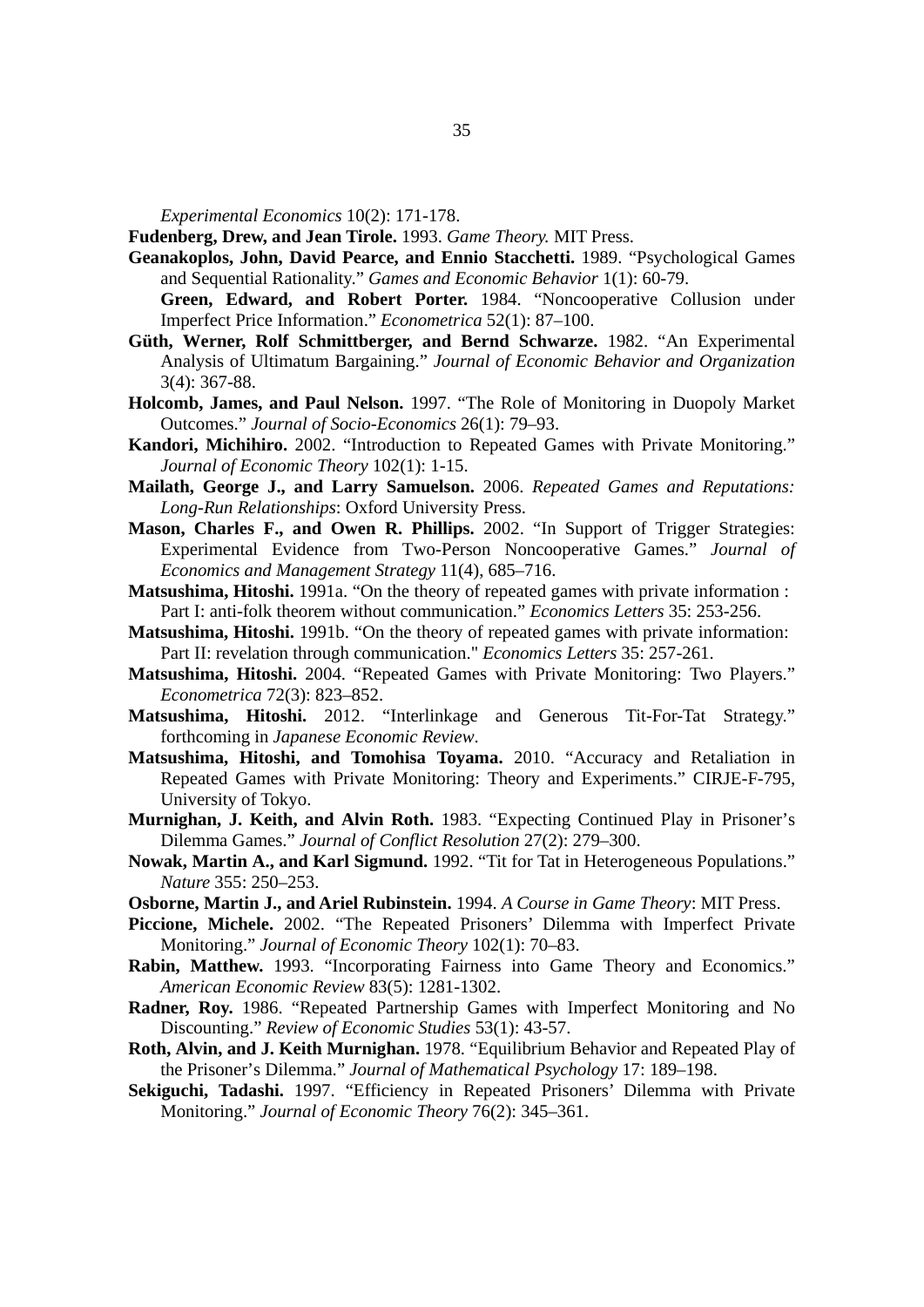**Sobel, Joel.** 2005. "Interdependent Preferences and Reciprocity." *Journal of Economic Literature* 43(2): 392-436.

- **Sugaya, Takuo.** 2012. "The Folk Theorem in Repeated Games with Private Monitoring." Ph.D. Thesis, Princeton University.
- **Takahashi, Satoru.** 2010. "Community Enforcement When Players Observe Partners' Past Play." *Journal of Economic Theory* 145(1): 42–64.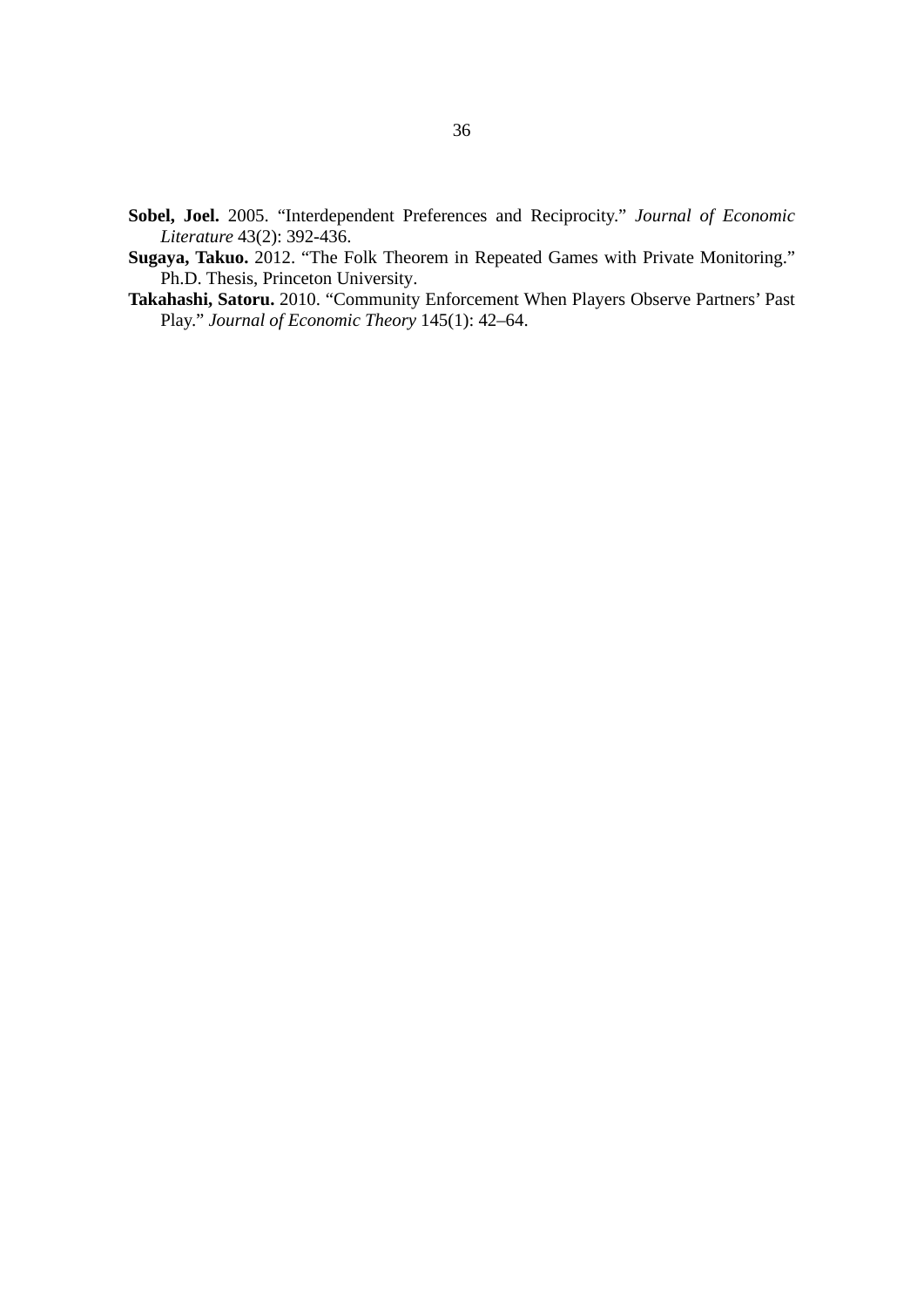## **Figure 1:**

## **Prisoners' dilemma with Symmetry and Additive Separability**

 $(X, Y, Z) = (60, 10, 55)$ 

| $\overline{ }$ |       |
|----------------|-------|
| 60 60          | 5 70  |
| 70 5           | 15 15 |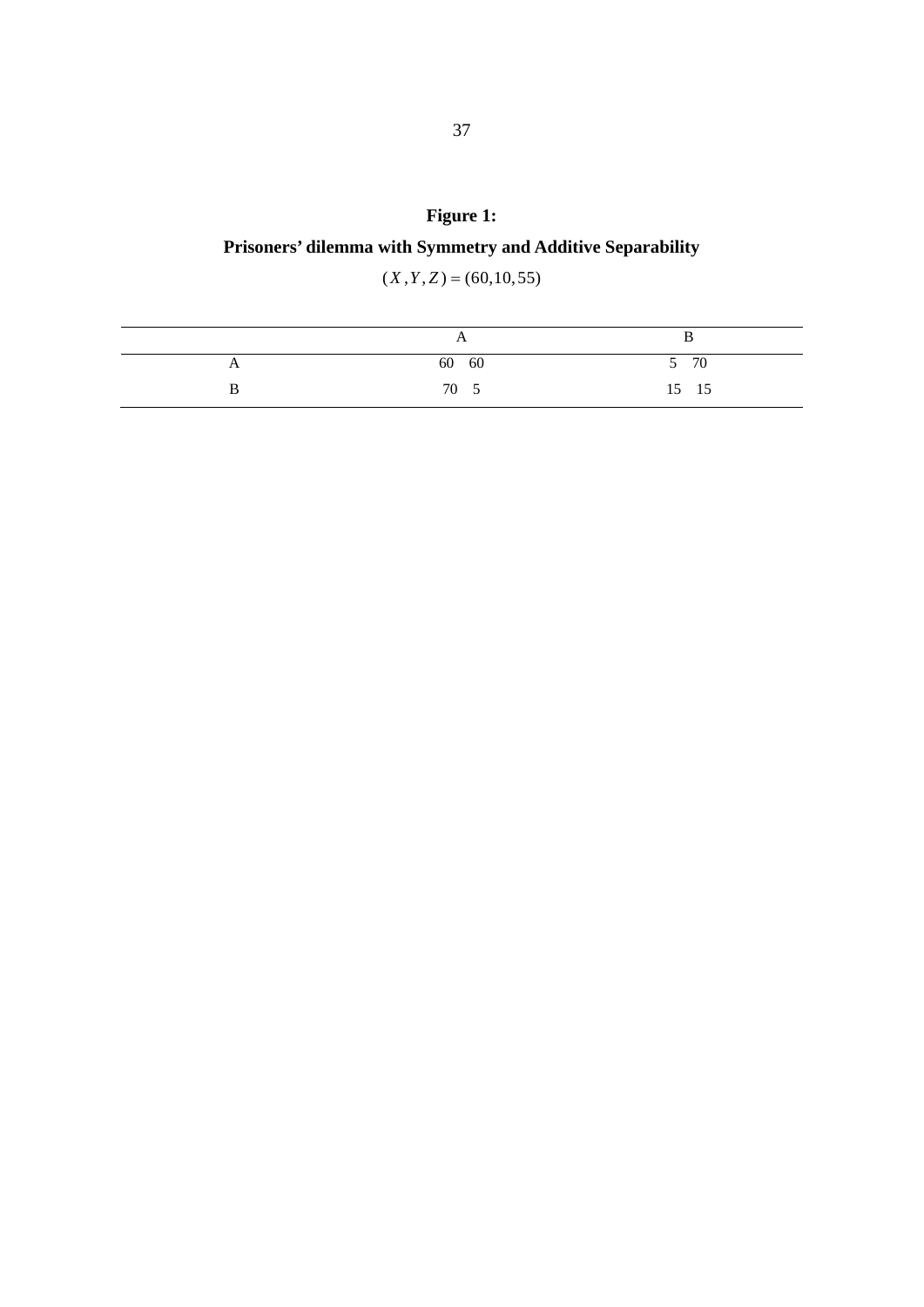| Experiment                     | <b>Subjects</b> | Type (rounds per session)        |
|--------------------------------|-----------------|----------------------------------|
| Experiment 1 (October 5, 2006) | 28              | 0.6(24, 40, 25), 0.9(28, 33, 14) |
| Experiment 2 (October 5, 2006) | 24              | 0.6(20, 23, 37), 0.9(34, 34, 19) |
| Experiment 3 (October 6, 2006) | 28              | 0.9(38, 21, 25), 0.6(25, 28, 29) |
| Experiment 4 (October 6, 2006) | 28              | 0.9(25, 35, 23), 0.6(36, 30, 21) |

**Table 1: Experimental Design**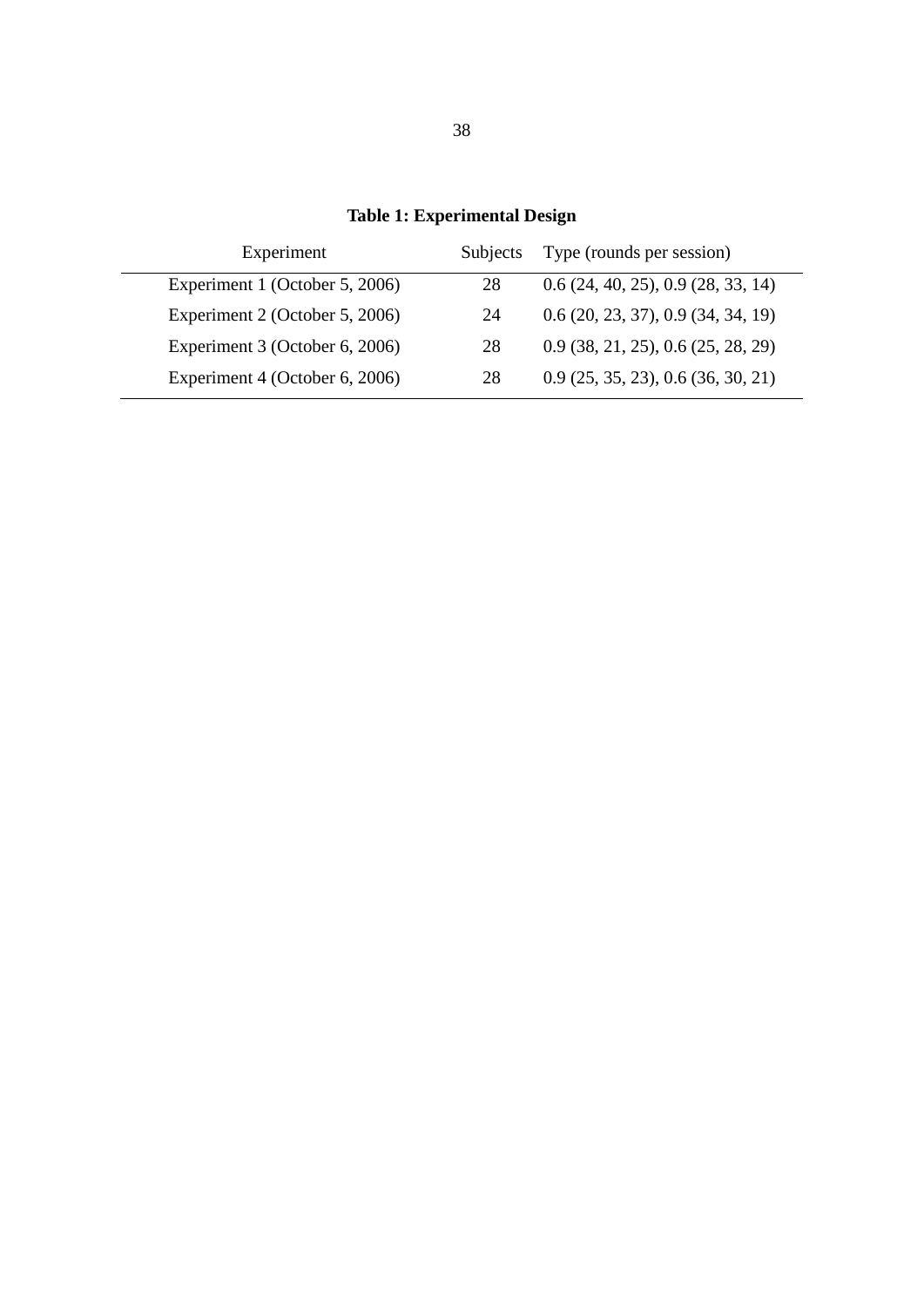| 1) All actions                   | $p=0.9$ |       |          | $p=0.6$ |         |
|----------------------------------|---------|-------|----------|---------|---------|
| Experiment 1                     | 0.748   | ***   | (2,100)  | 0.401   | (2,492) |
| Experiment 2                     | 0.690   | $***$ | (2,088)  | 0.422   | (1,920) |
| Experiment 3                     | 0.722   | $***$ | (2,352)  | 0.420   | (2,296) |
| Experiment 4                     | 0.538   | $***$ | (2,324)  | 0.193   | (2,436) |
| Total                            | 0.672   | $***$ | (8, 864) | 0.355   | (9,144) |
|                                  |         |       |          |         |         |
| 2) Means of individuals' actions | $p=0.9$ |       |          | $p=0.6$ |         |
| Experiment 1                     | 0.740   | ***   | (28)     | 0.397   | (28)    |
| Experiment 2                     | 0.687   | ***   | (24)     | 0.417   | (24)    |
| Experiment 3                     | 0.718   | ***   | (28)     | 0.419   | (28)    |
| Experiment 4                     | 0.537   | ***   | (28)     | 0.190   | (28)    |

**Table 2: Mean frequencies of Cooperative Action Choices,**  $\rho(p)$ 

2) \*\*\* indicates the mean frequencies of cooperative action choices when p=0.9 are significantly higher than when p=0.6 at the 1 percent significance level by the Mann-Whitney rank-sum test.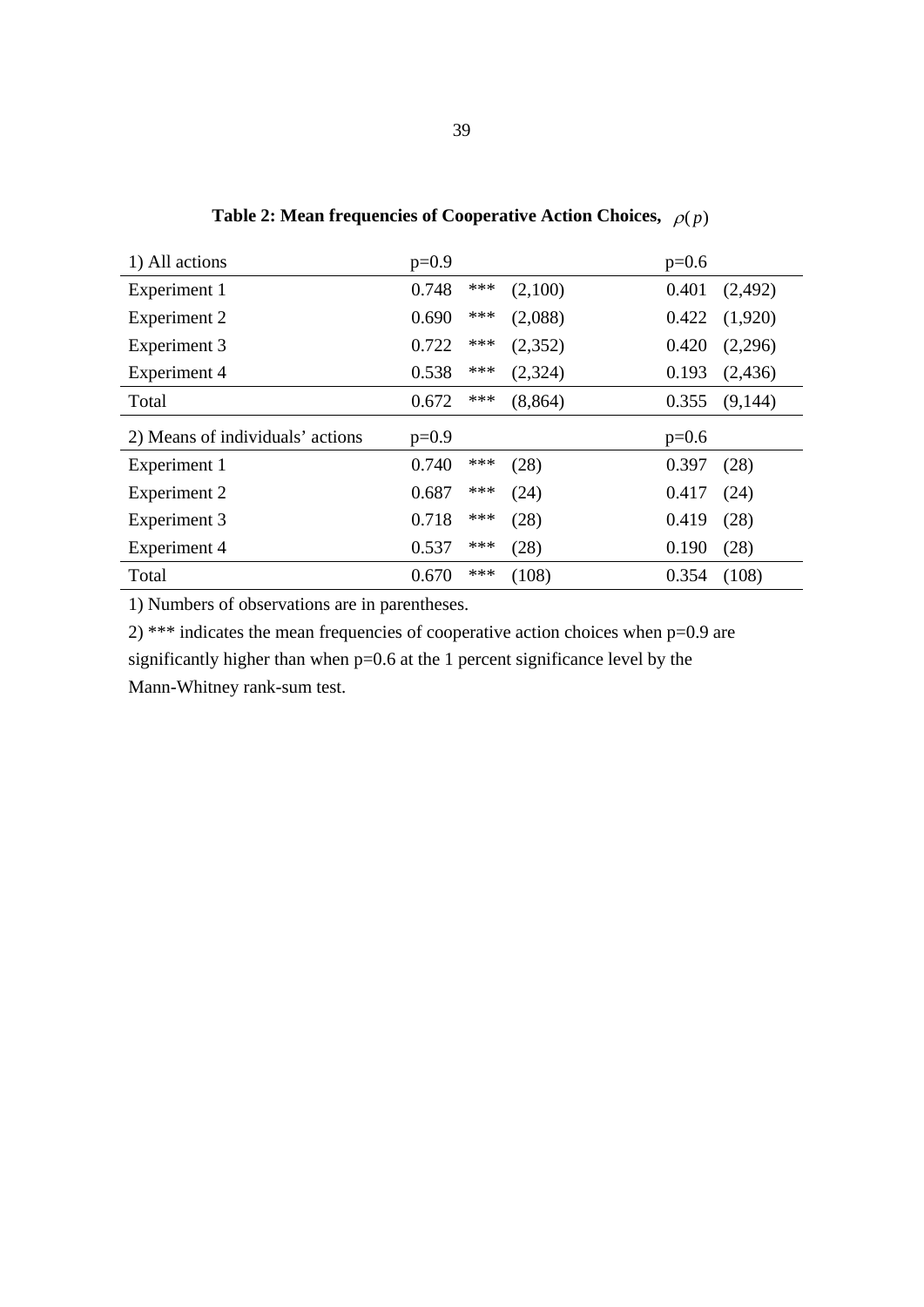| 1) All actions                   | $p=0.9$ |       |          | $p=0.6$ |         |
|----------------------------------|---------|-------|----------|---------|---------|
| Experiment 1                     | 0.887   | ***   | (1,425)  | 0.480   | (1,200) |
| Experiment 2                     | 0.865   | $***$ | (1,315)  | 0.520   | (924)   |
| Experiment 3                     | 0.864   | $***$ | (1,539)  | 0.510   | (1,090) |
| Experiment 4                     | 0.777   | $***$ | (1,174)  | 0.237   | (1,051) |
| Total                            | 0.852   | $***$ | (5, 453) | 0.437   | (4,265) |
| 2) Means of individuals' actions | $p=0.9$ |       |          | $p=0.6$ |         |
| Experiment 1                     | 0.858   | ***   | (28)     | 0.474   | (28)    |
| Experiment 2                     | 0.813   | $***$ | (24)     | 0.498   | (24)    |
| Experiment 3                     | 0.820   | $***$ | (28)     | 0.498   | (28)    |
| Experiment 4                     | 0.707   | $***$ | (28)     | 0.235   | (28)    |
| Total                            | 0.788   | $***$ | (108)    | 0.423   | (108)   |

**Table 3: Mean Frequencies of Cooperative Actions Choices on Good Signals,**  $r(a; p)$ 

2) \*\*\* indicates the mean frequencies of cooperative action choices when  $p=0.9$  is significantly higher than when p=0.6 at the 1 percent level by the Mann-Whitney rank-sum test.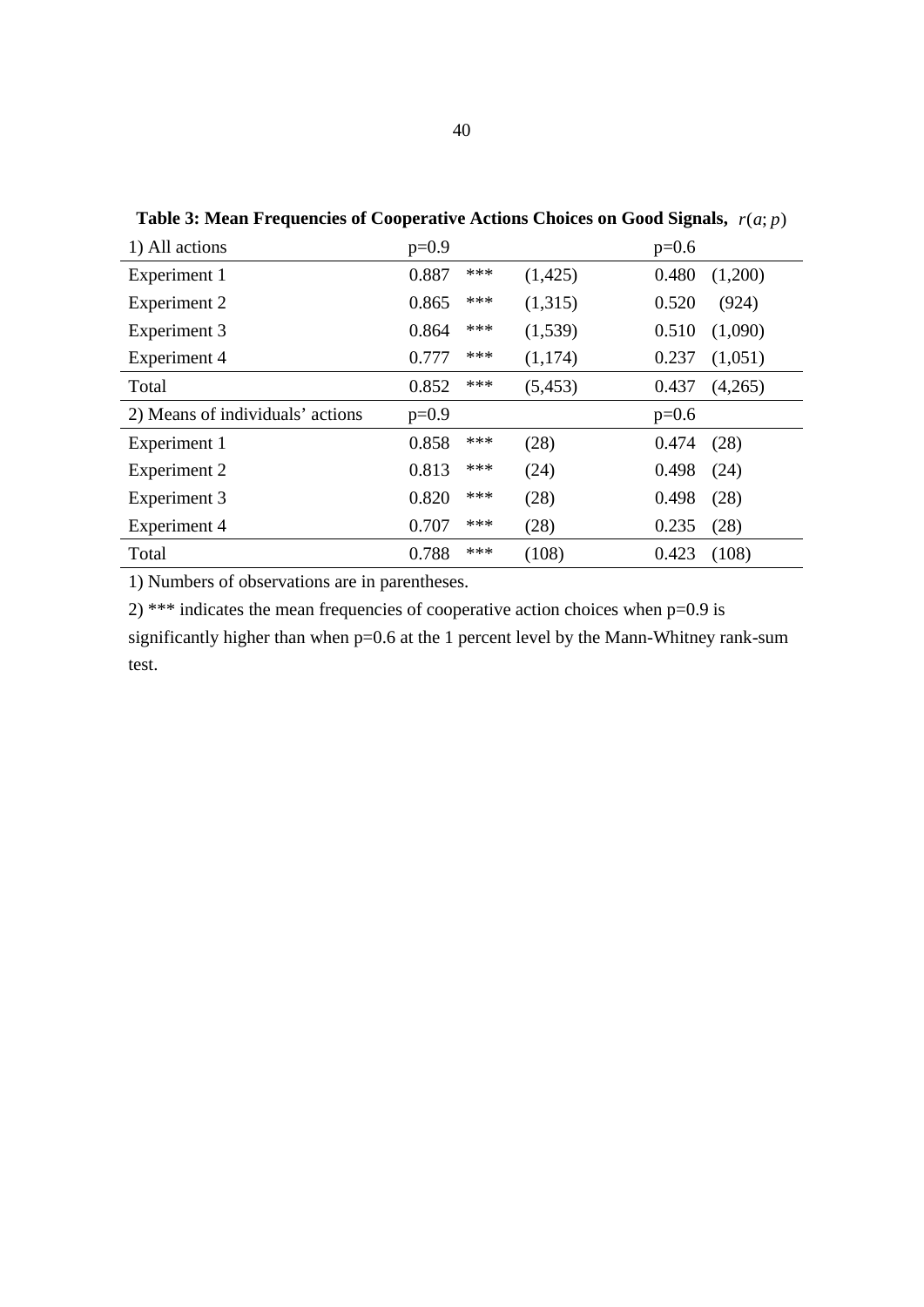| 1) All actions                   | $p=0.9$ |        |         | $p=0.6$ |         |
|----------------------------------|---------|--------|---------|---------|---------|
| Experiment 1                     | 0.386   | $***$  | (591)   | 0.315   | (1,208) |
| Experiment 2                     | 0.351   |        | (701)   | 0.313   | (924)   |
| Experiment 3                     | 0.407   | $***$  | (729)   | 0.332   | (1,122) |
| Experiment 4                     | 0.272   | ***    | (1,066) | 0.152   | (1,301) |
| Total                            | 0.344   | $***$  | (3,087) | 0.272   | (4,555) |
| 2) Means of individuals' actions | $p=0.9$ |        |         | $p=0.6$ |         |
| Experiment 1                     | 0.525   | $***$  | (28)    | 0.320   | (28)    |
| Experiment 2                     | 0.438   | $\ast$ | (24)    | 0.320   | (24)    |
| Experiment 3                     | 0.497   | $***$  | (28)    | 0.330   | (28)    |
| Experiment 4                     | 0.330   | ***    | (28)    | 0.154   | (28)    |
| Total                            | 0.448   | $***$  | (108)   | 0.279   | (108)   |

**Table 4: Mean Frequencies of Cooperative Action Choices on Bad Signals,** *r*(*b*; *p*)

2) \*\*\* indicates the mean frequencies of cooperative action choices when  $p=0.9$  is significantly higher than when p=0.6 at the 1 percent level by the Mann-Whitney rank-sum test.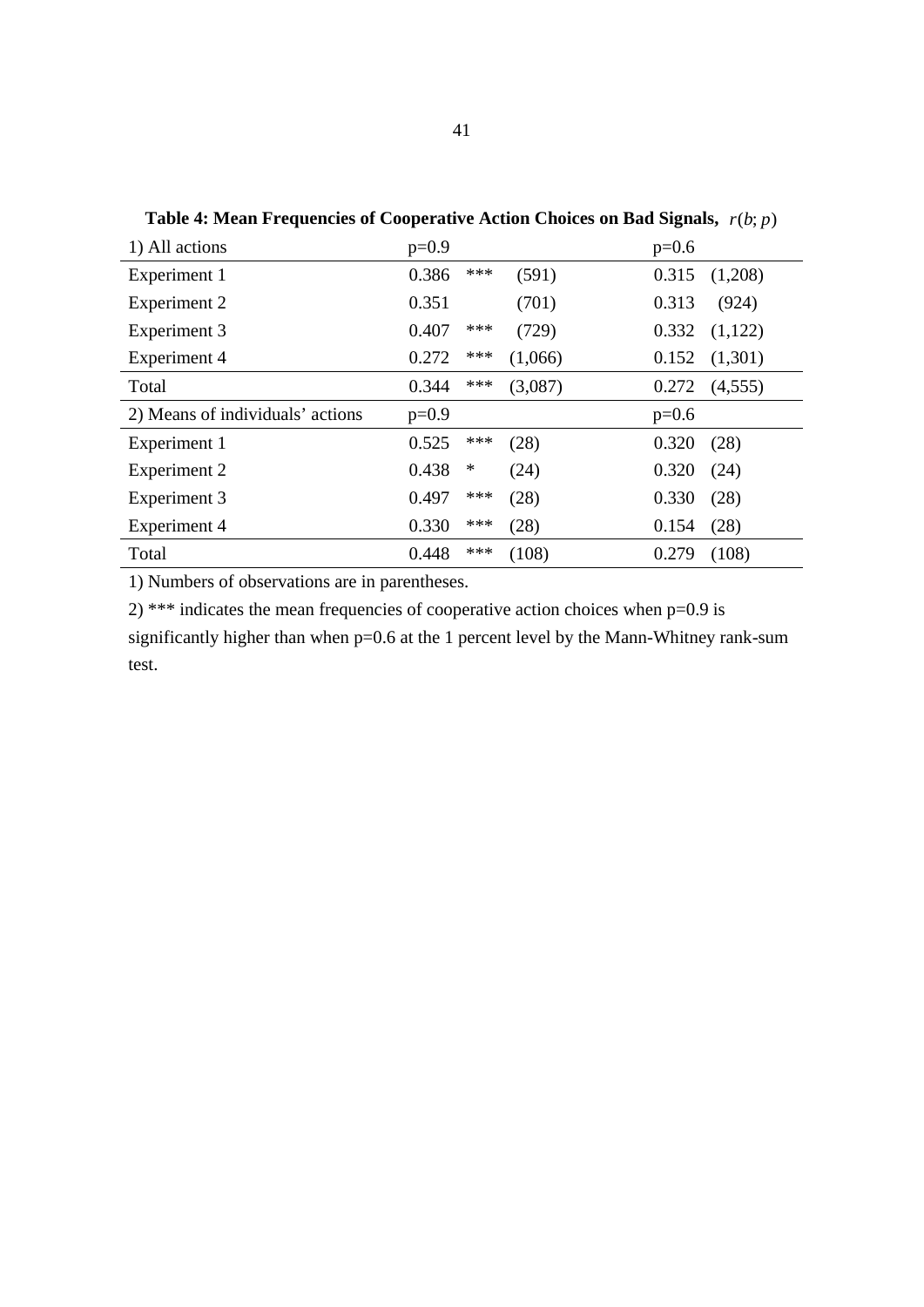| 1) All actions                   | $p=0.9$ |            |         | $p=0.6$ |         |
|----------------------------------|---------|------------|---------|---------|---------|
| Experiment 1                     | 0.501   | ***        | (2,016) | 0.166   | (2,408) |
| Experiment 2                     | 0.514   | $***$      | (2,016) | 0.208   | (1,848) |
| Experiment 3                     | 0.457   | $***$      | (2,268) | 0.178   | (2,212) |
| Experiment 4                     | 0.506   | $***$      | (2,240) | 0.084   | (2,352) |
| Total                            | 0.508   | ***        | (8,540) | 0.165   | (8,820) |
| 2) Means of individuals' actions | $p=0.9$ |            |         | $p=0.6$ |         |
| Experiment 1                     | 0.334   | ***        | (28)    | 0.154   | (28)    |
| Experiment 2                     | 0.375   | ***        | (24)    | 0.178   | (24)    |
| Experiment 3                     | 0.323   | $\ast\ast$ | (28)    | 0.167   | (28)    |
| Experiment 4                     | 0.377   | ***        | (28)    | 0.081   | (28)    |
| Total                            | 0.352   | $***$      | (108)   | 0.144   | (108)   |

**Table 5: Differences in Mean Frequencies of Cooperative Action Choices between Good Signals and Bad Signals,**  $r(a; p) - r(b; p)$ 

2) \*\*\* indicates the mean frequencies of cooperative action choices when  $p=0.9$  is significantly higher than when p=0.6 at the 1 percent level by the Mann-Whitney rank-sum test.

3) \*\* indicates the mean frequencies of cooperative action choices when p=0.9 is significantly higher than when p=0.6 at the 5 percent level by the Mann-Whitney rank-sum test.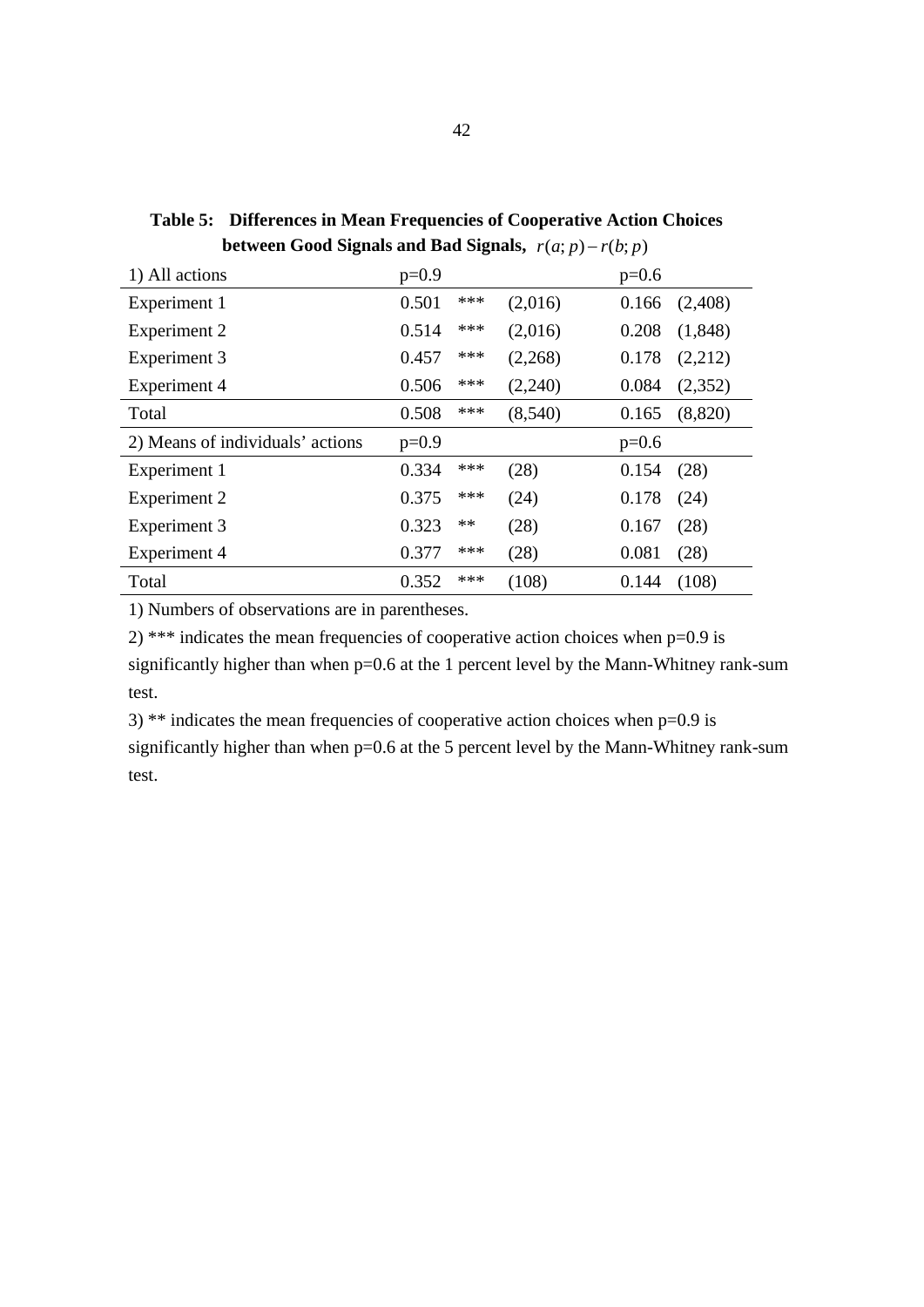|                                       | $p = 0.9$ | $p = 0.6$ |
|---------------------------------------|-----------|-----------|
| $\tilde{q}(p)$                        | 0.781     | 0.000     |
| $\tilde{r}(p)$                        | 0.852     | 0.940     |
| w(p)                                  | 0.235     | 0.940     |
| $\rho(\tilde{q}(p), \tilde{r}(p); p)$ | 0.788     | 0.444     |

| Table 6: Symmetric Generous Tit-for-Tat Nash Equilibria $(\tilde{q}(p), \tilde{r}(p))$ |  |  |  |  |  |  |
|----------------------------------------------------------------------------------------|--|--|--|--|--|--|
|----------------------------------------------------------------------------------------|--|--|--|--|--|--|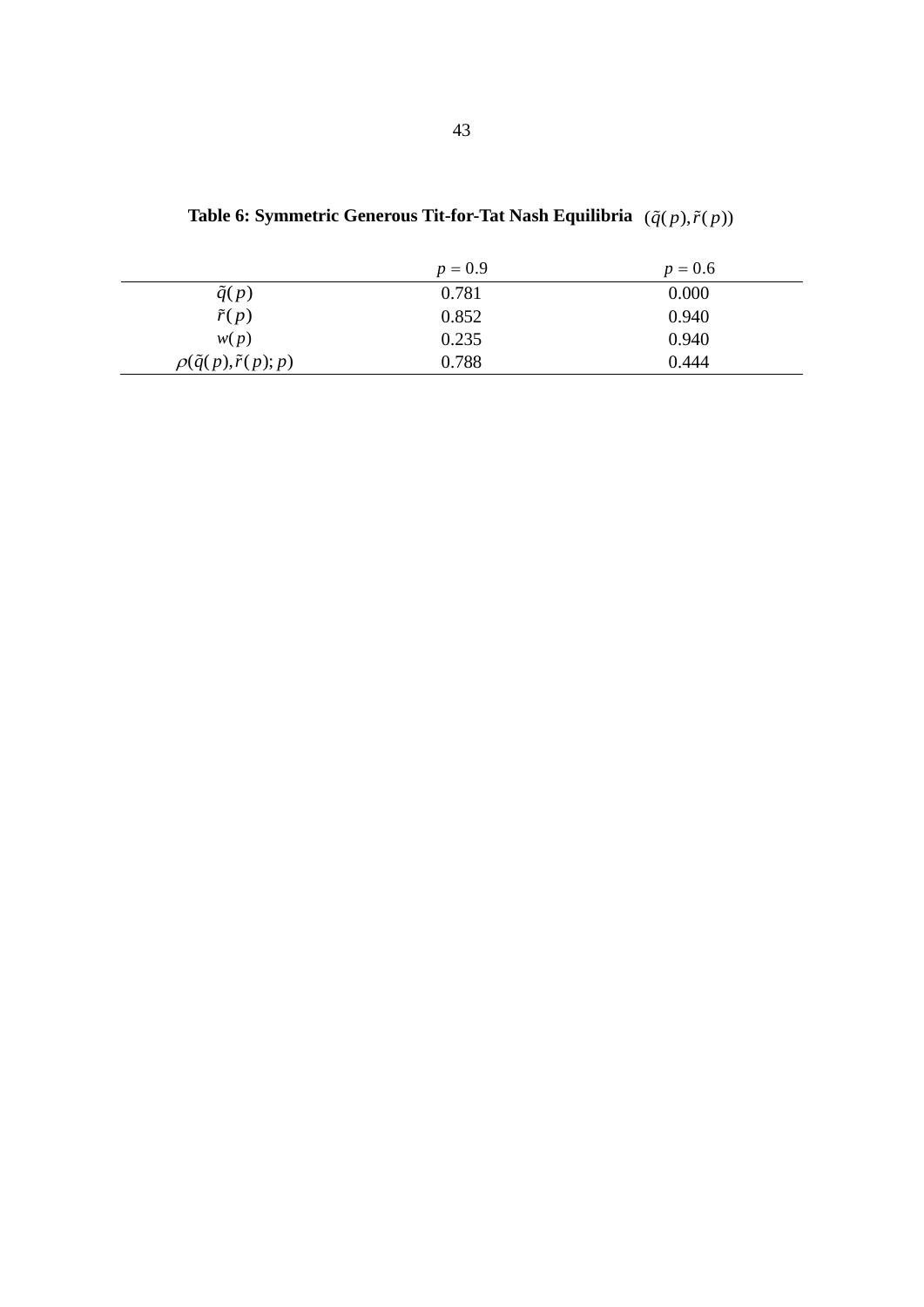**Figure A.1: Random Termination Device** 

| Round |         |         |         |         |         |    |         |         | Remaining time : [seconds] : 5                                 |
|-------|---------|---------|---------|---------|---------|----|---------|---------|----------------------------------------------------------------|
|       |         |         |         |         |         |    |         |         |                                                                |
|       |         |         |         |         |         |    |         |         |                                                                |
|       |         |         |         |         |         |    |         |         | If 30 is selected, then the experiment will be over.           |
|       |         |         |         |         |         |    |         |         |                                                                |
| 11    | 2<br>12 | 3<br>13 | 4<br>14 | 5<br>15 | 6<br>16 | 17 | 8<br>18 | 9<br>19 | 10<br>20                                                       |
| 21    | 22      | 23      | 24      | 25      | 26      | 27 | 28      | 29      | 30                                                             |
|       |         |         |         |         |         |    |         |         |                                                                |
|       |         |         |         |         |         |    |         |         | The game will continue; please continue with the same partner. |
|       |         |         |         |         |         |    |         |         |                                                                |
|       |         |         |         |         |         |    |         |         |                                                                |
|       |         |         |         |         |         |    |         |         |                                                                |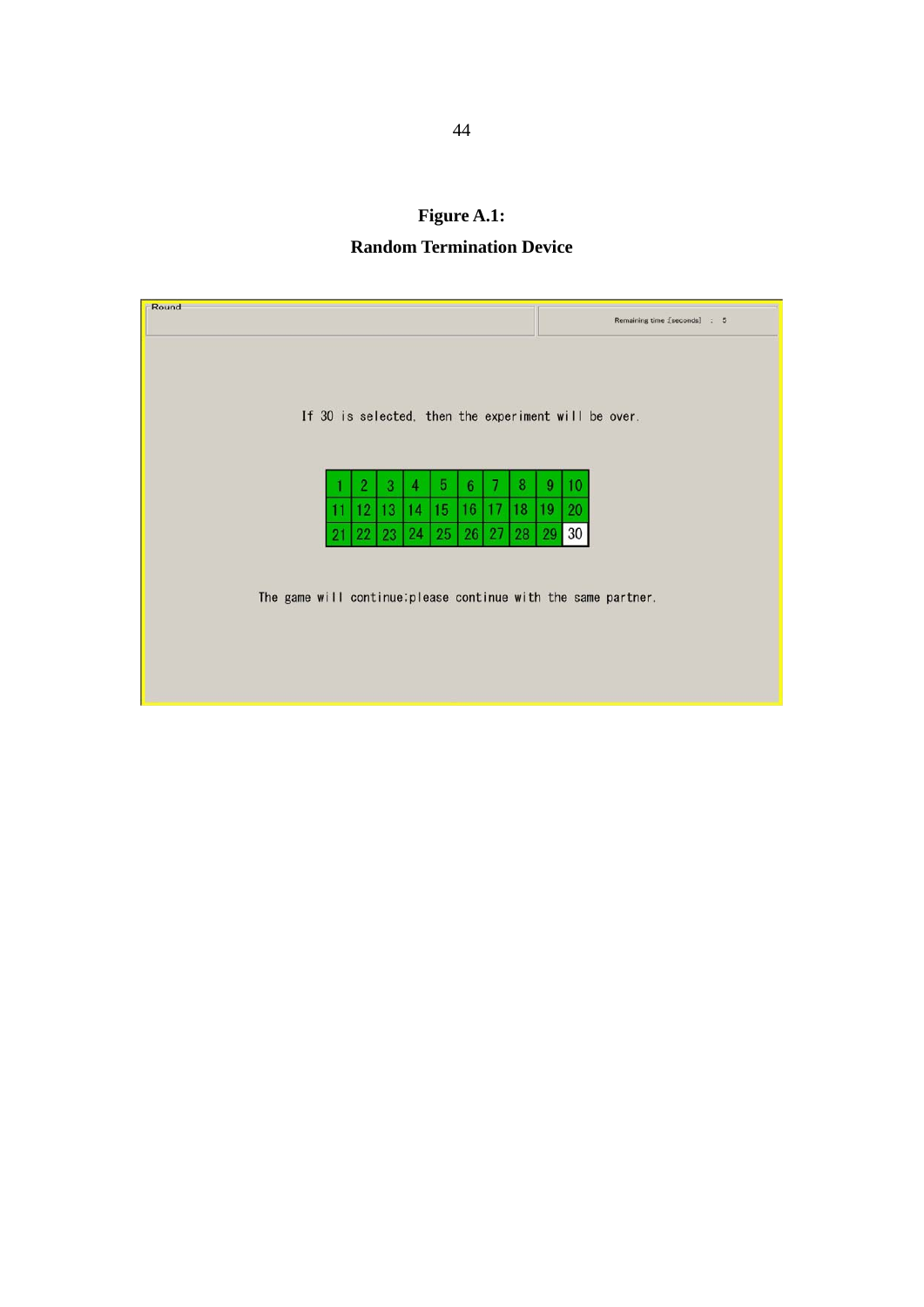## **Figure A.2: Random Termination Device**

| Round                               |    |    |    |    |    |    |                 |    |    | Remaining time : [seconds] : 5                                   |
|-------------------------------------|----|----|----|----|----|----|-----------------|----|----|------------------------------------------------------------------|
|                                     |    |    |    |    |    |    |                 |    |    |                                                                  |
|                                     |    |    |    |    |    |    |                 |    |    |                                                                  |
|                                     |    |    |    |    |    |    |                 |    |    | If 30 is selected, then the experiment will be over.             |
|                                     |    |    |    |    |    |    |                 |    |    |                                                                  |
|                                     |    | 2  | 3  | 4  | 5  | 6  |                 | 8  | 9  | 10                                                               |
|                                     | 11 | 12 | 13 | 14 | 15 | 16 | 17              | 18 | 19 | 20                                                               |
|                                     | 21 | 22 | 23 | 24 | 25 | 26 | 27 <sup>1</sup> | 28 | 29 | 30                                                               |
|                                     |    |    |    |    |    |    |                 |    |    |                                                                  |
| The game will finish in this round. |    |    |    |    |    |    |                 |    |    |                                                                  |
|                                     |    |    |    |    |    |    |                 |    |    | You will change partners and continue on to the next experiment. |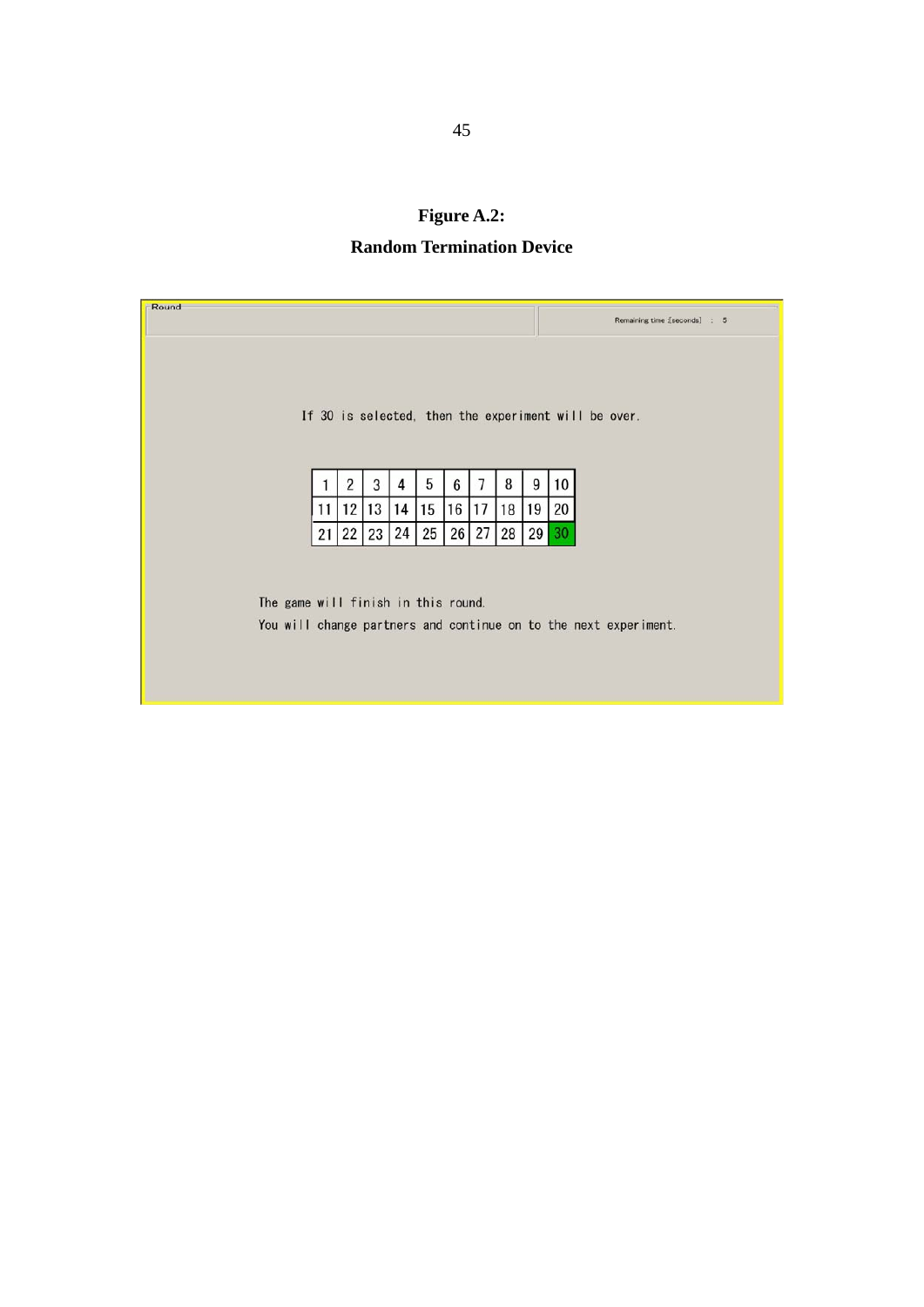|              | $p=0.9$ |       |         | $p=0.6$ |                   |
|--------------|---------|-------|---------|---------|-------------------|
| Round 1      | 0.781   | $***$ | (324)   | 0.438   | (324)             |
| Round $2-14$ | 0.707   | $***$ | (4,212) |         | $0.395$ $(4,212)$ |
| Round $15 -$ | 0.631   | $***$ | (4,328) |         | $0.312$ $(4608)$  |
| Total        | 0.672   | $***$ | (8,864) |         | $0.355$ $(9,144)$ |

**Table A.1: Mean frequencies of Cooperative Action Choices,**  $\rho(p)$ 

2) \*\*\* indicates the mean frequencies of cooperative action choices when p=0.9 are significantly higher than when p=0.6 at the 1 percent significance level by the Mann-Whitney rank-sum test.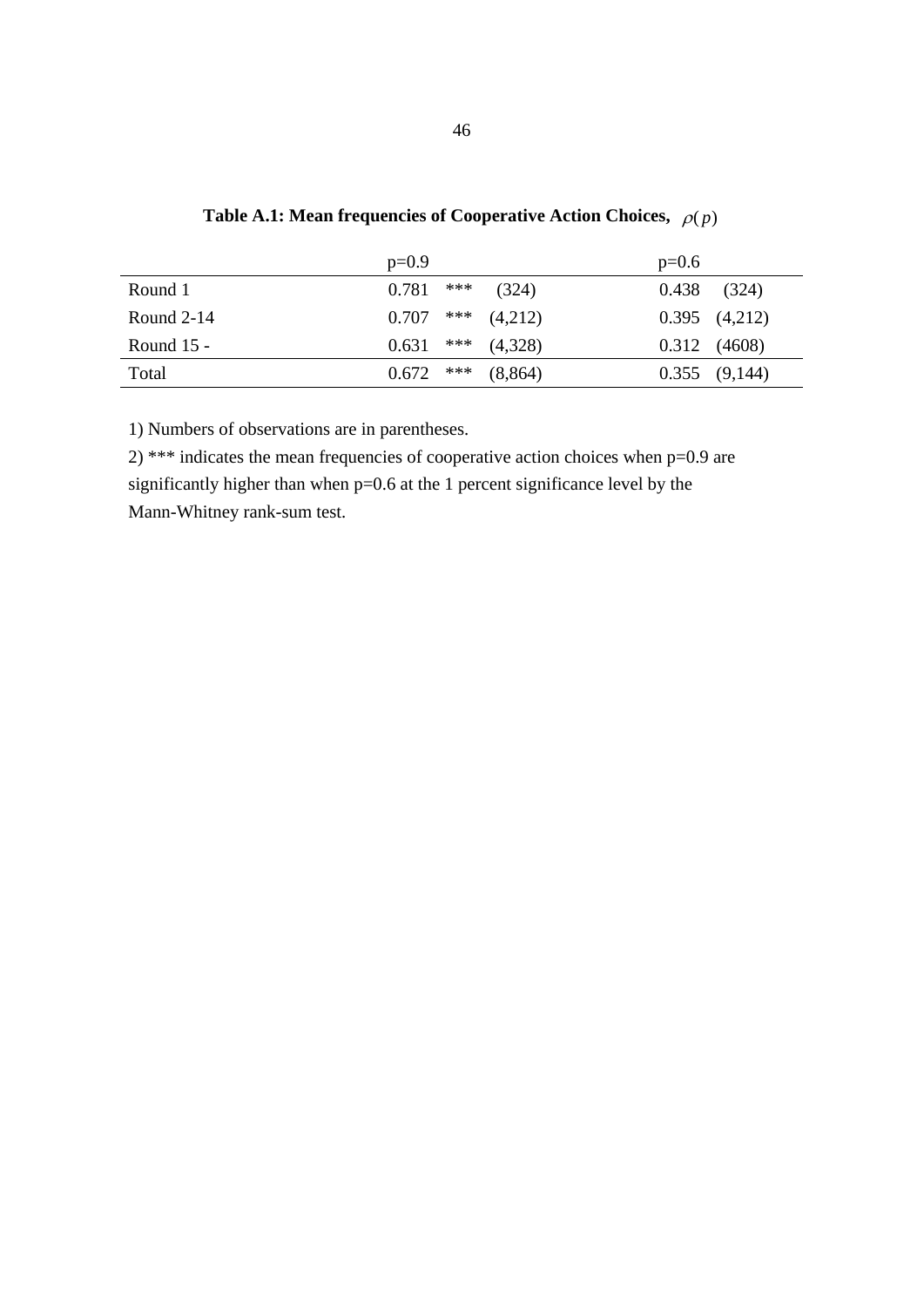|              | $p=0.9$        |          | $p=0.6$           |
|--------------|----------------|----------|-------------------|
| Round $2-14$ | $***$<br>0.859 | (2,841)  | $0.479$ $(2,072)$ |
| Round $15 -$ | $***$<br>0.844 | (2,612)  | $0.397$ $(2,193)$ |
| Total        | $***$<br>0.852 | (5, 453) | $0.437$ $(4,265)$ |

**Table A.2: Mean Frequencies of Cooperative Actions Choices on Good Signals,** *r*(*a*; *p*)

2) \*\*\* indicates the mean frequencies of cooperative action choices when  $p=0.9$  is significantly higher than when p=0.6 at the 1 percent level by the Mann-Whitney rank-sum test.